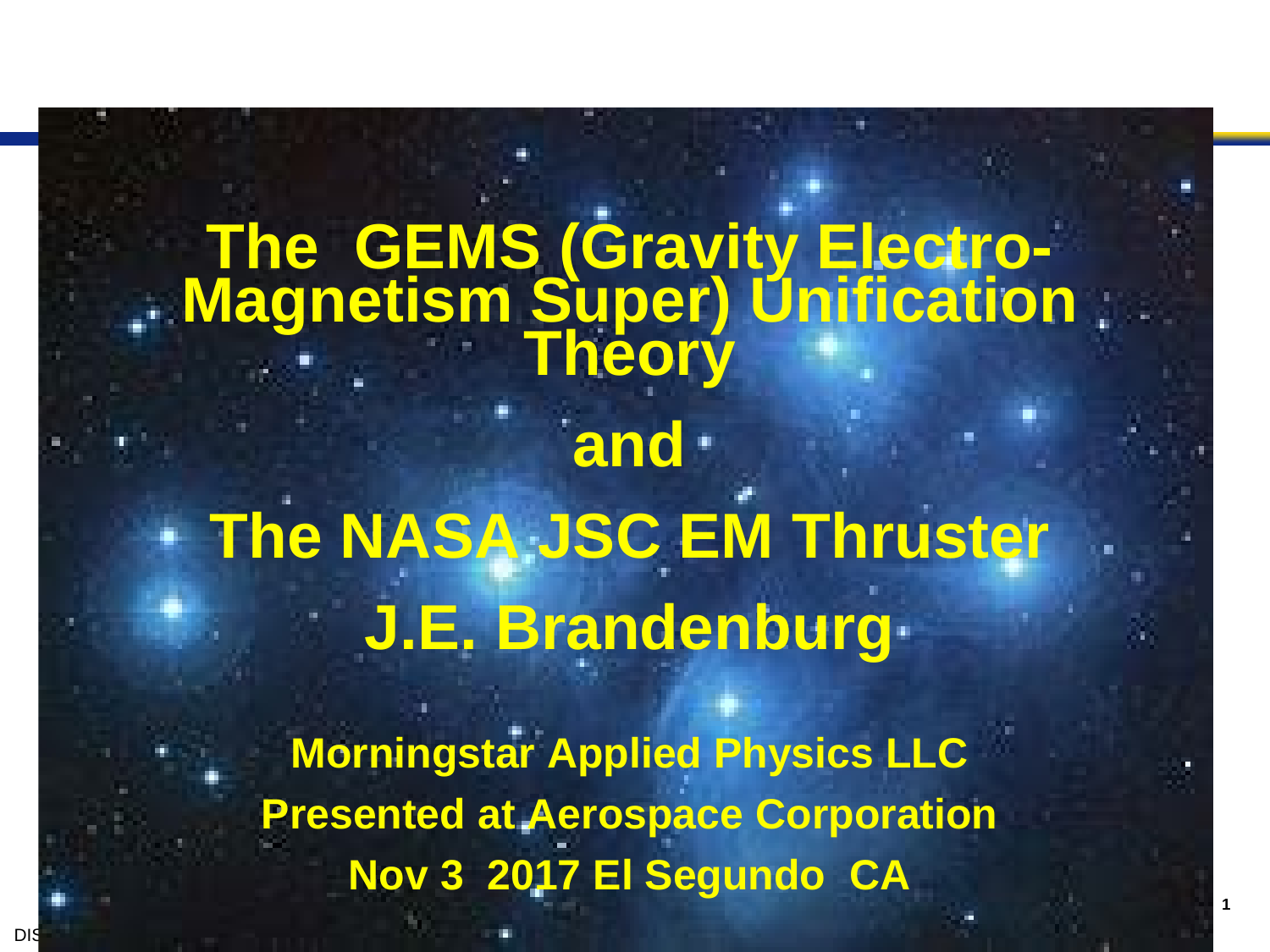- **Introduction :Pure EM Propulsion**
- **Spacetime transfers of momentum**
- **The GEMS (Gravity Electro-Magnetism) Unification Theory**
- **Transfer of momentum between EM Fields and Spacetime**
- **GEM interpretation of Eagleworks Q-V thruster**
- **Summary**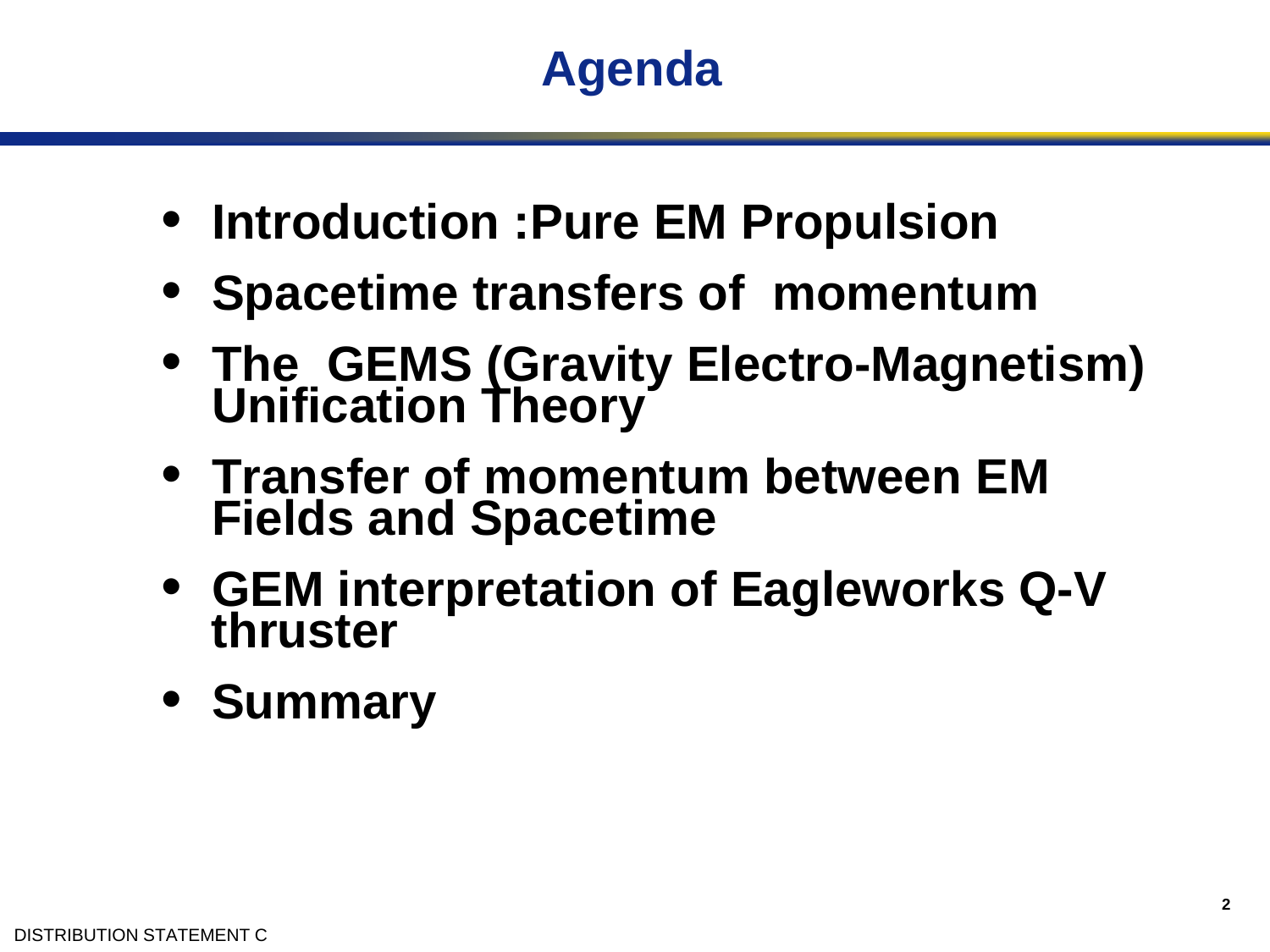### **Underlying Goal : Enabling a Lower Cost Human Mars Mission**



**To achieve this ,** *we must go to the frontiers of Physics*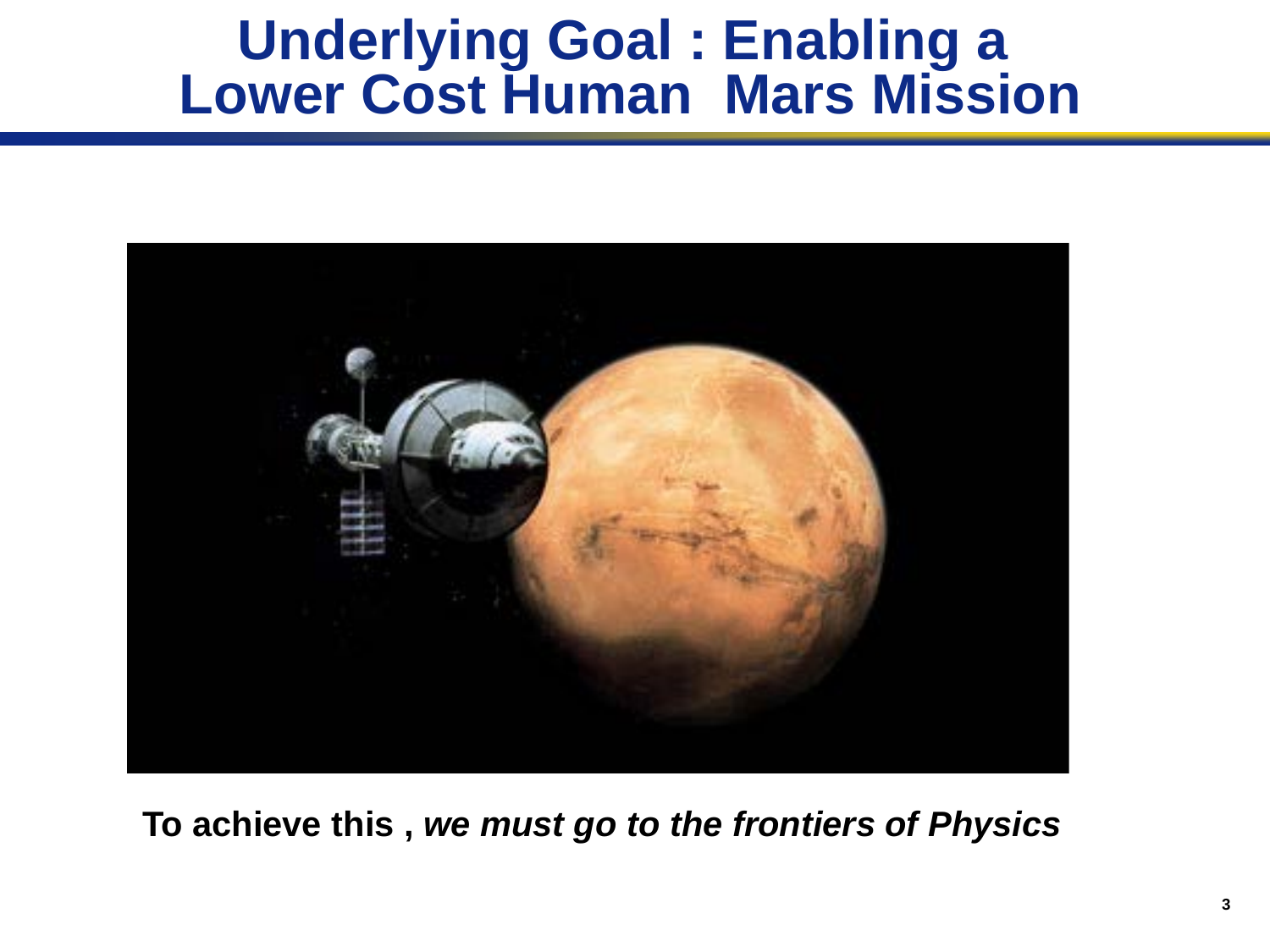# **Propulsion**

#### **All propulsion involves momentum exchange with a reaction mass**

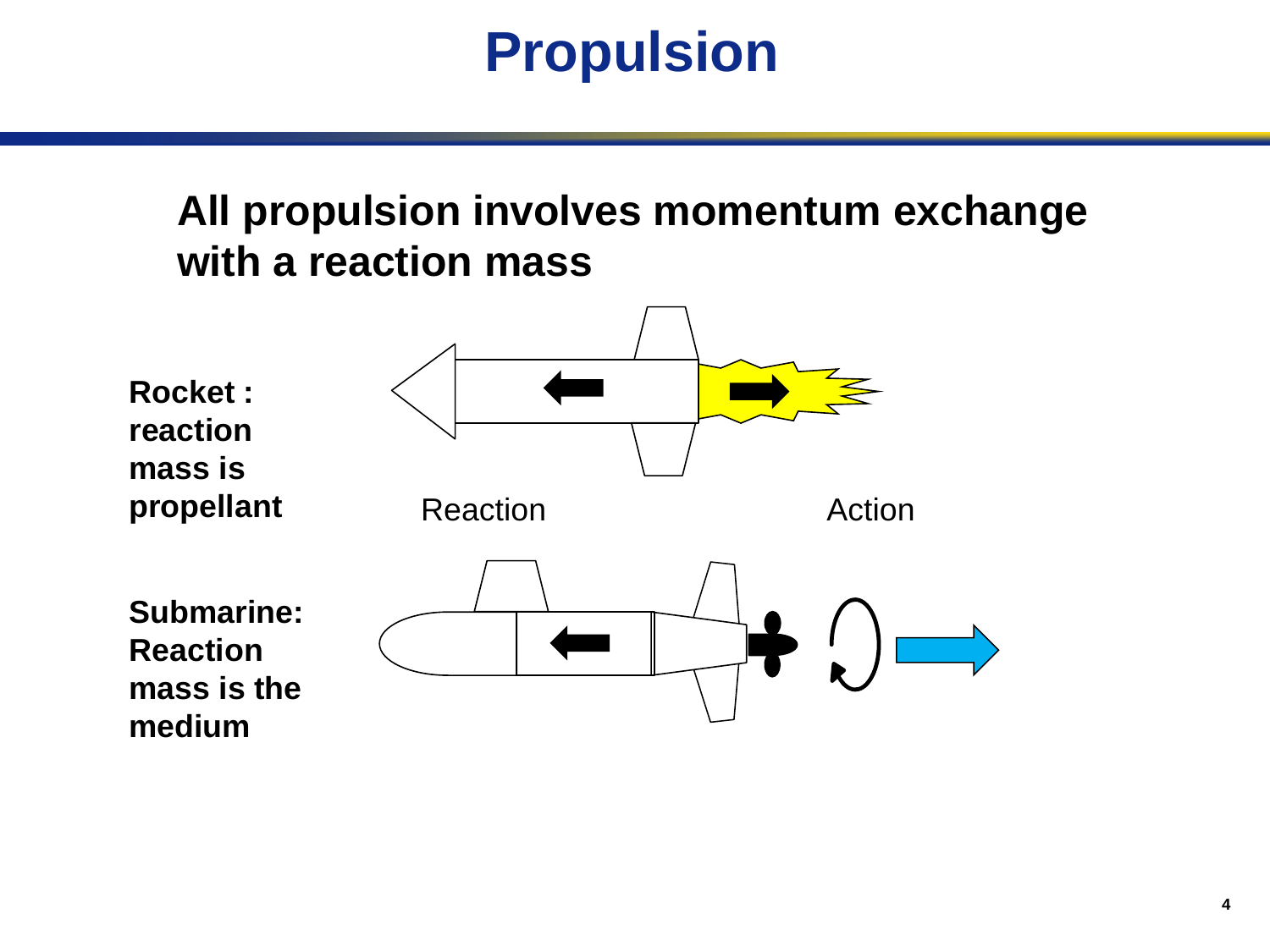# **Pure Electro-Magnetic Rocket**



• **Pure Electro-Magnetic drive emits EM radiation but**  has poor thrust per unit power  $\sim$ 2/c = 6.7 $\mu$ N/kW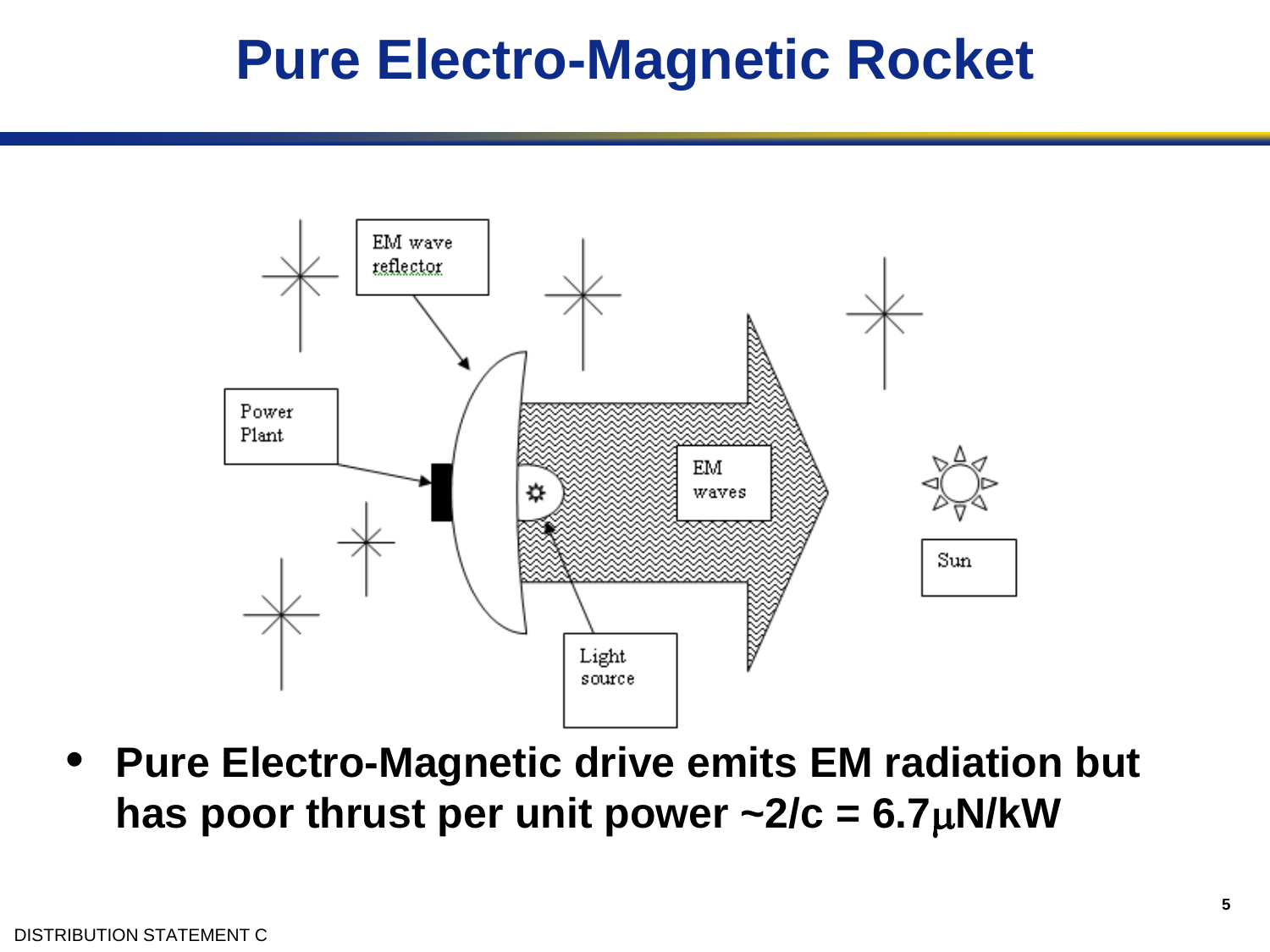# **Eagle Works Thruster**



Eagle works thruster emits no EM radiation suggests exchange of momentum with the vacuum itself – *how is this possible?*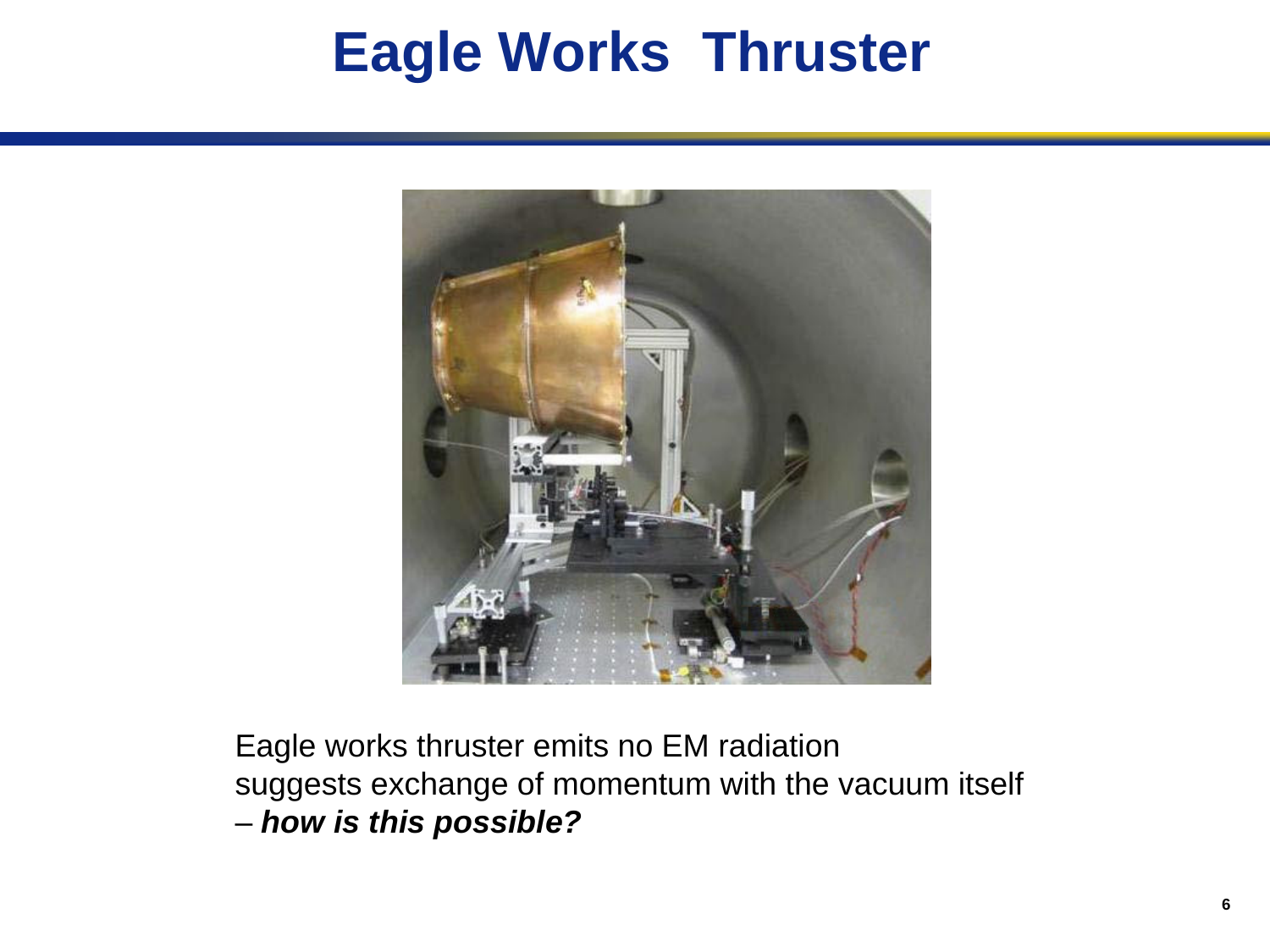# **Quantum Vacuum**

- **Quantum mechanics suggests vacuum can be treated as a medium capable of momentum exchange**
- **Quantum Vacuum is full of EM waves called ZPF (Zero Point Fluctuations) and Virtual particle-antiparticle pairs**
- **Conceptually this means vacuum is a "substance" that can exchange momentum with a spacecraft**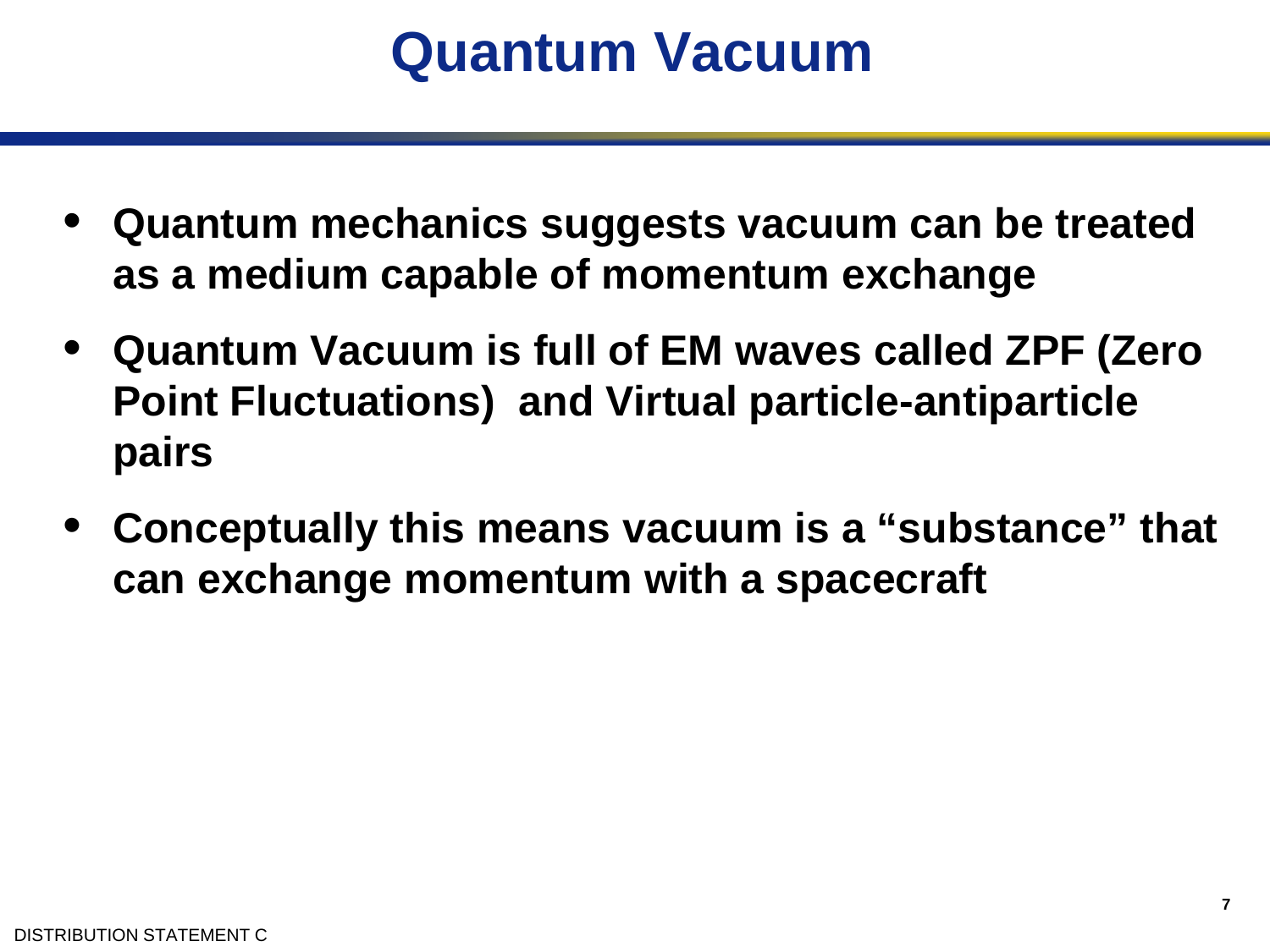# **Quantum ZPF**



• **Quantum Heisenberg Uncertainty predicts that the Vacuum is filled with a "Virtual Plasma" of virtual particle anti-particle pairs and ZPF field oscillations down to the Planck scale in wavelength ( highest energy)**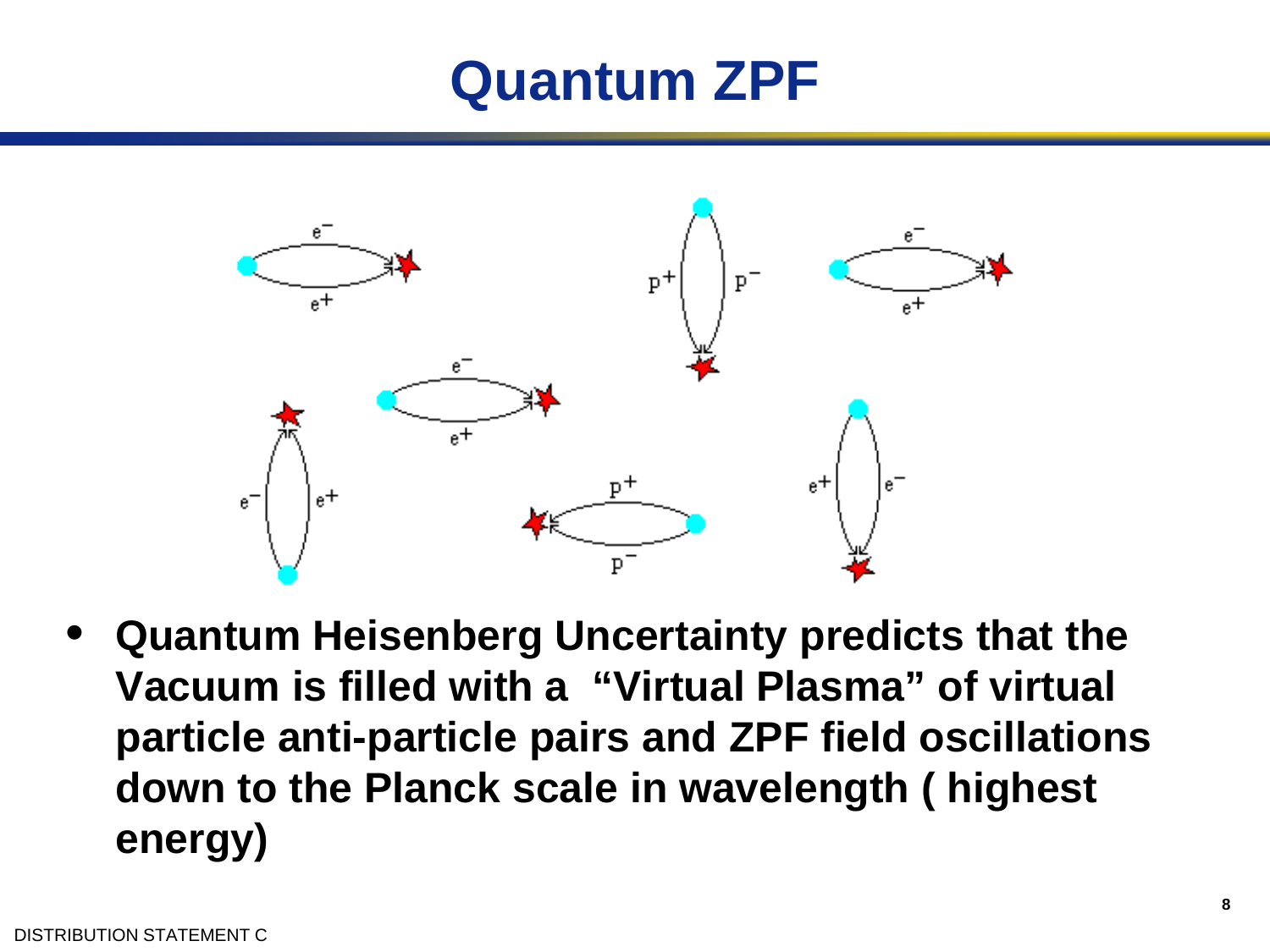# **Reality of the ZPF**





**The existence of the ZPF is seen directly in the Casimir Force of attraction between parallel metal plates**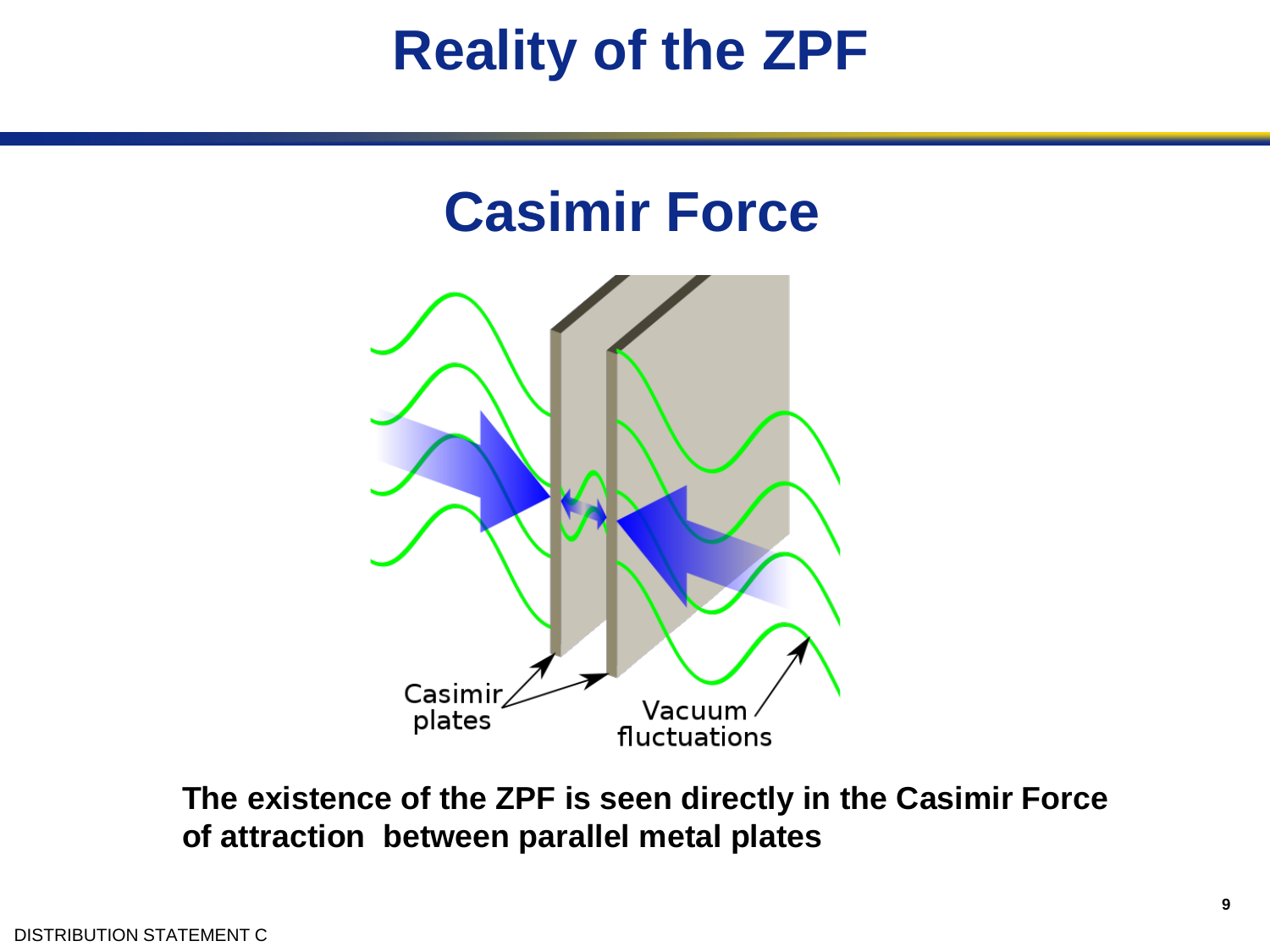### *BUT… this Violates Present Quantum theory*

- **Virtual Plasma and ZPF exist ,however…**
- **Present Quantum Mechanics is consistent with Special Relativity :QED ( Quantum Electro-Dynamics)**
- **Special Relativistic Invariance of quantum vacuum says it cannot exchange momentum with matter.**
- **Therefore "pushing on the vacuum" is impossible in QED :** *Vacuum not connected to mass*
- *However, accelerated vacuums can have physical effects: Hawking Evaporation ect…*
- *What is required for "pushing on the vacuum" to be possible?*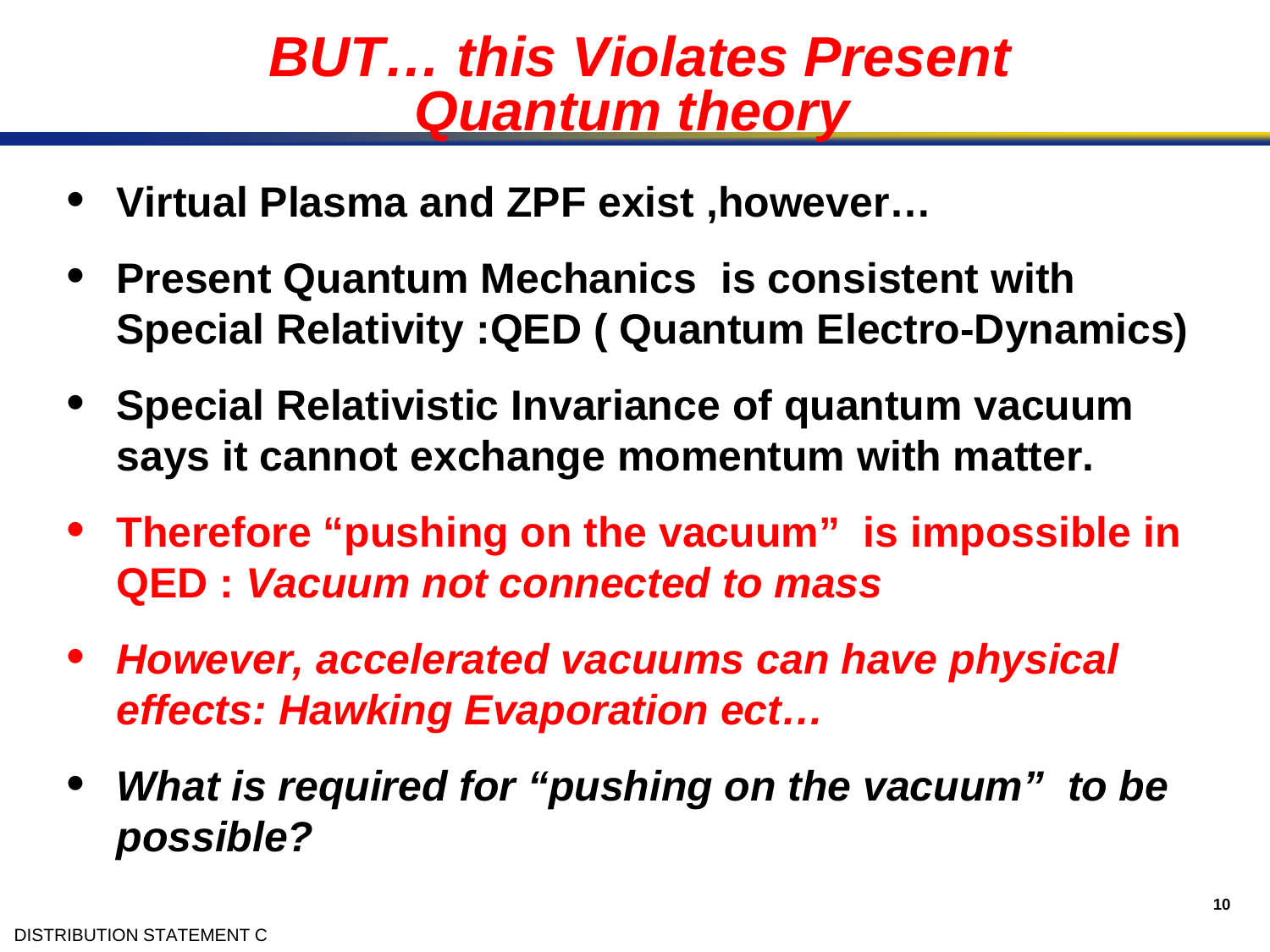# **General Relativity**

**Spacetime is "massless" but its geometry is anchored in General Relativity to nearby masses : Mach's Principle**



**A Reaction mass can be connected to the medium of space : Spacetime in General Relativity**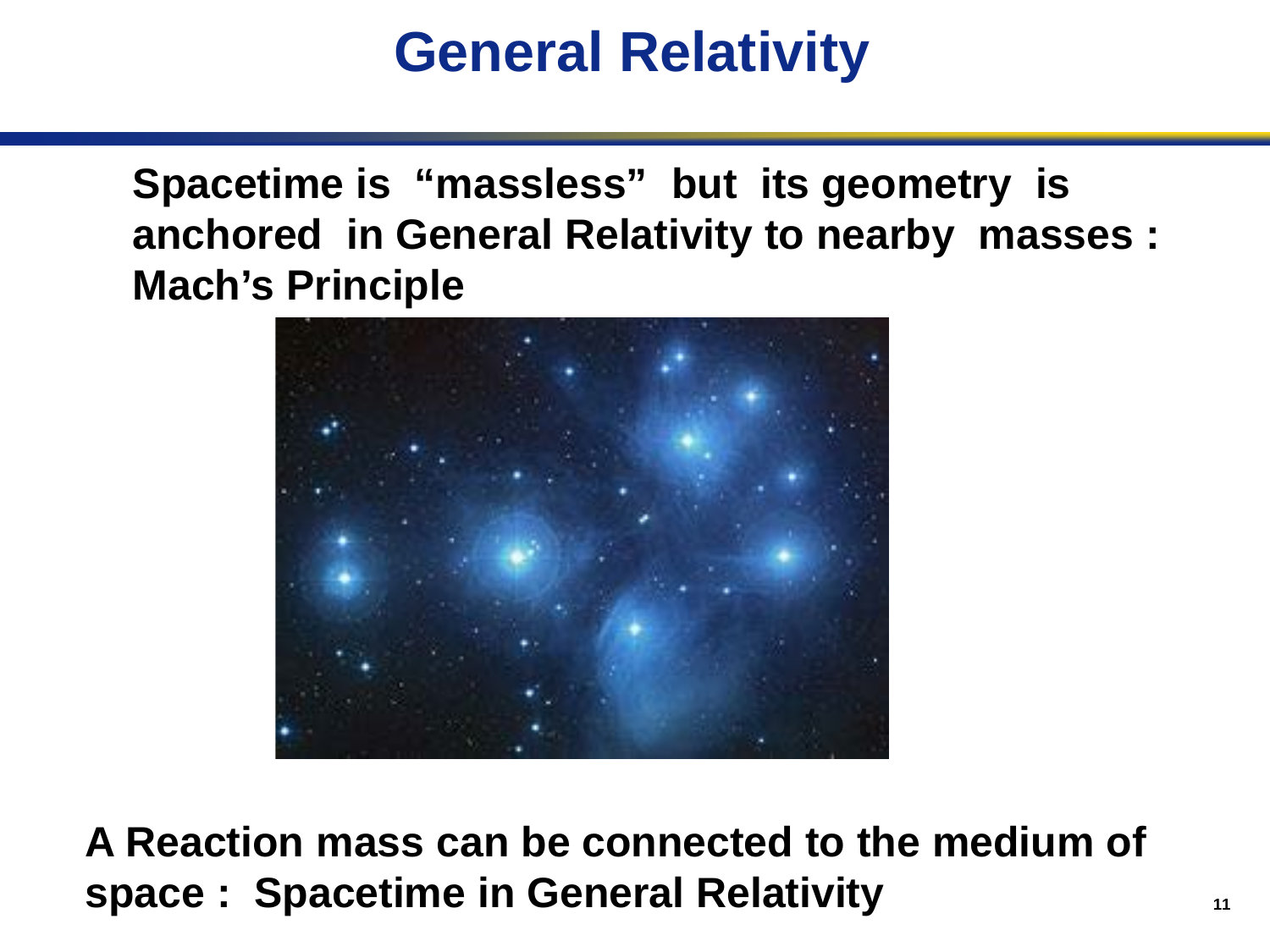### **Electromagnetic Fields Transport Momentum**



**Example : Electrons and Positrons orbit a common center of mass**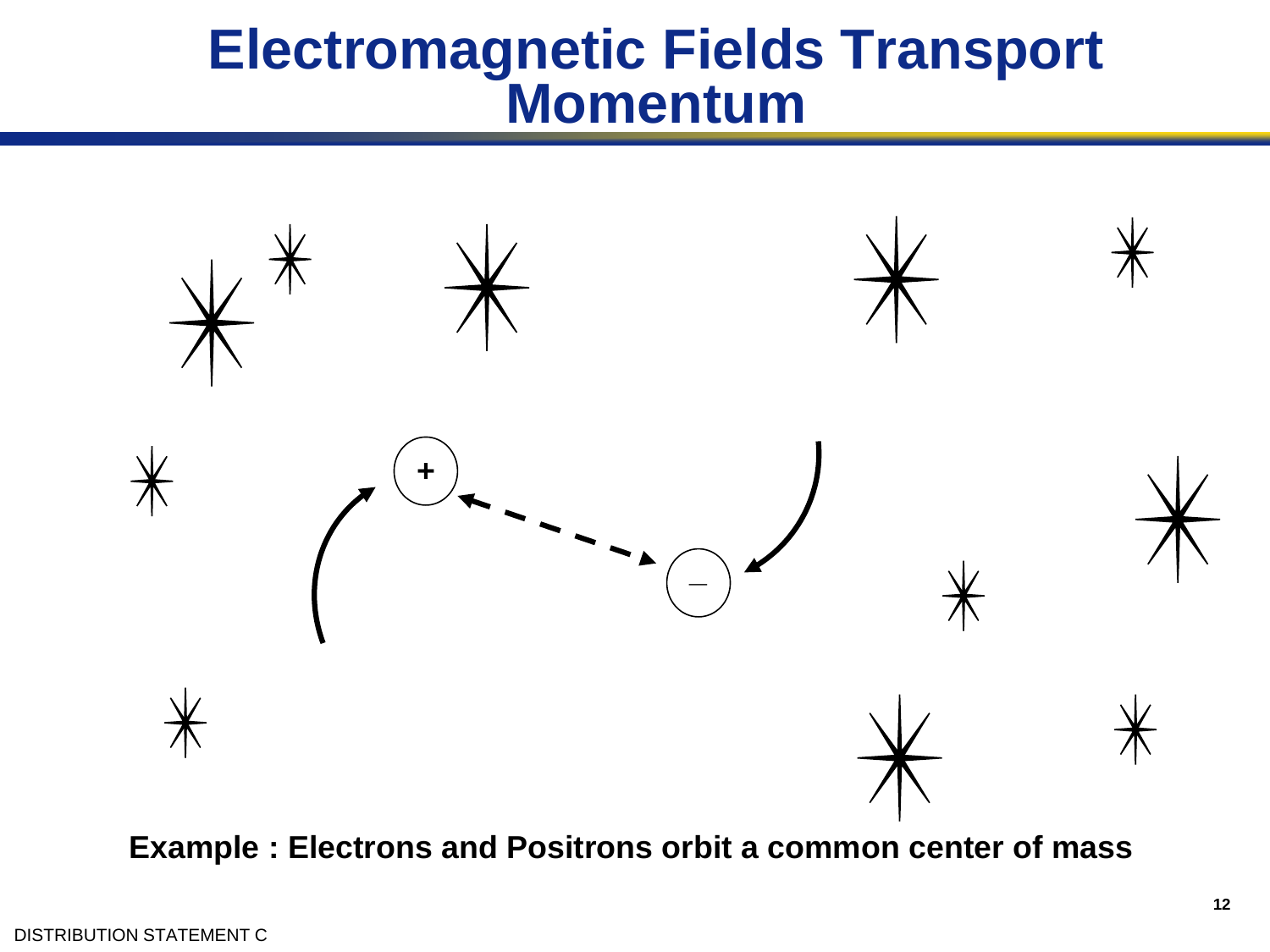# **Spacetime Transports Momentum**



**Example : Double Stars orbit a common center of Mass**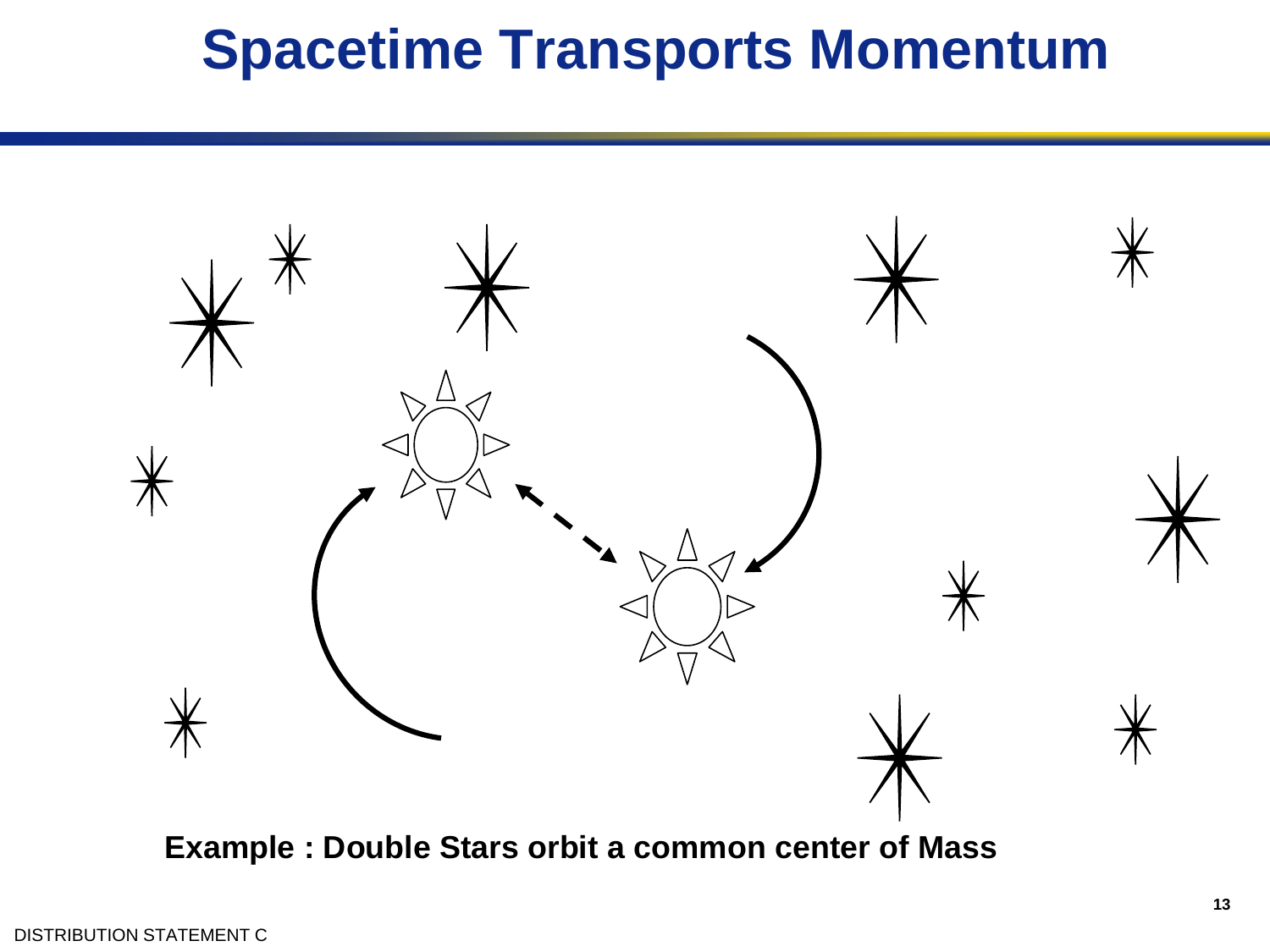**To make Eagleworks thruster work spacetime must be electromagnetic** 

*and we must be able to modify spacetime with electromagnetism to exchange momentum with masses that anchor its structure*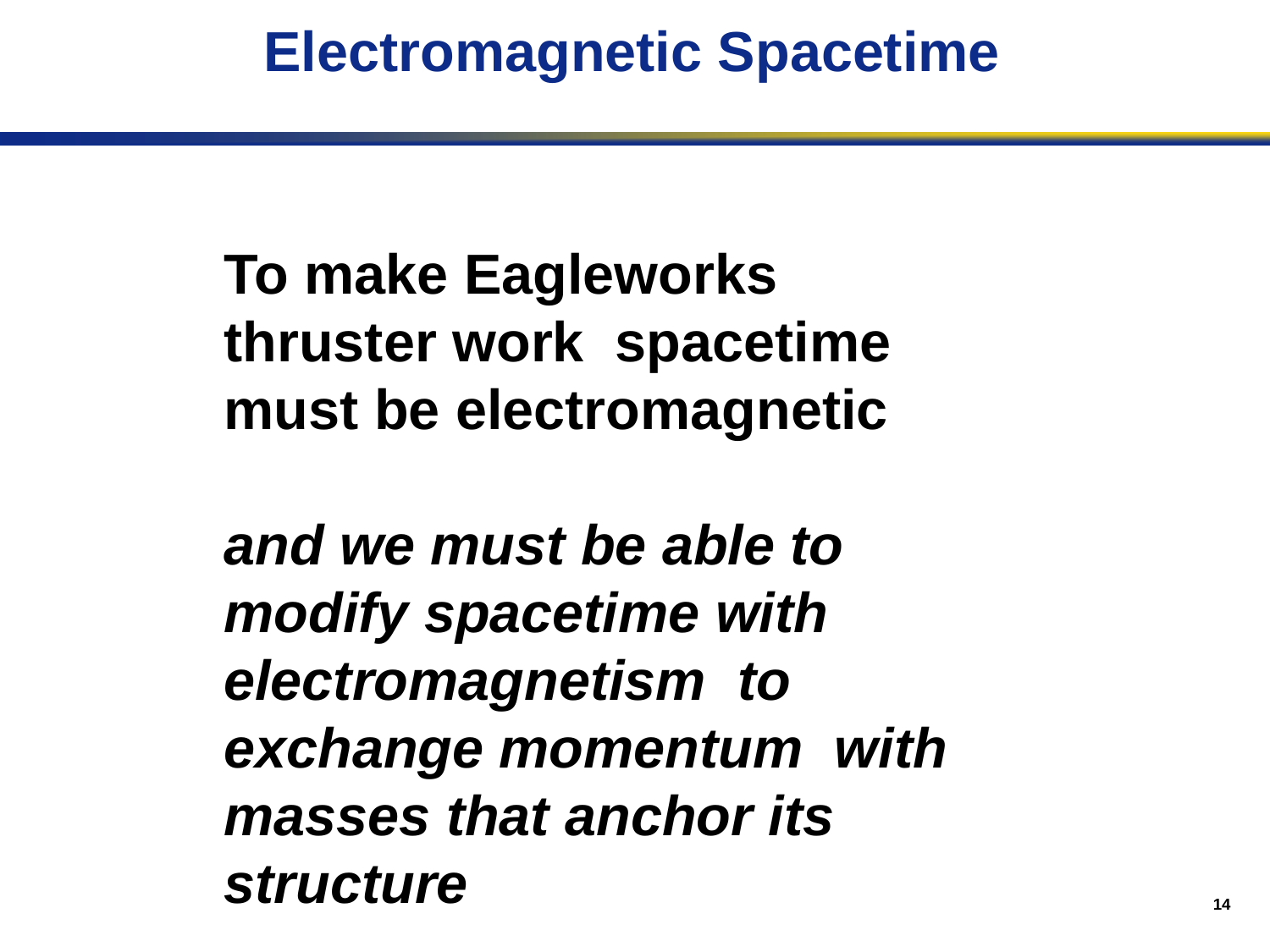### **General Relativistic Momentum flow in spacetime**



**Particles follow geodesics in spacetime –** *where is momentum flow?*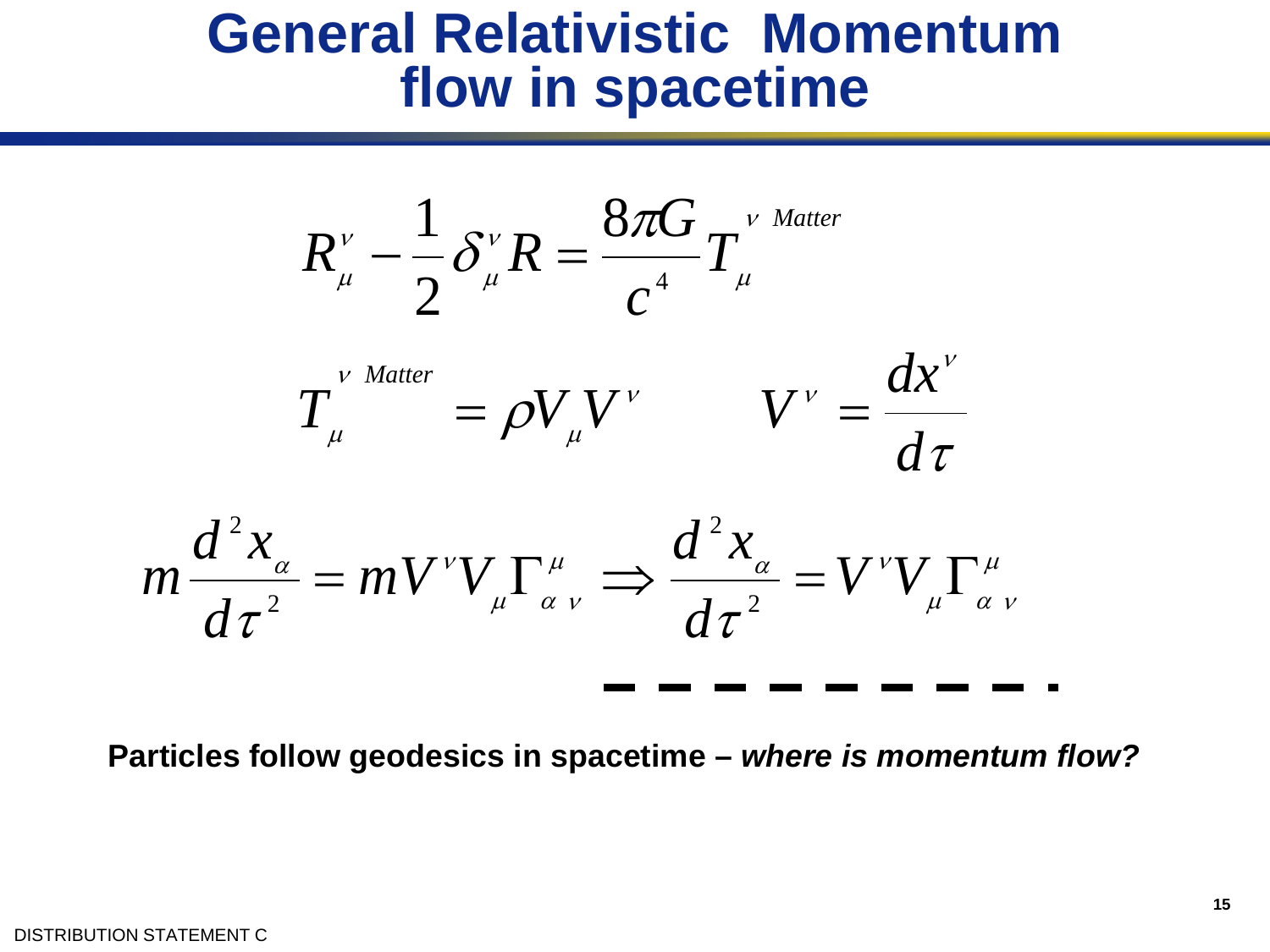## **Gravity – EM Momentum flow**

$$
R_{\mu}^{\nu} - \frac{1}{2} \delta_{\mu}^{\nu} R = \frac{8 \pi G}{c^4} \left[ T_{\mu}^{\nu \text{ Matter}} + T_{\mu}^{\nu \text{ EM}} \right]
$$

$$
T_{\mu}^{V^{Matter}} + T_{\mu}^{V^{EM}} = \rho V_{\mu} V^{V} + F_{\mu\kappa} F^{\kappa\nu} - \frac{1}{4} \delta^{\nu}_{\mu} F_{\sigma\kappa} F^{\kappa\sigma}
$$

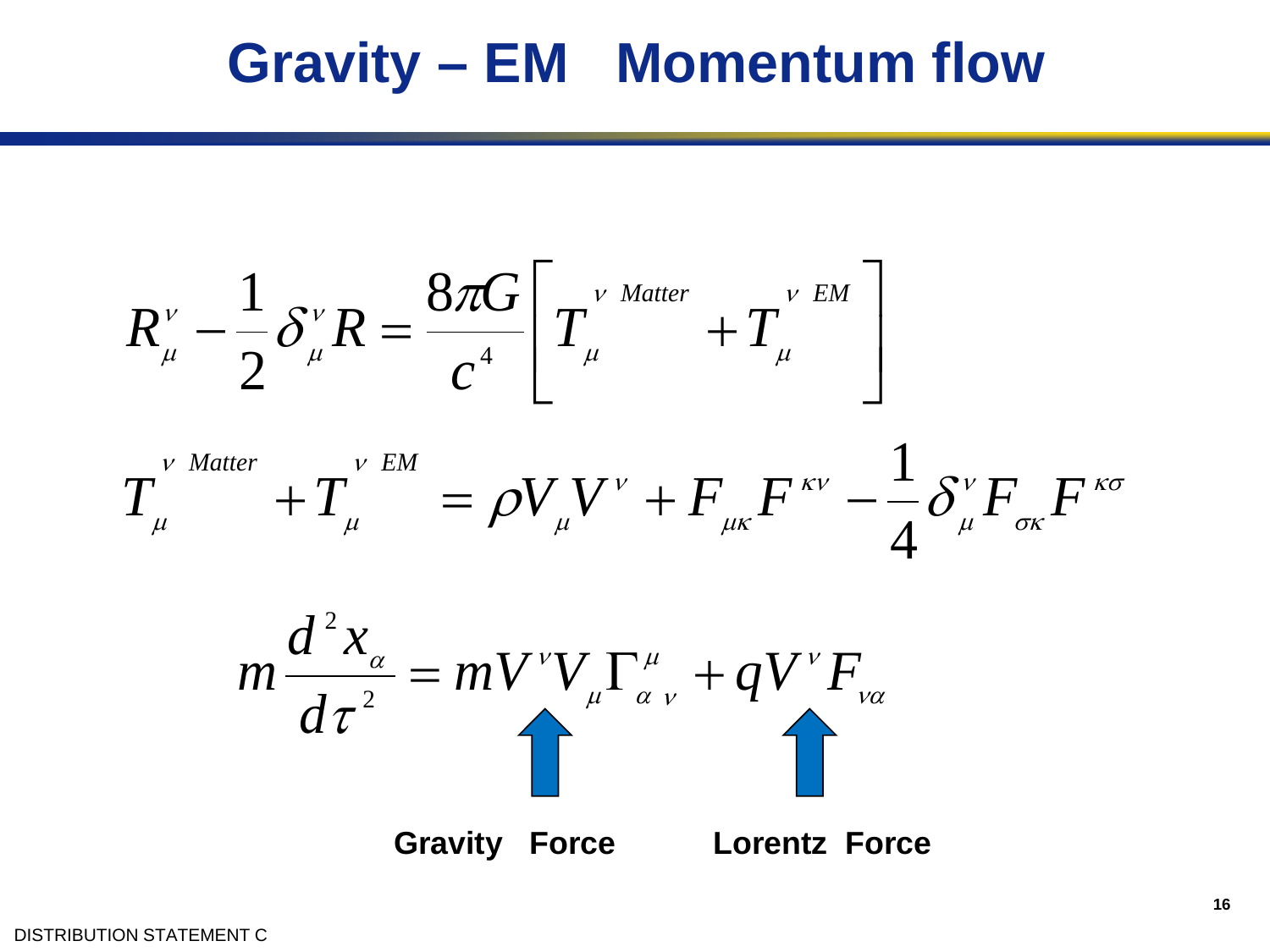### **Gravity-EM Momentum flow**

$$
R_{\mu}^{\nu} - \frac{1}{2} \delta_{\mu}^{\nu} R = \frac{8 \pi G}{c^4} \left[ T_{\mu}^{\nu \text{ Matter}} + T_{\mu}^{\nu \text{ EM}} \right]
$$

$$
T_{\mu}^{V^{Matter}} + T_{\mu}^{V^{EM}} = \rho V_{\mu} V^{V} + F_{\mu} F^{\kappa V} - \frac{1}{4} \delta_{\mu}^{V} F_{\sigma \kappa} F^{\kappa \sigma}
$$

$$
m\frac{d^2x_{\alpha}}{d\tau^2}=mV^{\nu}V_{\mu}\Gamma^{\mu}_{\alpha\nu}+qV^{\nu}F_{\nu\alpha}
$$

**Mass affects geometry and charge affects field**  *leading to momentum flow between particles*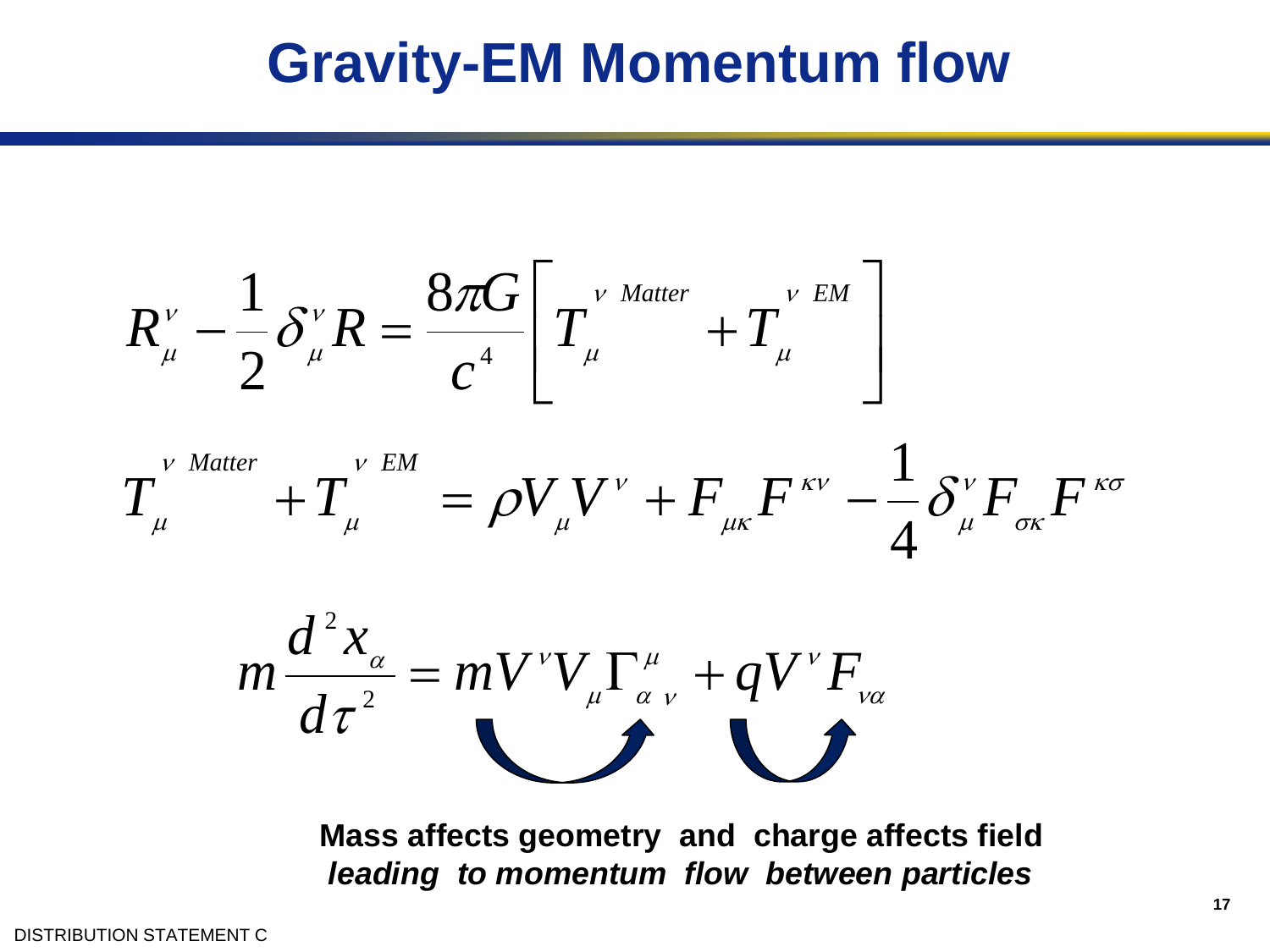## **Non-Relativistic limit**

$$
\frac{dp}{dt} = Q_1 E_1 + Q_2 E_2
$$

$$
\frac{dp}{dt} = Q_1 \; \frac{Q_2}{R^2} \; - Q_2 \; \frac{Q_1}{R^2} = 0
$$

$$
\frac{dp}{dt} = M_1 \ g_1 + M_2 \ g_2
$$



$$
\frac{dp}{dt} = M_1 \frac{GM_2}{R^2} - M_2 \frac{GM_1}{R^2} = 0
$$

Gravity and Electromagnetically bound Systems Conserve system momentum similarly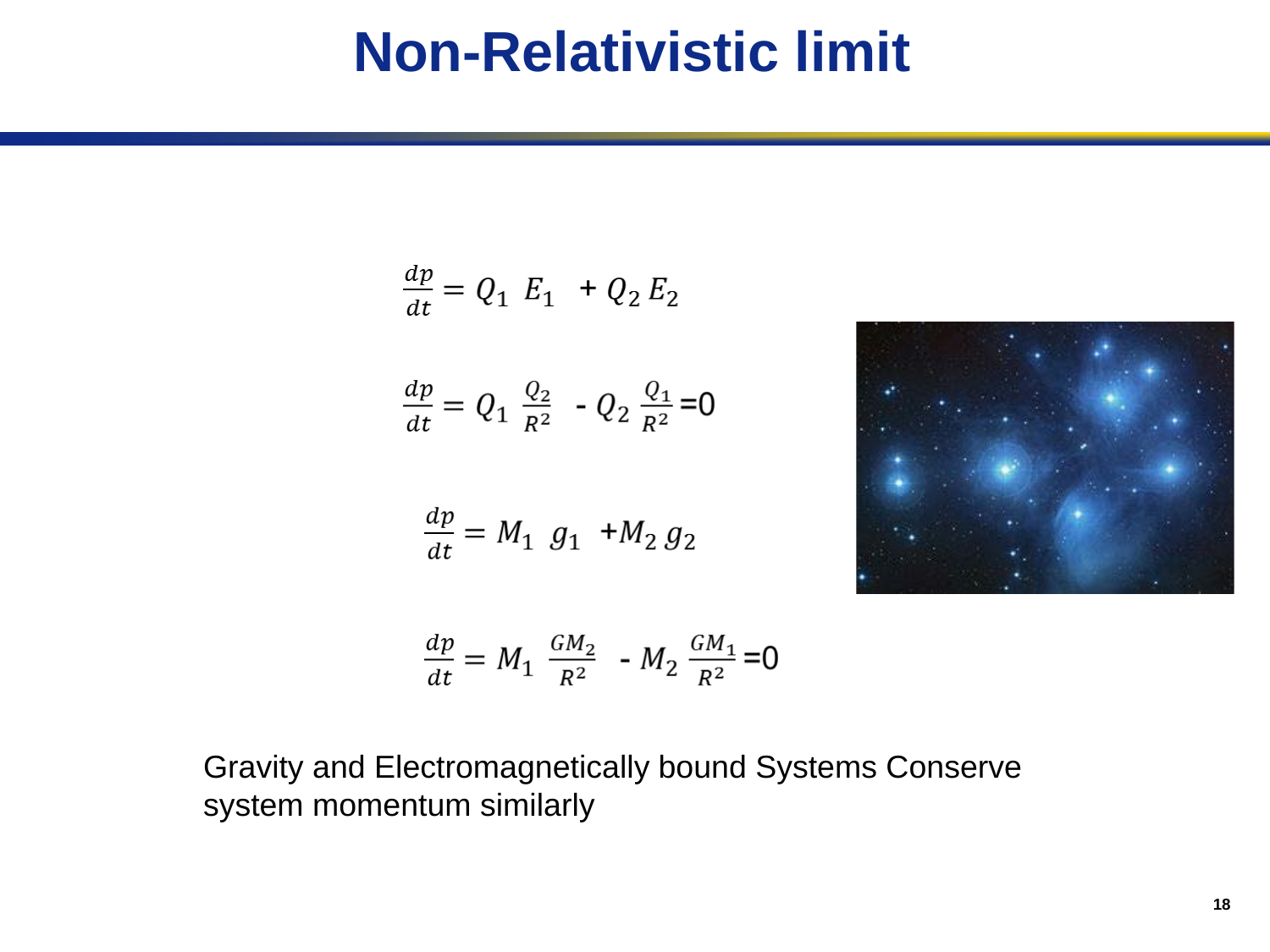## **Planck Scale**

• **At the ZPF Planck Scale particle-antiparticle pairs that**  are quantum Black Holes of the Planck Mass m<sub>p</sub> form and annihilate at the Planck Length r<sub>P</sub>

$$
r_{P} = \sqrt{\frac{G\hbar}{c^{3}}} = 1.61x10^{-35}m \qquad M_{P} = \sqrt{\frac{\hbar c}{G}} = 2.17x10^{-8}kg
$$

• **This action makes Space-Time a foam at the Planck Scale of plus and minus charges**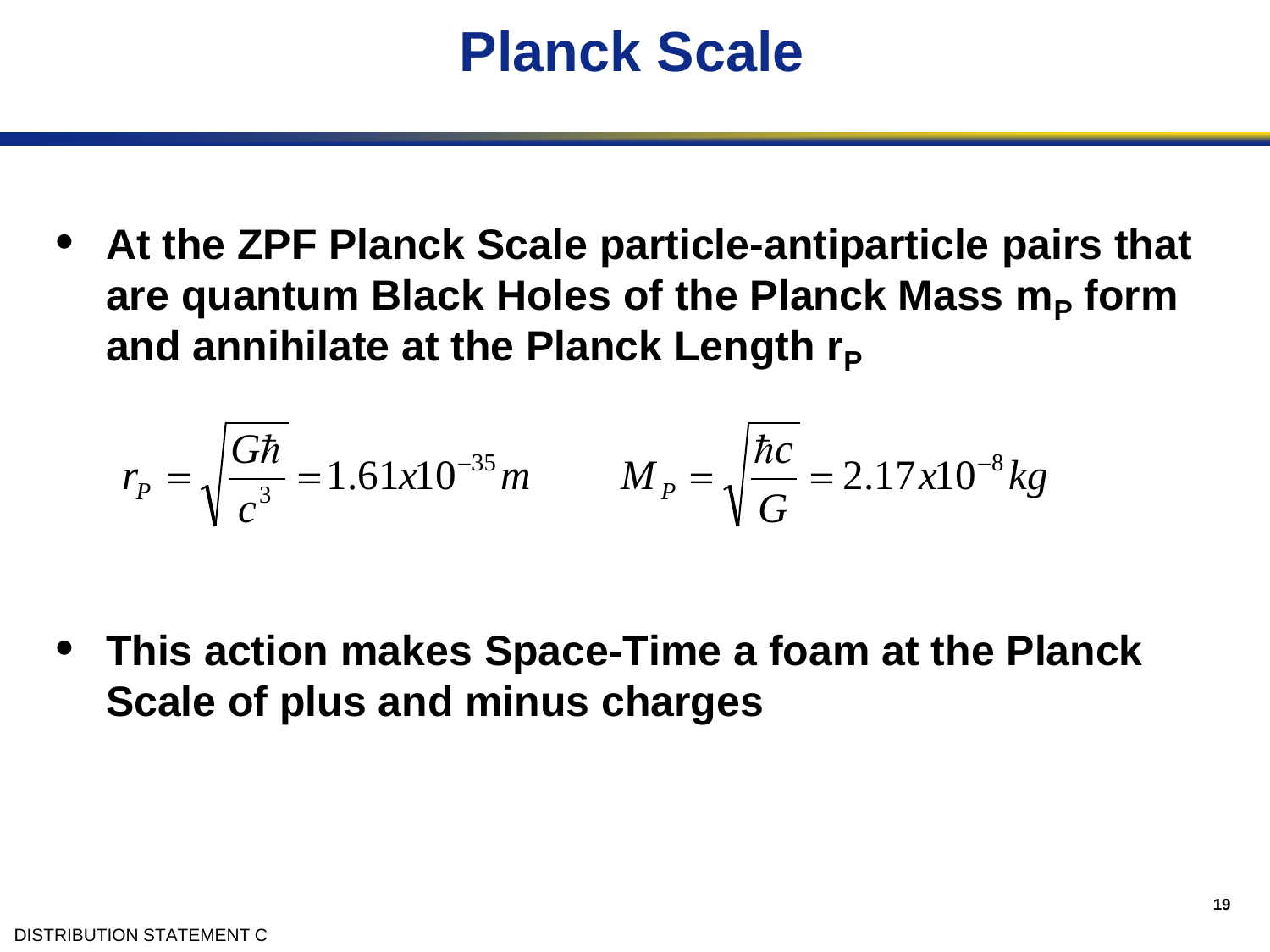# **Einstein's Unified Field Theory**

- Einstein's last theory
- Tried to relate EM Tensor to spacetime metric tensor  $\mathbf{F}_{uv} \rightarrow \mathbf{g}_{uv}$  of gravity
- Two particle paradigm : **Hydrogen**

Proton mass **m**<sub>n</sub> and electron mass **m**<sub>n</sub> are the fundamental masses and  $\mp e$  the electronproton charge are fundamental

- Einstein rejects quantum mechanics
- **Einstein's Unification effort is unsuccessful**
- *However:* Einstein discovers quantum ZPF and helps Kaluza-Klein Theory get published



 $g_{_{\alpha\beta}} \propto F_{_{\alpha\beta}}$ 

*e p*  $e^{-\theta}$  *– e, m e m m* , , − + ⇒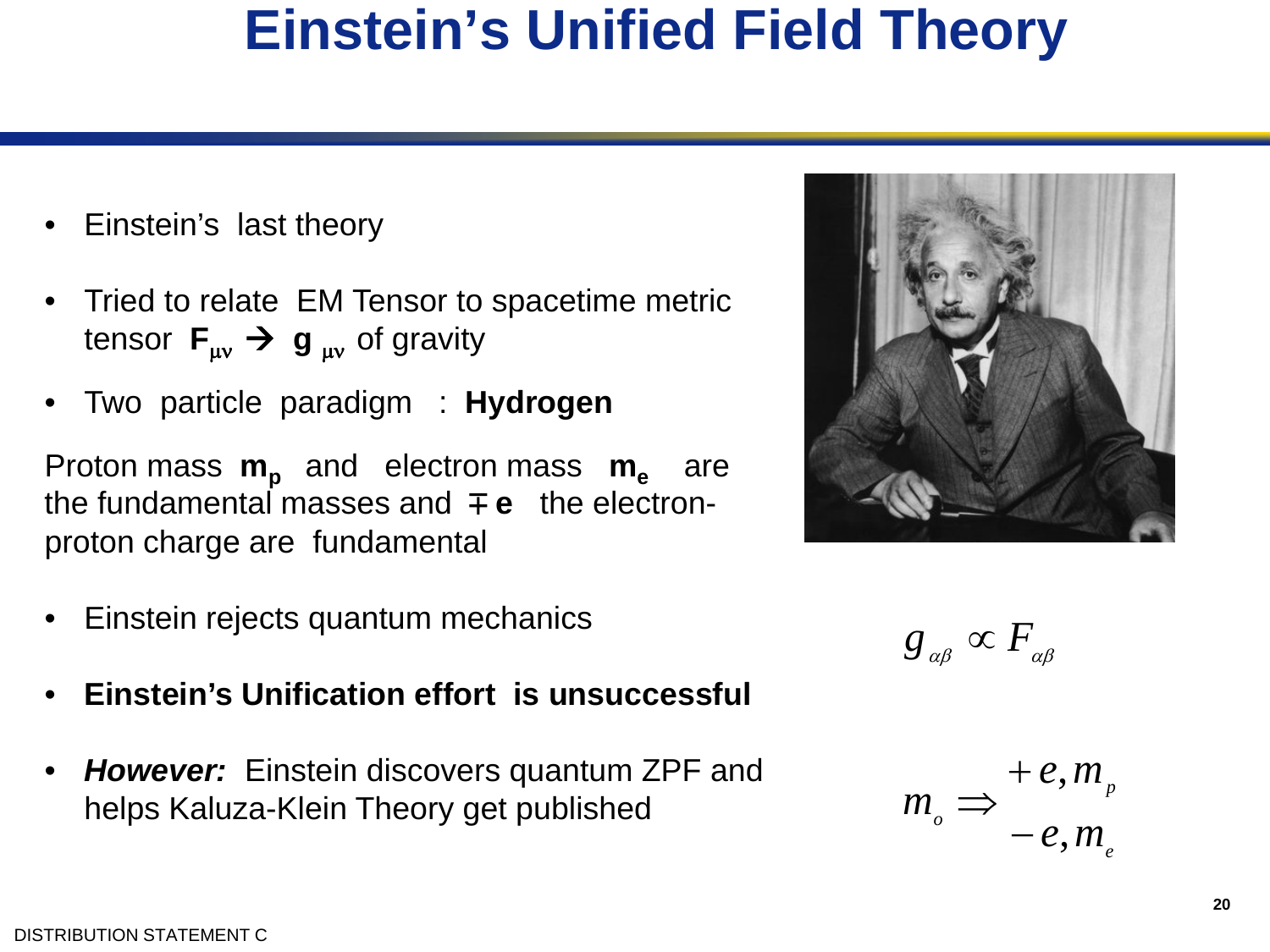# **GEM Theory: In Brief**

- **The GEM (Gravity Electro-Magnetism) Unification Theory Brandenburg (2007, 1995, 1992) uses two postulates:**
	- **Gravity is equivalent to an array of ExB drifts created by the Quantum ZPF (Zero Point Fluctuation)**

$$
g_{\alpha\beta}=\frac{4F_{\alpha}^{\gamma}F_{\gamma\beta}}{F_{\mu\gamma}F^{\mu\gamma}}
$$

– **Gravity and EM forces and protons and electrons separate from the Planck scale vacuum with the appearance of a 5th** dimension of size r<sub>o</sub>

$$
m_p, r_p \Rightarrow r_o^+ = e, m_p^-
$$
  

$$
-e, m_e^-
$$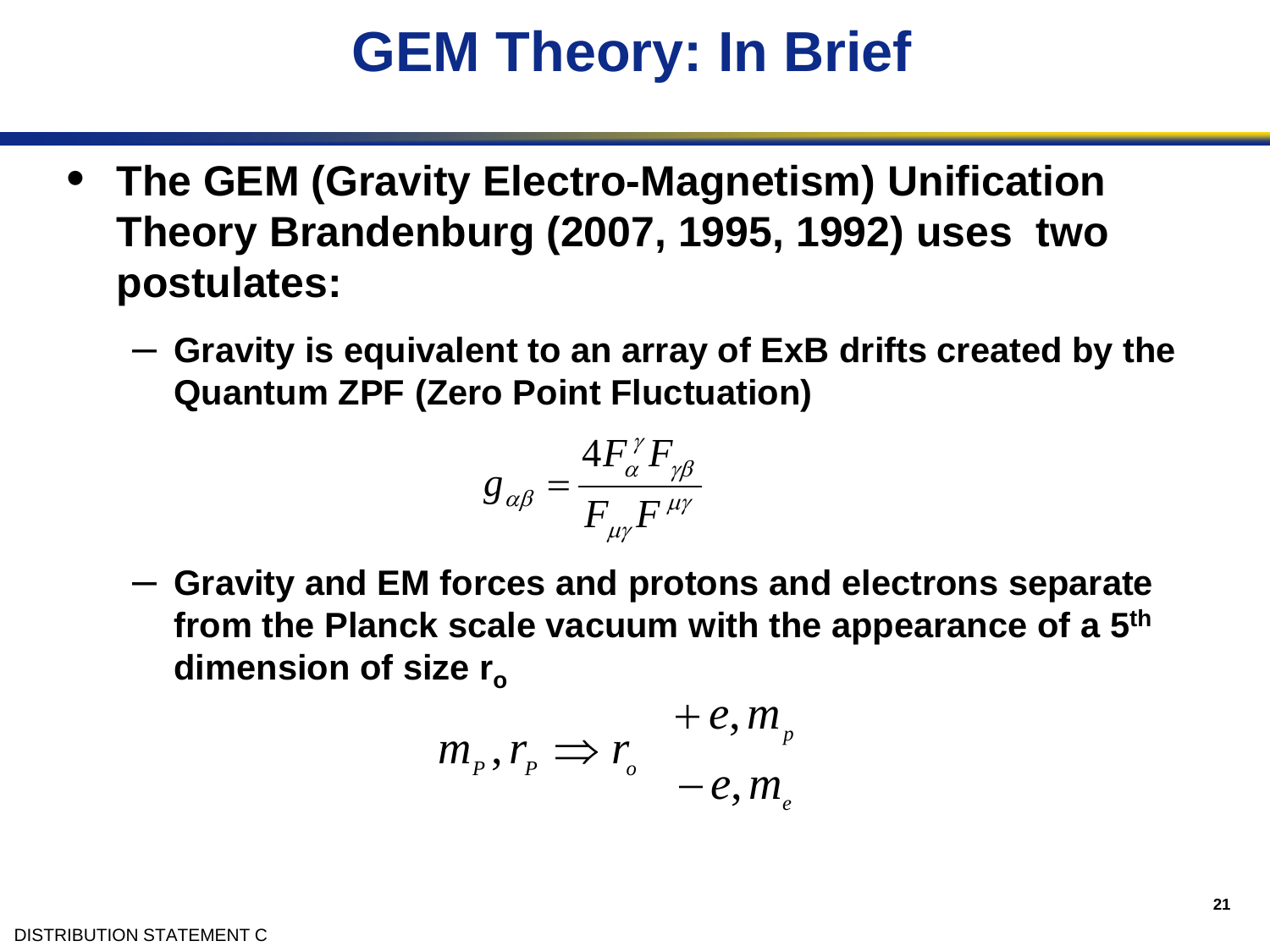# **GEM Theory: In Brief**

- **The GEM (Gravity Electro-Magnetism) Unification Theory Brandenburg (2007, 1995, 1992) uses two postulates:**
	- **Gravity is equivalent to an array of ExB drifts created by the Quantum ZPF (Zero Point Fluctuation)**
	- **Gravity and EM forces and protons and electrons separate from the Planck scale vacuum with the appearance of a 5th dimension**
- **The Theory is a formal combination of the ZPF gravity concept of Sakharov (1968) and the 5th dimensional concept of Kaluza-Klein (1926)**
- **Theory results in a "Vacuum Bernoulli Equation" modifying gravity by EM and an accurate formula for Newton's Constant G =6.674 x10-11 N-m2 kg-2**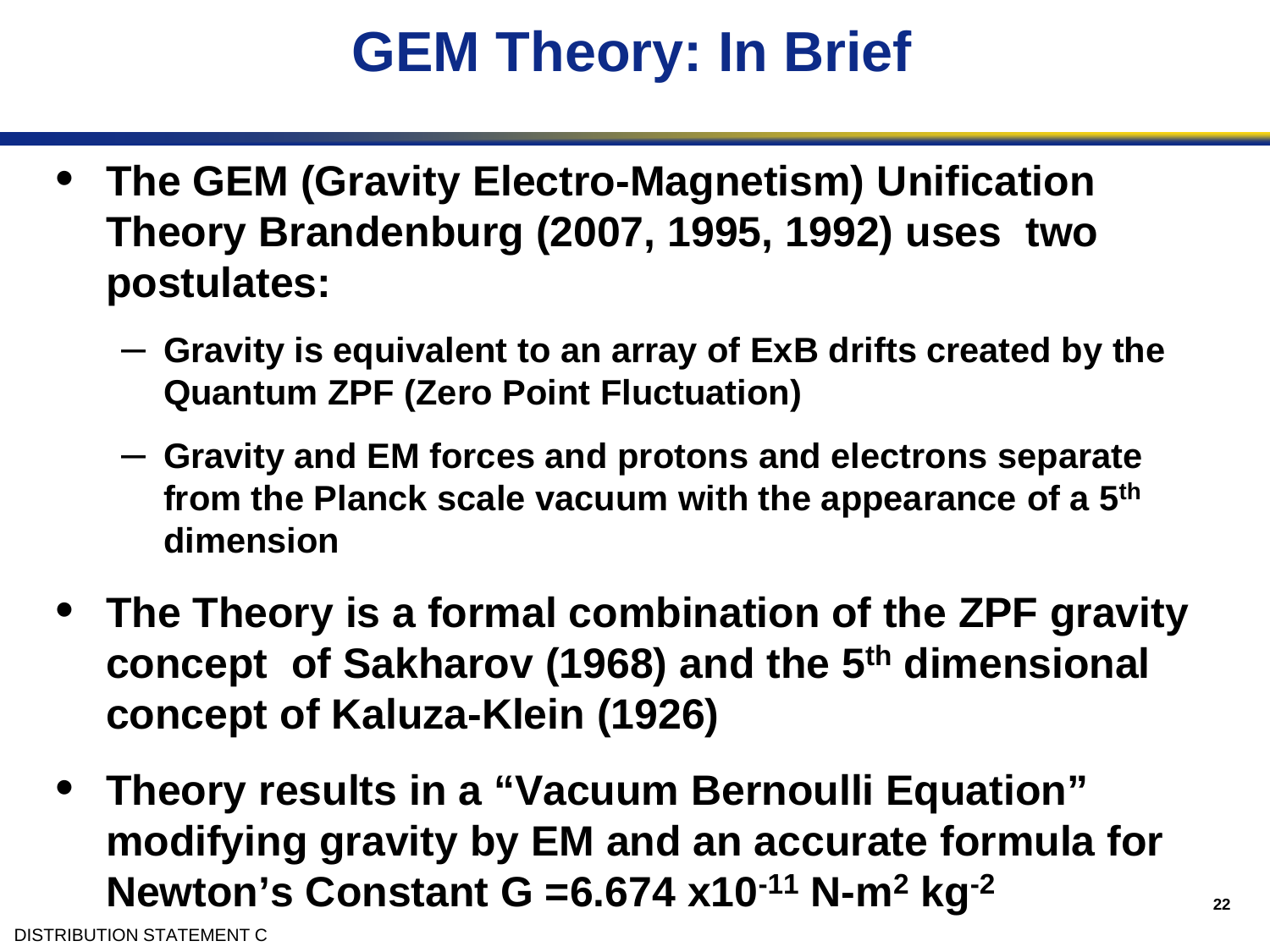

John Brandenburg

#### The GEM Unification Theory

Extending the Standard Model to Include Gravitation

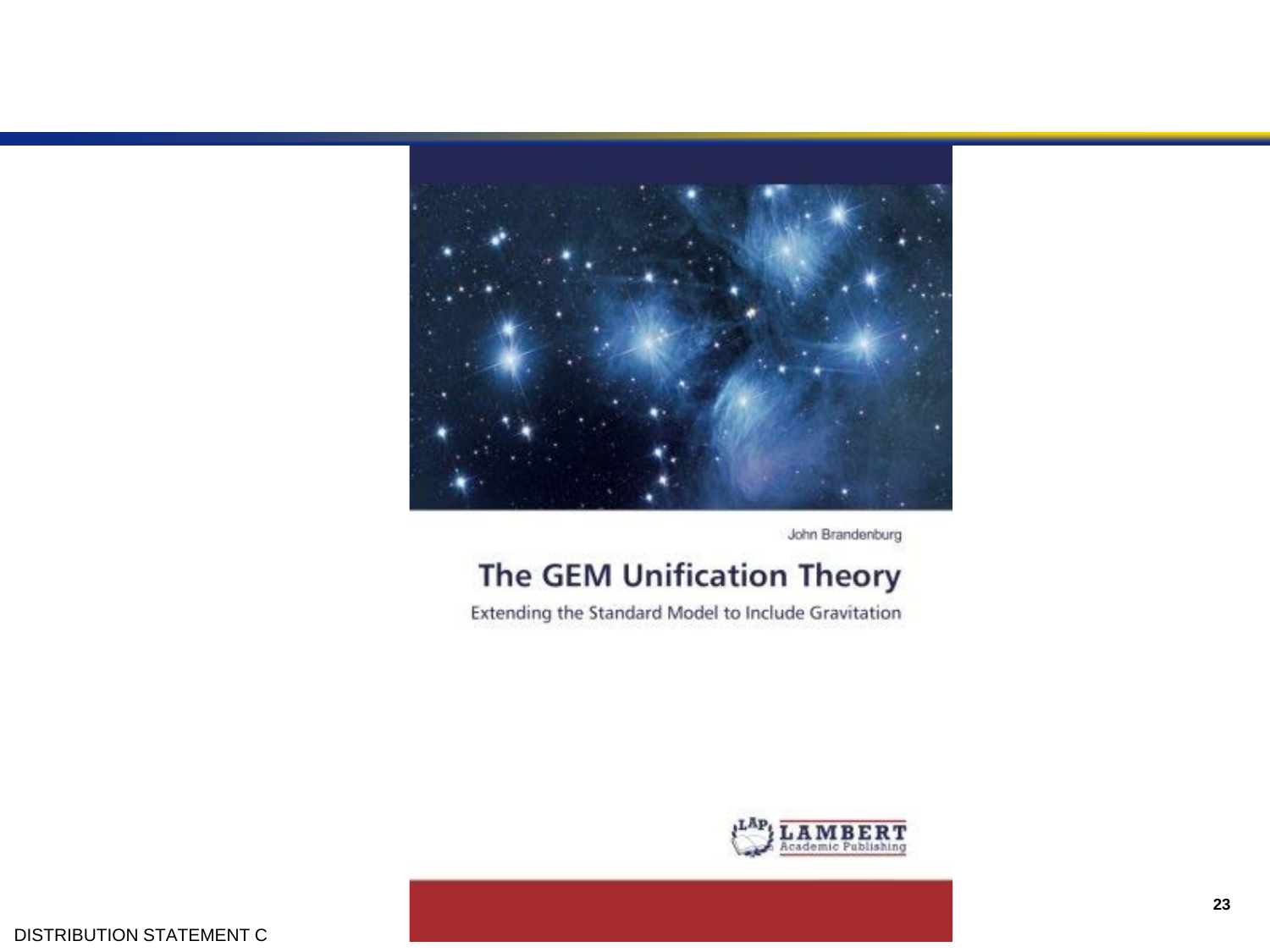# **GEM Unification Theory Cont.**

• **Sakharov ( 1968) proposed gravity as a radiation pressure produced by variations in the quantum ZPF**



Bright objects in dark box



Bright objects in dark box<br>repel each other each other attract each other attract each other

• **Poynting vector S=ExBc (ESU units) defines the direction of radiation pressure**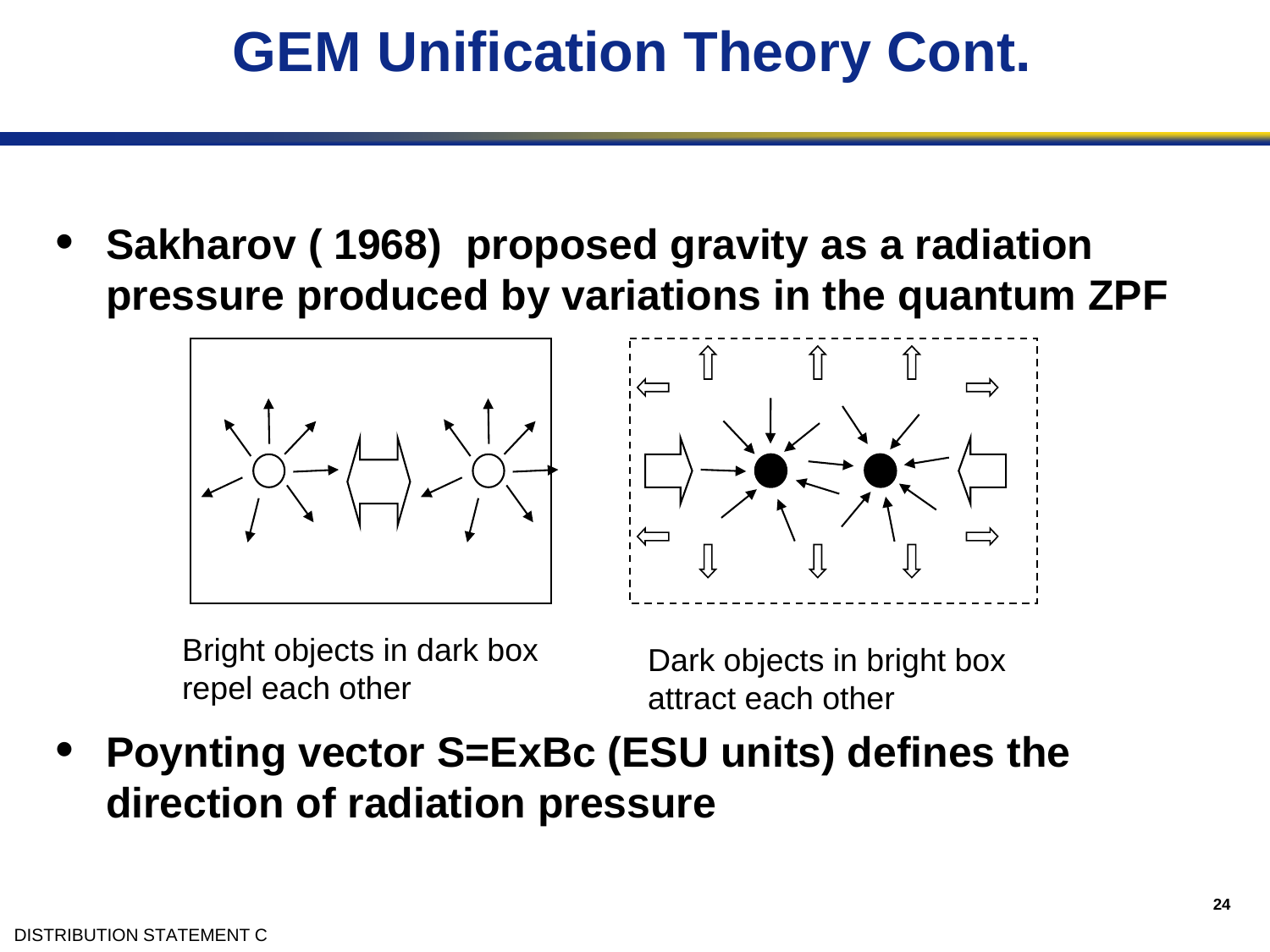# Sahkarov ( 1967)  $W = (16 \pi G)^{-1} \int R \sqrt{-g} dx$ <sup>4</sup>  $\pi$ "Zero Point" Theory of Gravity

Hilbert Action Principle  $\rightarrow$  Einstein Equations

$$
W = G^{-1} \cong \frac{\hbar}{2c^5} \int_{0}^{\infty} \omega d\omega = \frac{\hbar \omega_P^2}{c^5}
$$

$$
G \cong \frac{c^3 r_p^2}{\hbar} = \frac{c^4}{r_p^2 T_o}
$$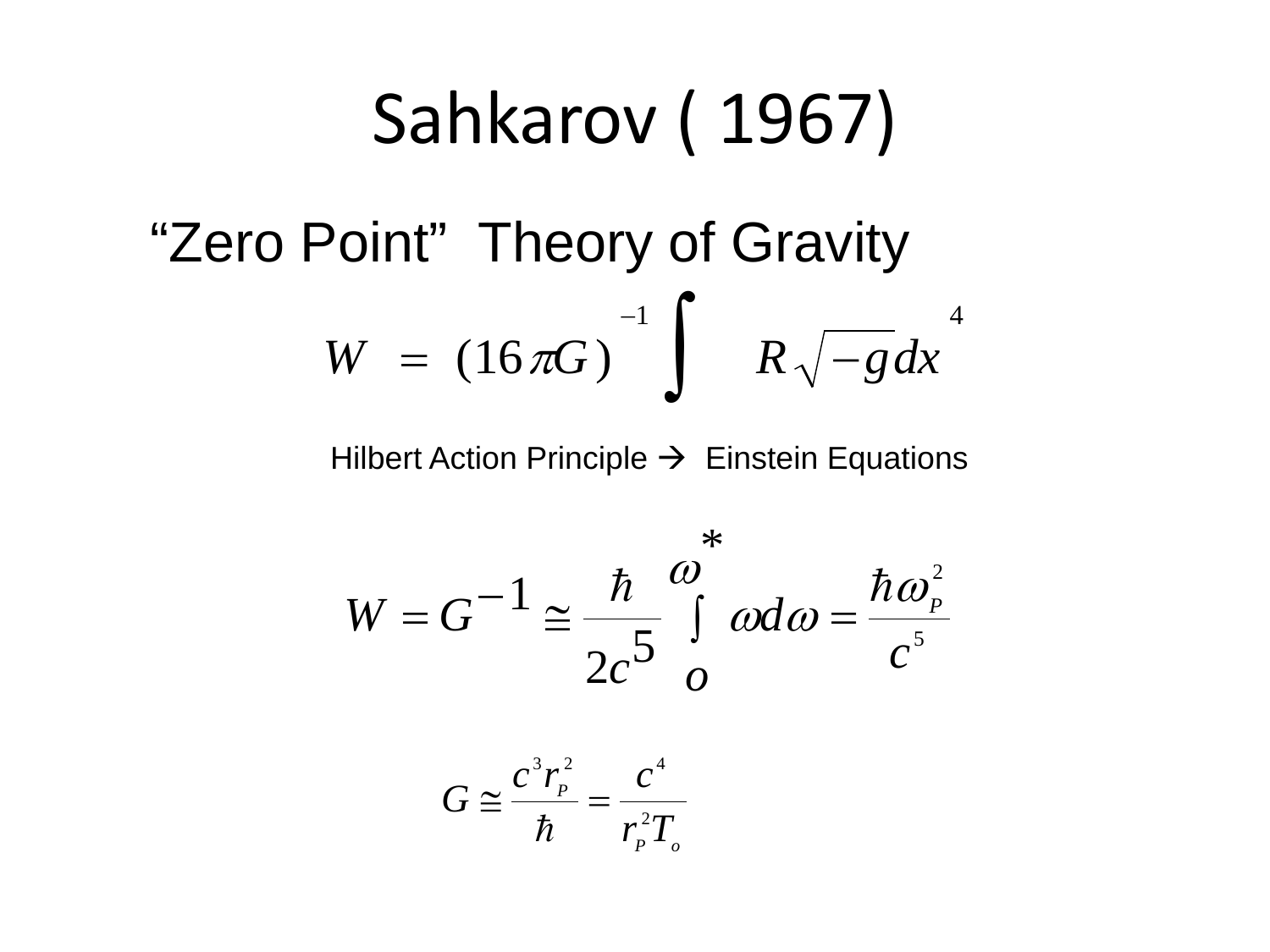# Kaluza-Klein ( 1929)

"Hidden" 5<sup>th</sup> dimensional Theory of Gravity-EM

$$
W = \int \left( \frac{Rc^4}{16\pi G} + \frac{F_{\mu\nu}F^{\mu\nu}}{4} \right) \sqrt{-g} dx^4 r
$$

**Extended Hilbert Action Principle**  $r_{o}$  = hidden dimension size

$$
R_{\scriptscriptstyle \mu}^{\scriptscriptstyle \nu} - \frac{1}{2} \mathcal{S}_{\scriptscriptstyle \mu}^{\scriptscriptstyle \nu} R = \frac{8\pi G}{c^{\scriptscriptstyle 4}} T_{\scriptscriptstyle \mu}^{\scriptscriptstyle \nu\scriptscriptstyle E\scriptscriptstyle M}
$$

*Results in Einstein Equations and Maxwell's Equation s of EM*

$$
F^{\mu}_{\nu;\mu} = J_{\nu}
$$
  

$$
F_{\mu\nu;\gamma} + F_{\mu\gamma;\nu} + F_{\nu\gamma;\mu} = 0
$$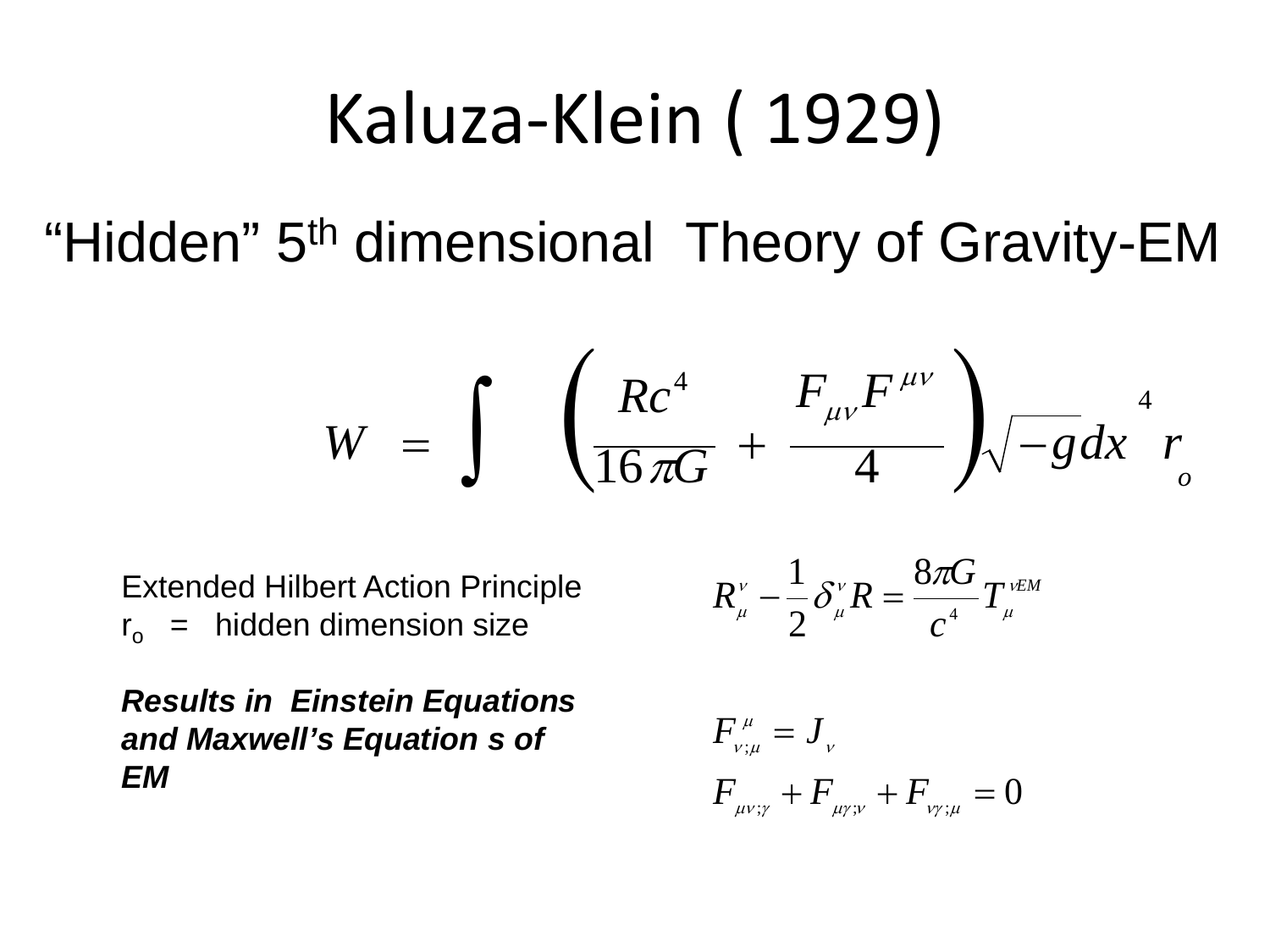# **GEM theory**

• **Postulate 1: New 5th Dimension splits ZPF Vacuum**



New 5th dimension allows "deployment" of fieldparticle system from primordial ZPF plasma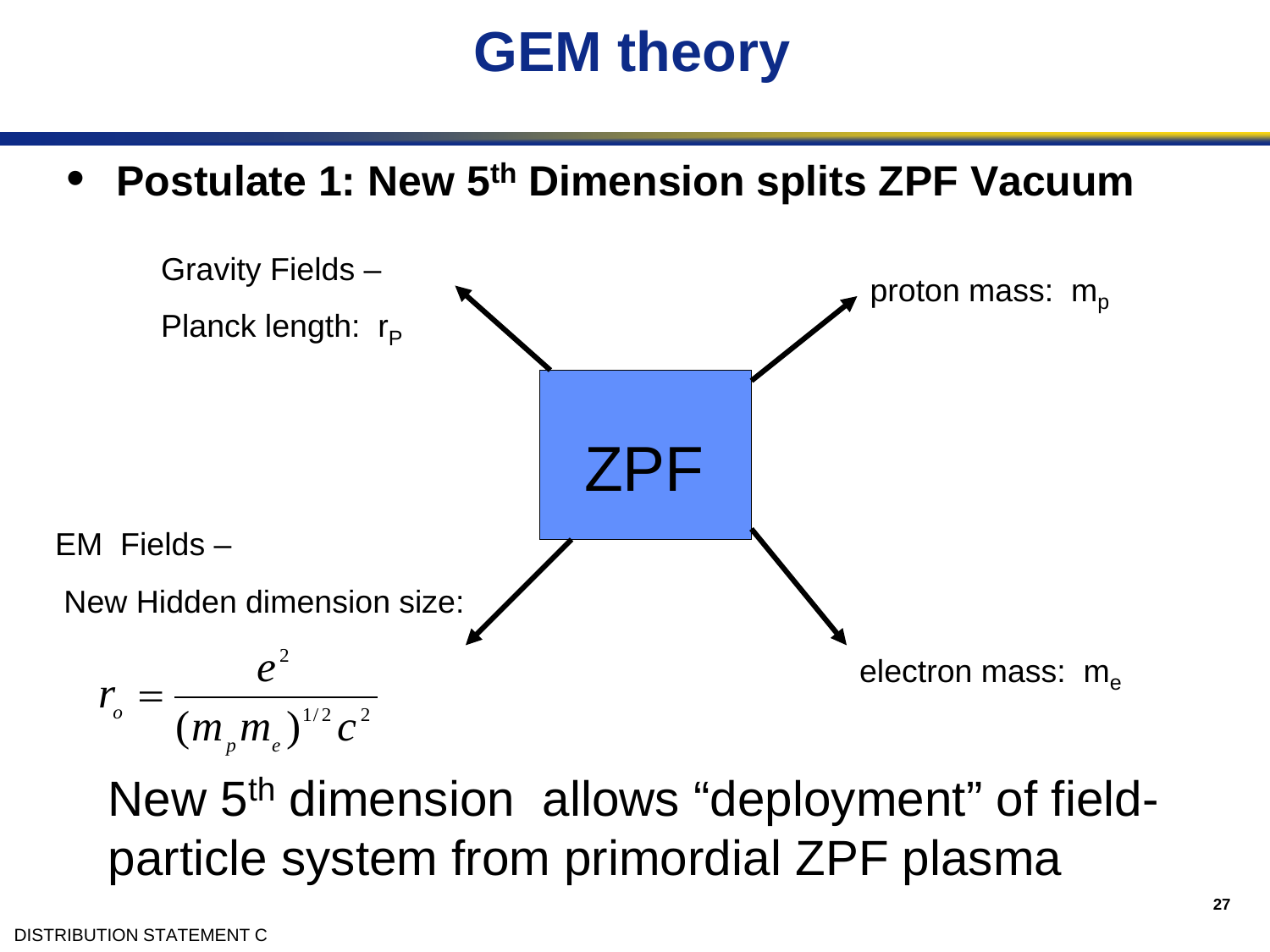

*1.A single atom of hydrogen, a proton and an electron, is shrunk*

*2. And ionizes. Finally it reaches the Planck size*

*3. And becomes a Black Hole, whereupon,*

*4., it undergoes Hawking Evaporation and becomes a cloud of gamma rays, matter and antimatter*

*so that original hydrogen is lost.*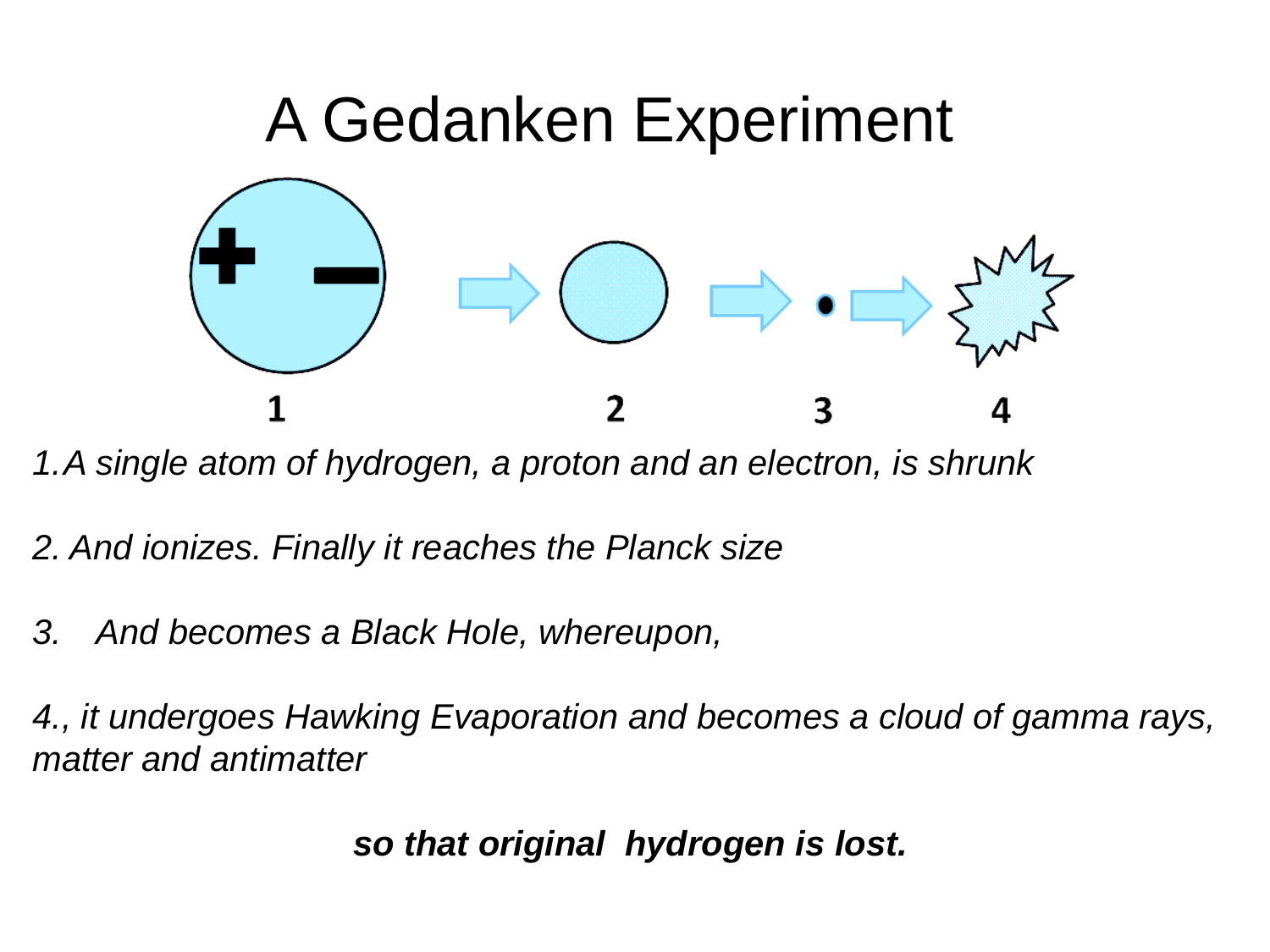### **Mass Model**

$$
m = m_o \cos(\phi) + im_o \sin(\phi)
$$

Make angle imaginary

$$
m = m_o \exp(\pm \phi_o)
$$

$$
\sqrt{\frac{m_{p}}{m_{e}}} = \exp(\phi_{o}) = \sigma
$$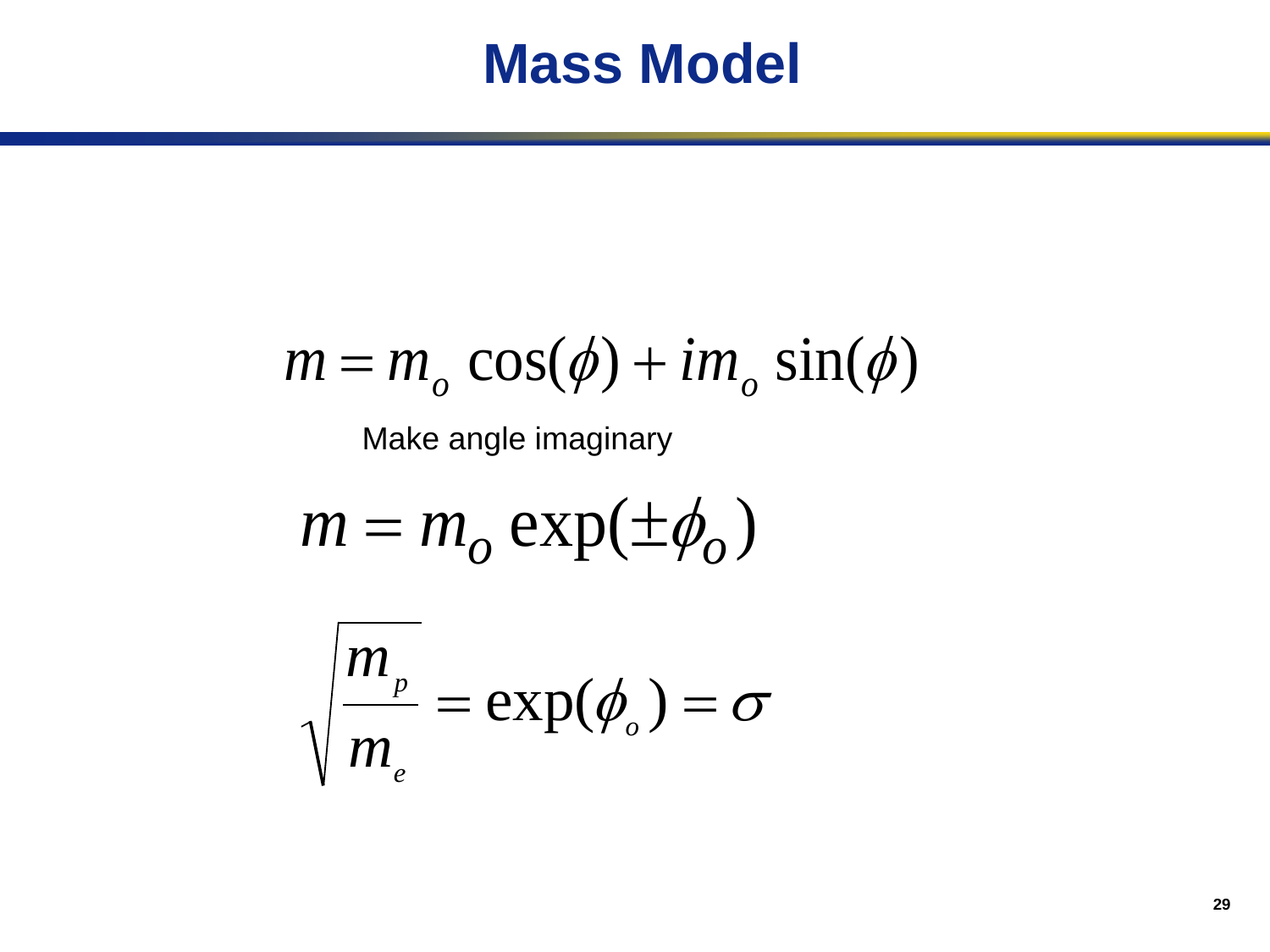### **First GEM Postulate Cont.**

$$
\ln\left(\frac{r_o}{r_p}\right) = \left(\frac{m_p}{m_e}\right)^{1/2} = \sigma = 42.8503...
$$

• **Size ratio of 5th dimension to Planck length must be related to proton electron mass ratio**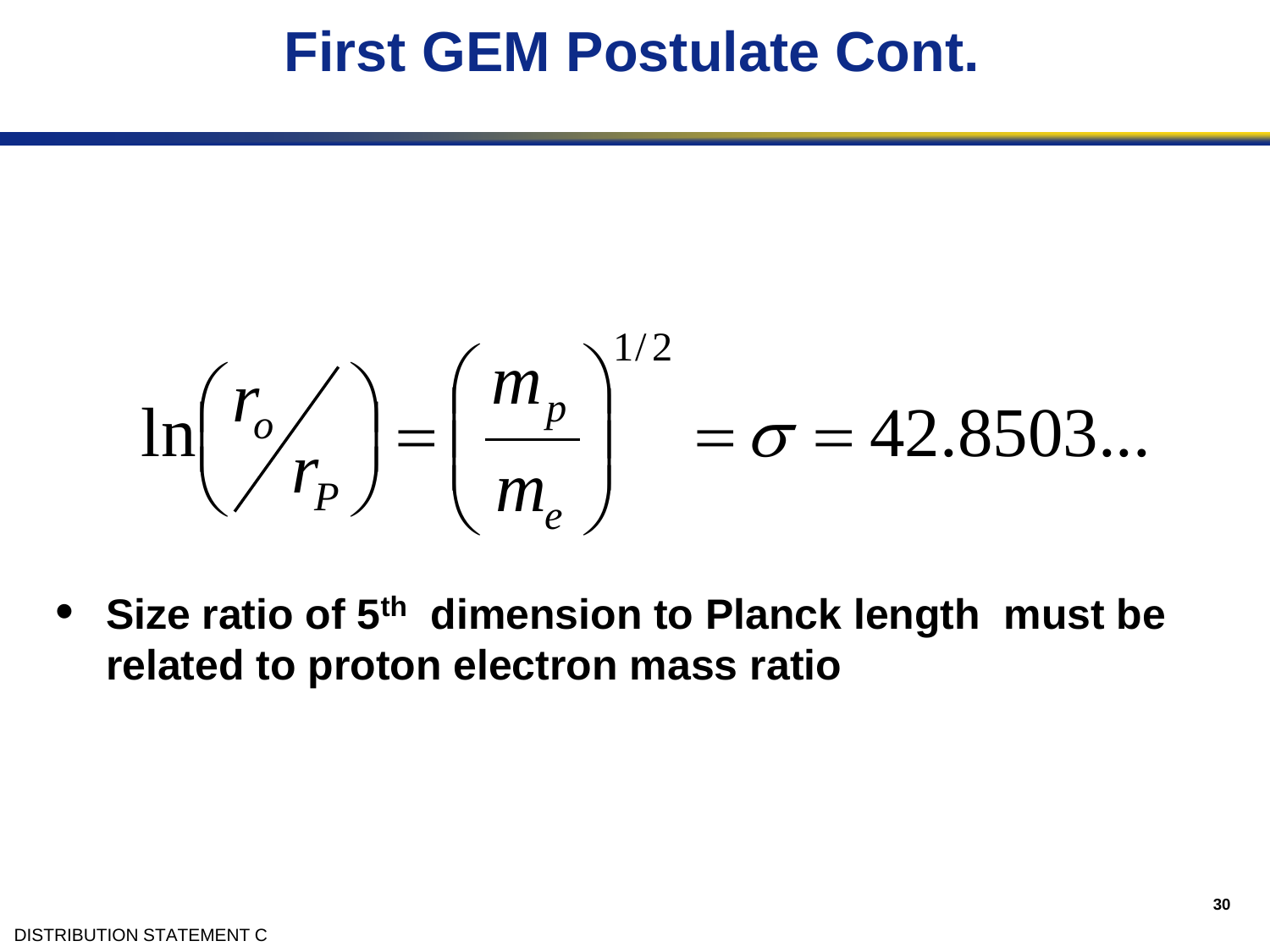# Geometric parameter is a ratio of Gravity to EM Forces

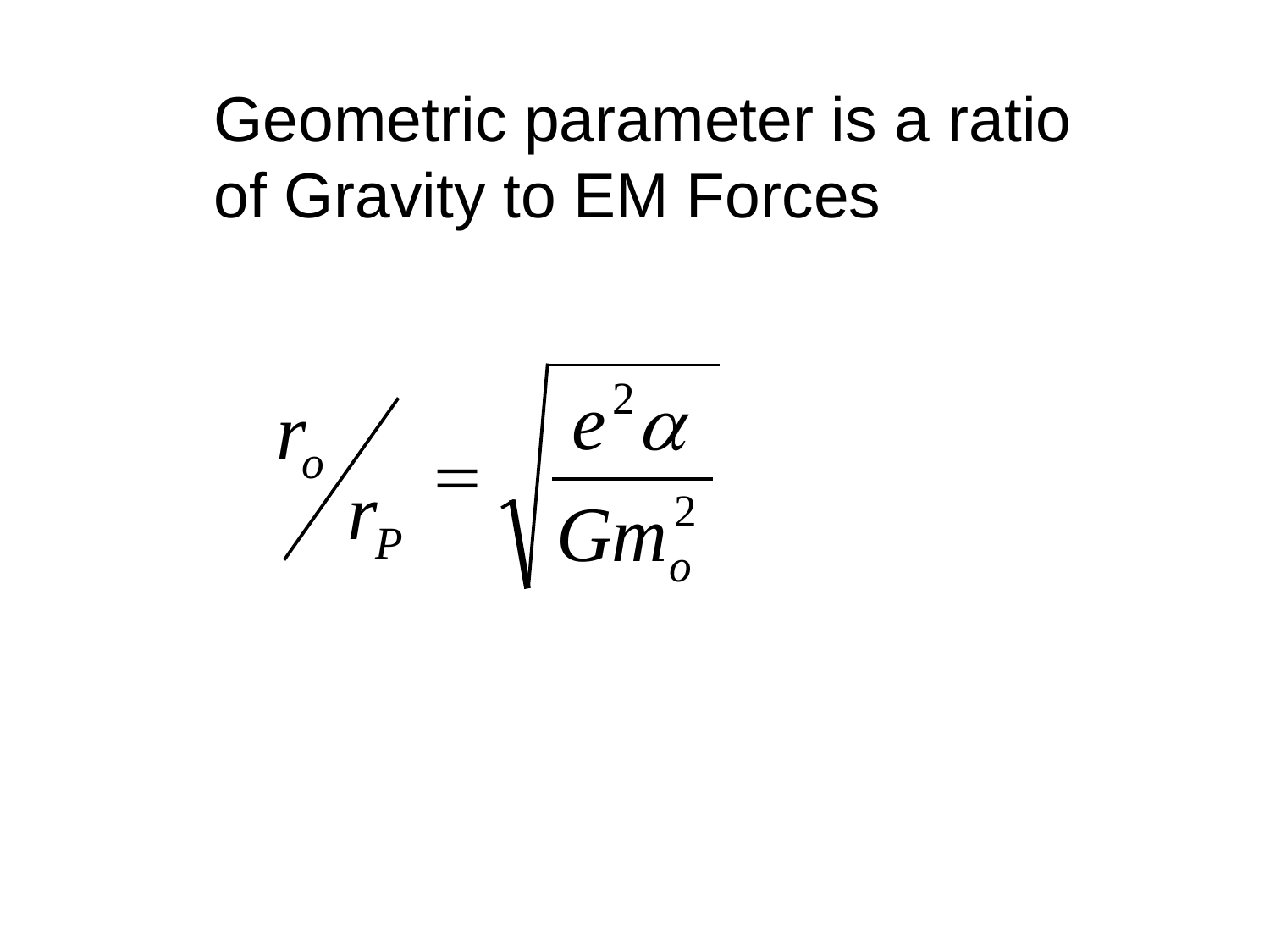# **Inversion of previous formulas**

$$
G = \frac{e^2}{4\pi\varepsilon_o m_p m_e} \alpha \exp(-2\left[\frac{m_p}{m_e}\right]^{1/2}) = 6.668 \times 10^{-11} N - m^2 / kg^2
$$
  

$$
G = 6.673 \times 10^{-11} m^3 kg^{-1} sec^{-2}
$$
Accepted value

$$
m_{p} = M_{p} \exp(-( \alpha^{-1/2} + \alpha) \ln \sigma) = 1.6665 \times 10^{-24} g
$$
  

$$
m_{p} = 1.67 \times 10^{-24}
$$
Accepted value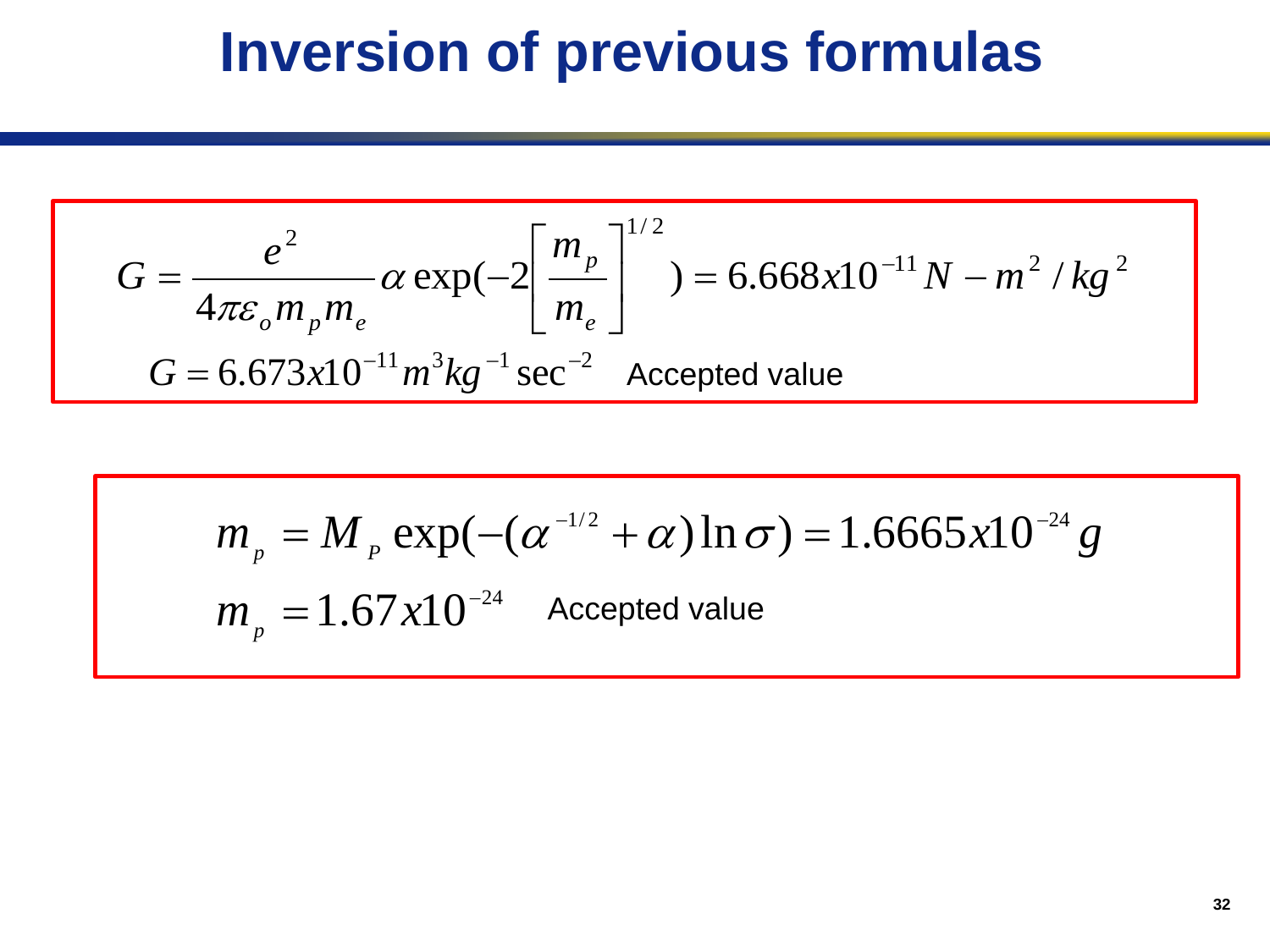# **Second GEM Postulate**



ExB drift effects all particles regardless of mass or charge, satisfies equivalence principle

#### **Gravity fields are equivalent to E x B field arrays**

**(Standard Model of Physics –all particles are charged)**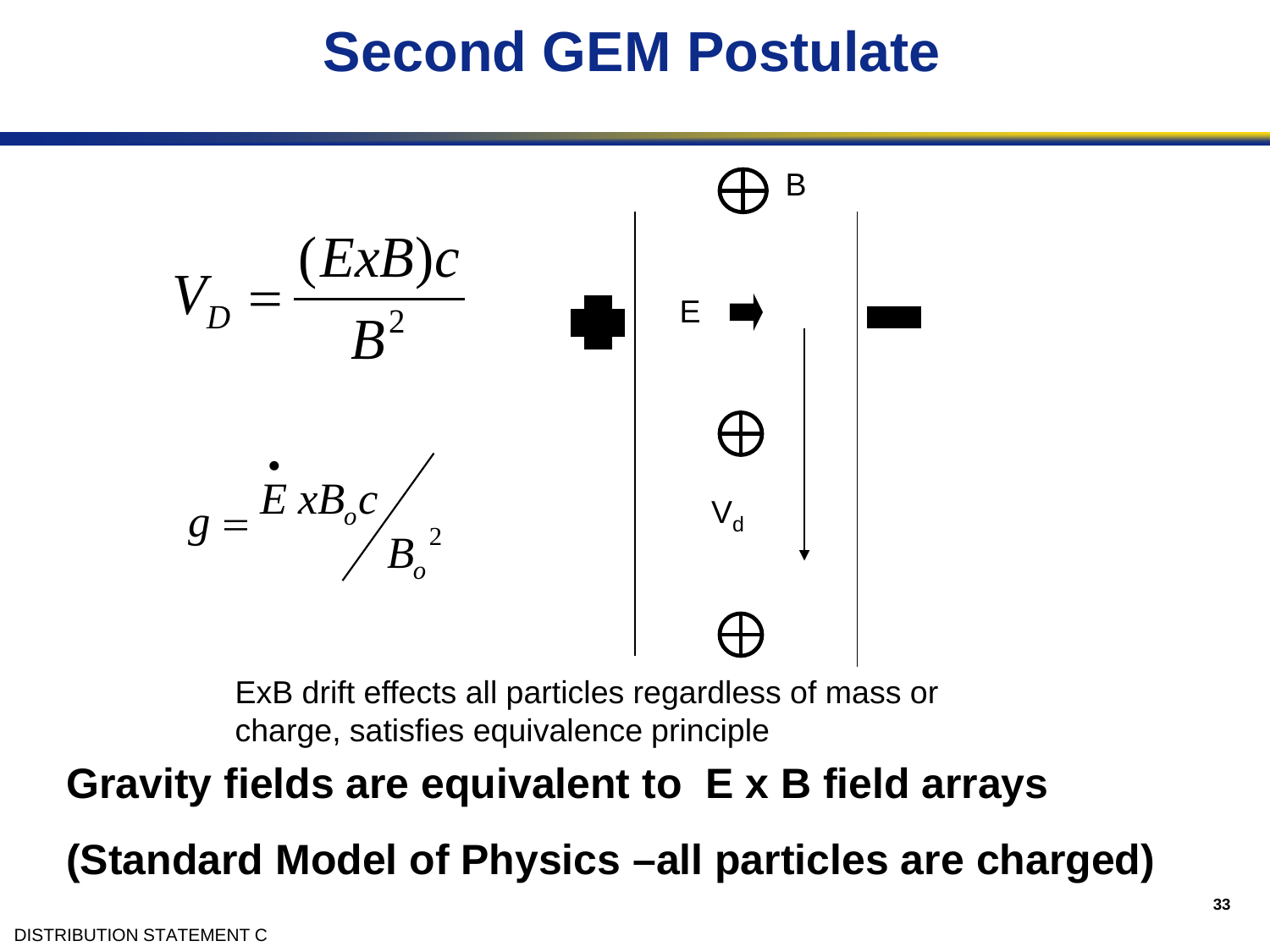### **Second GEM Postulate Cont.**



Uniform motion

Acceleration

• **Curved ExB drift fields accelerate all charged particles**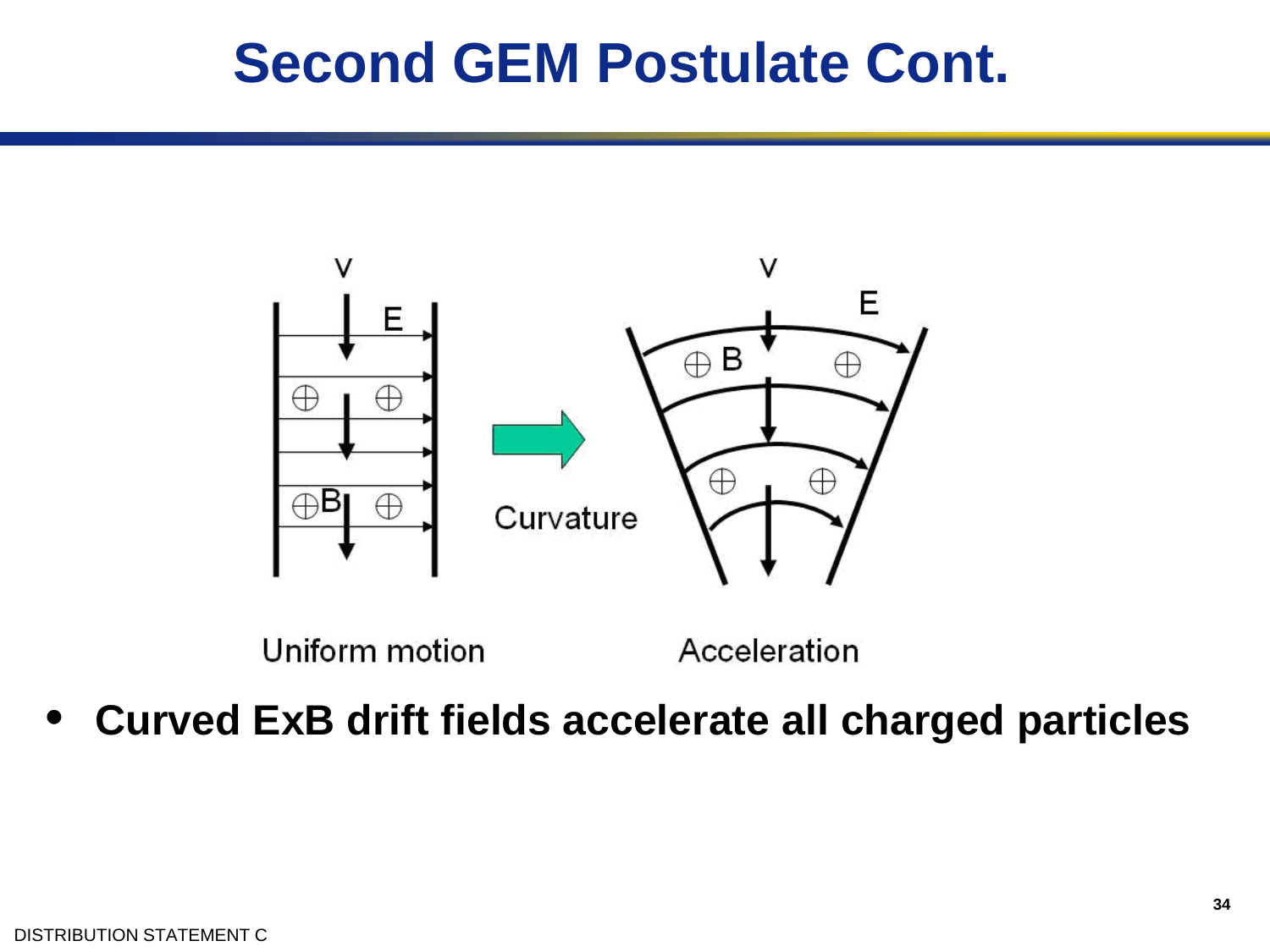### **Simulation of Second Postulate**

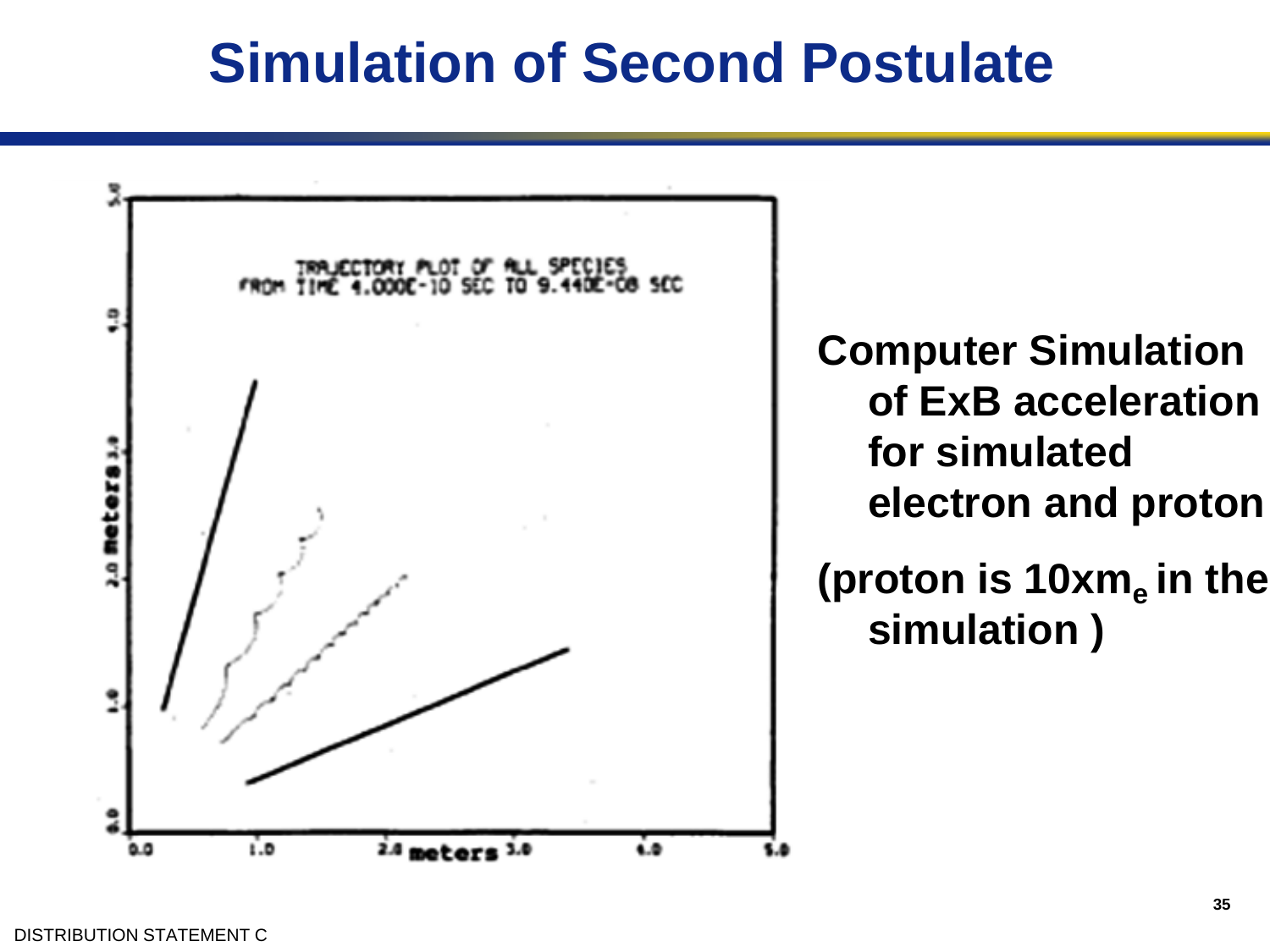# GEMS gravity



Vacuum ZPF energy vanishes!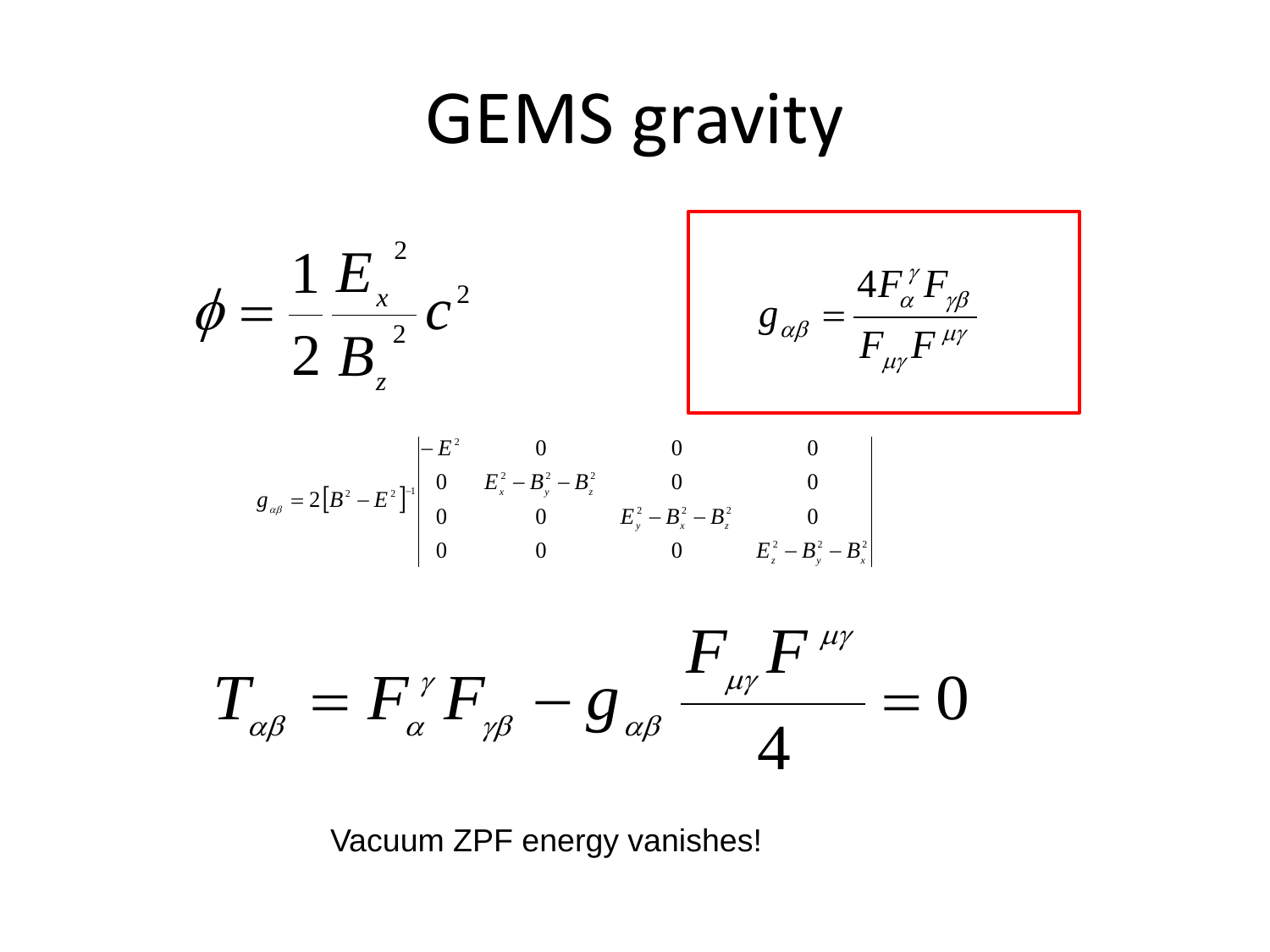# Scholarly Digression

• **GEM Theory can** *, unexpectedly***, be extended to short range Strong and Weak Forces** 

• **This may allow new compact and clean forms of nuclear power**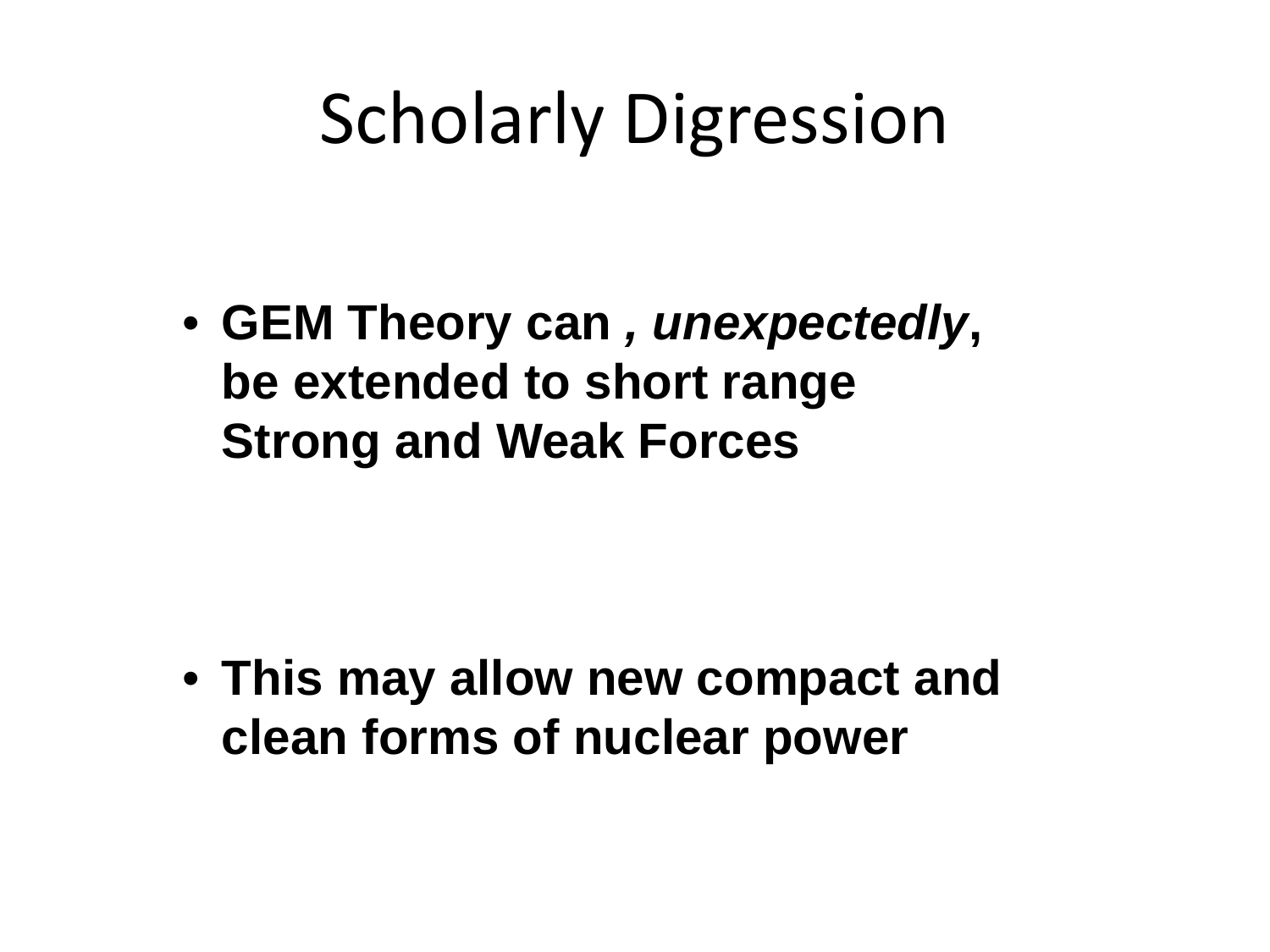# Exchange bosons

*A quantum Mie scattering caused by a*

*fundamental resonant excitation vector on a classical particle surface*



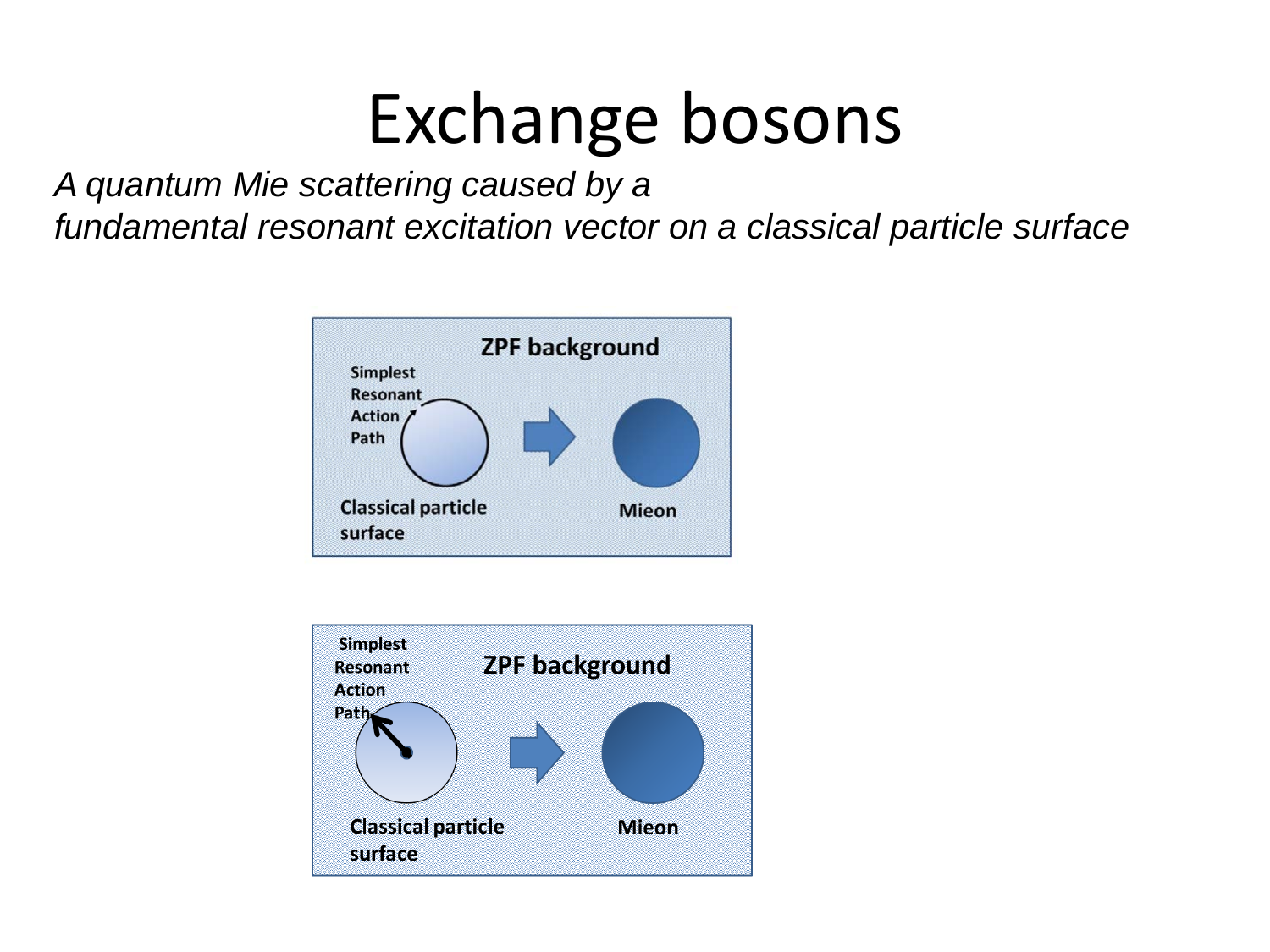# **GEMS Unification**

#### **GEM theory now gives masses, spins, and charges of exchange bosons for Strong and Weak Forces**

**TABLE 1. Particle Masses Predicted by the GEM theory**

| <b>Particles</b> | <b>Particle Properties</b> |                      |           |
|------------------|----------------------------|----------------------|-----------|
|                  | <b>Predicted Mass</b>      | <b>Measured Mass</b> | $%$ error |
| $\pi$ $\pm$      | 140.05MeV                  | 139.6MeV             | 0.3%      |
| $W_{\pm}$        | 80.409GeV                  | 80.398GeV            | $0.01\%$  |
| $\eta_c$         | 3000.6MeV                  | 2985MeV              | 0.7%      |

$$
\frac{M_{w}}{m_{\pi\pm}} = \sigma^3 \alpha = 574.3
$$
Actual value 574.2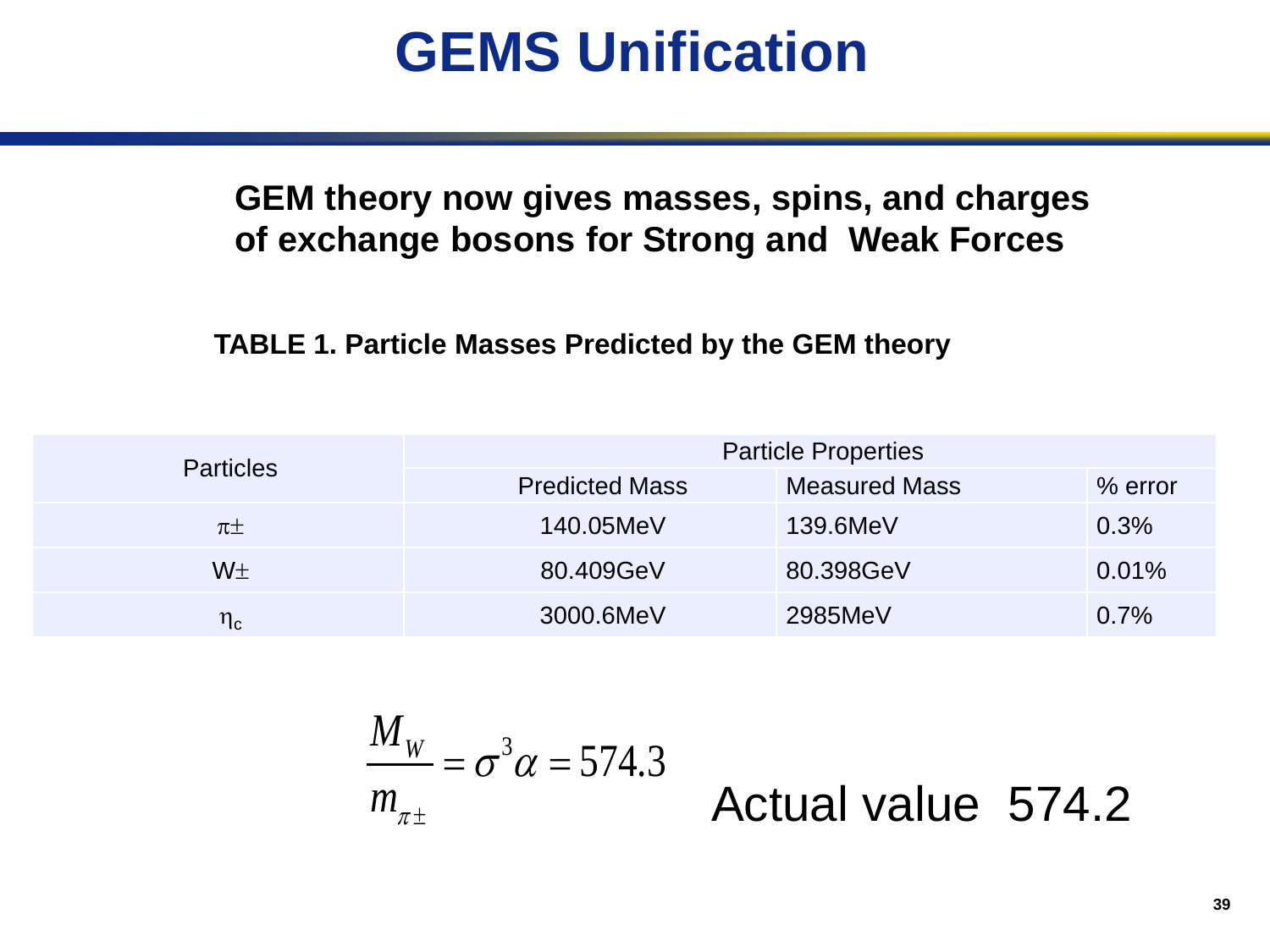# **GEM Basic results**

• **First Postulate: separation from Planck Scale of EM and gravity with appearance of 5th dimension leads to accurate formula for G**

$$
G = \frac{e^2}{4\pi\varepsilon_o m_p m_e} \alpha \exp(-2\left[\frac{m_p}{m_e}\right]^{1/2}) = 6.668 \times 10^{-11} N - m^2 / kg^2
$$

Accepted value:  $G = 6.673 x 10^{-11} m^3 kg^{-1} sec^{-2}$ 

• **Second Postulate: Gravity as EM ZPF radiation pressure leads to "Vacuum Bernoulli Equation"**

$$
\frac{Rc^4}{8\pi G}-\frac{1}{4}F_{\nu\mu}F^{\nu\mu}=0 \Rightarrow \frac{g^2}{2\pi G}-\frac{\varepsilon_c (ExB)^2}{B^2}=Const.
$$

### *Electromagnetic Gravity Modification is Possible*

Brandenburg J.E. and Kline J. (1998) , Joint Propulsion Conf. AAIA-98-3137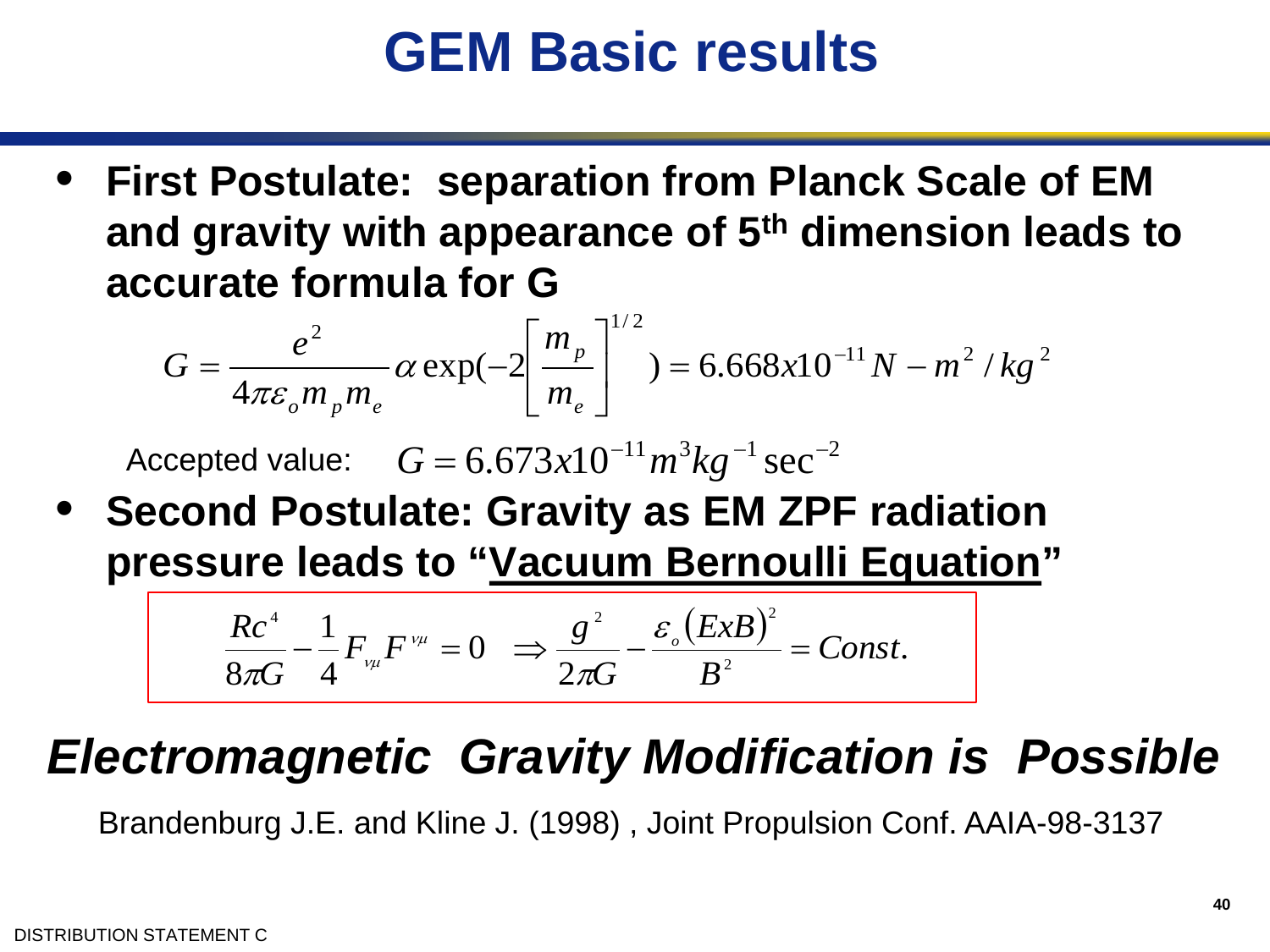# **Weight Loss In Gyroscopes**



• **Investigation began by reproducing the weight loss found by Hayasaka and Takeuchi (1989) for metal rotors spun by 3-Phase EM fields (Brandenburg and Kline 1998)**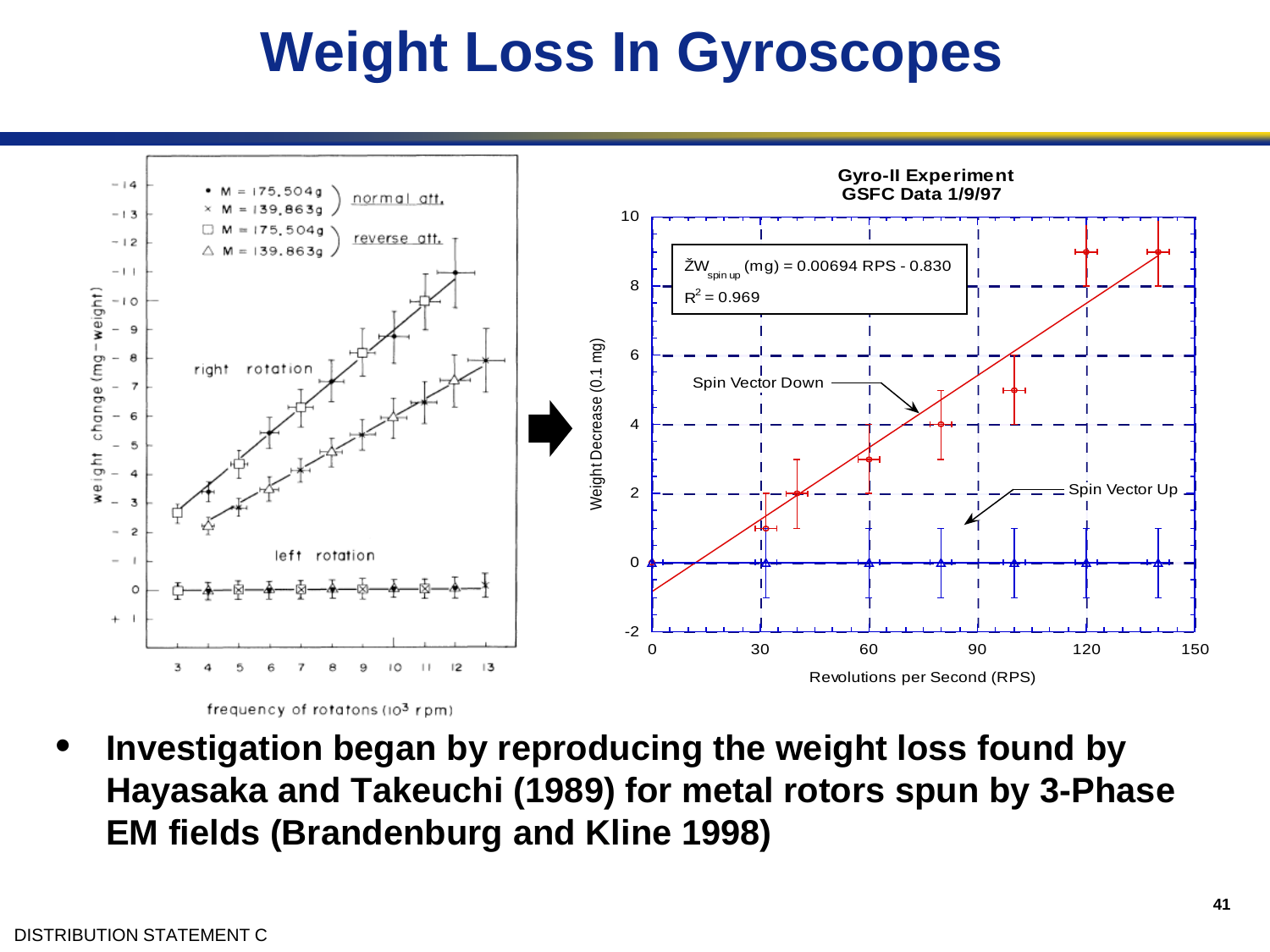# **Brandenburg-Kline Effect**



• **Weight loss increased when metal rotors of 3-phase gyroscope removed, and went as voltage to fourth power (Brandenburg and Kline 1998)**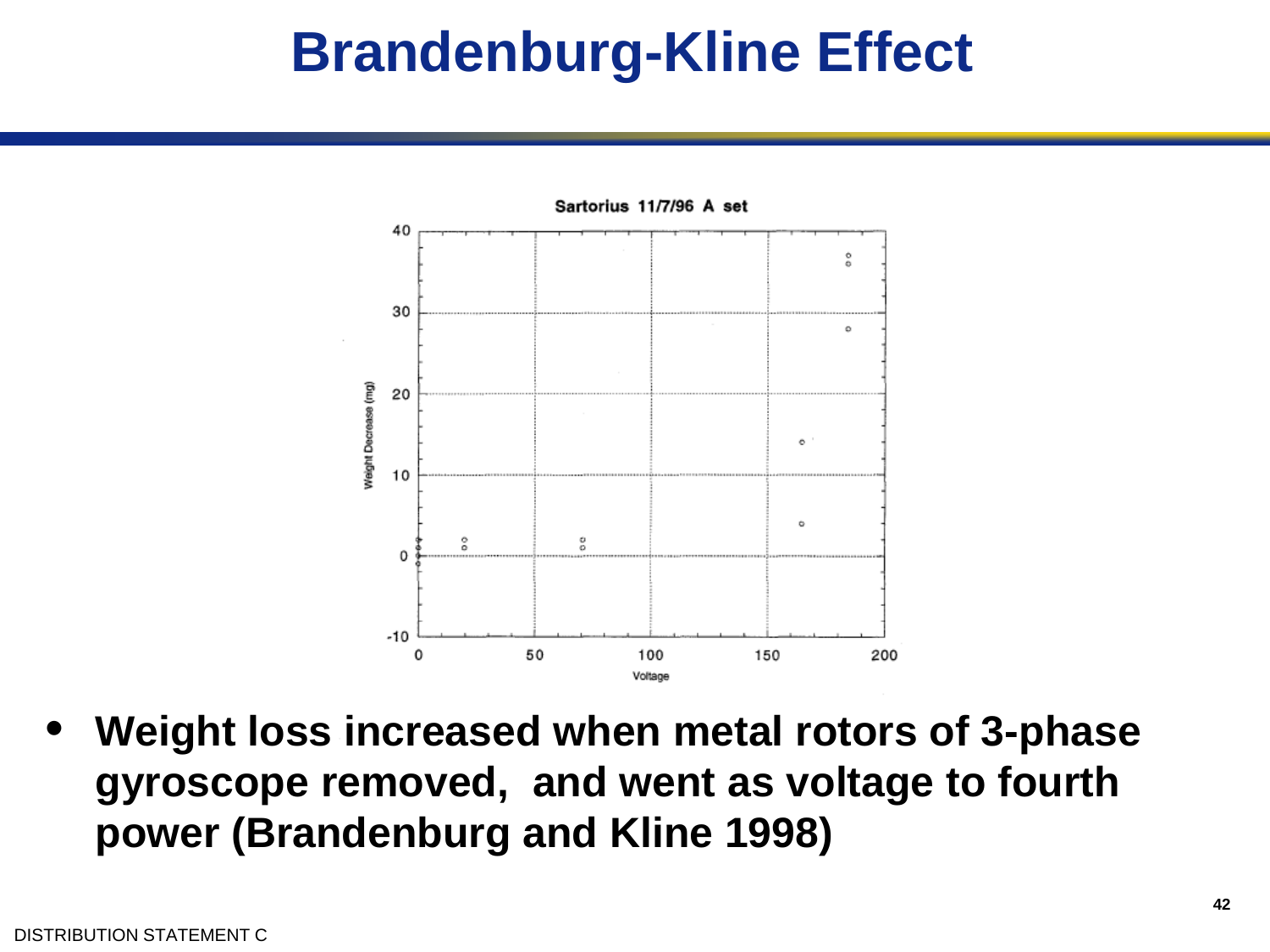# **Recent GEM experiment**

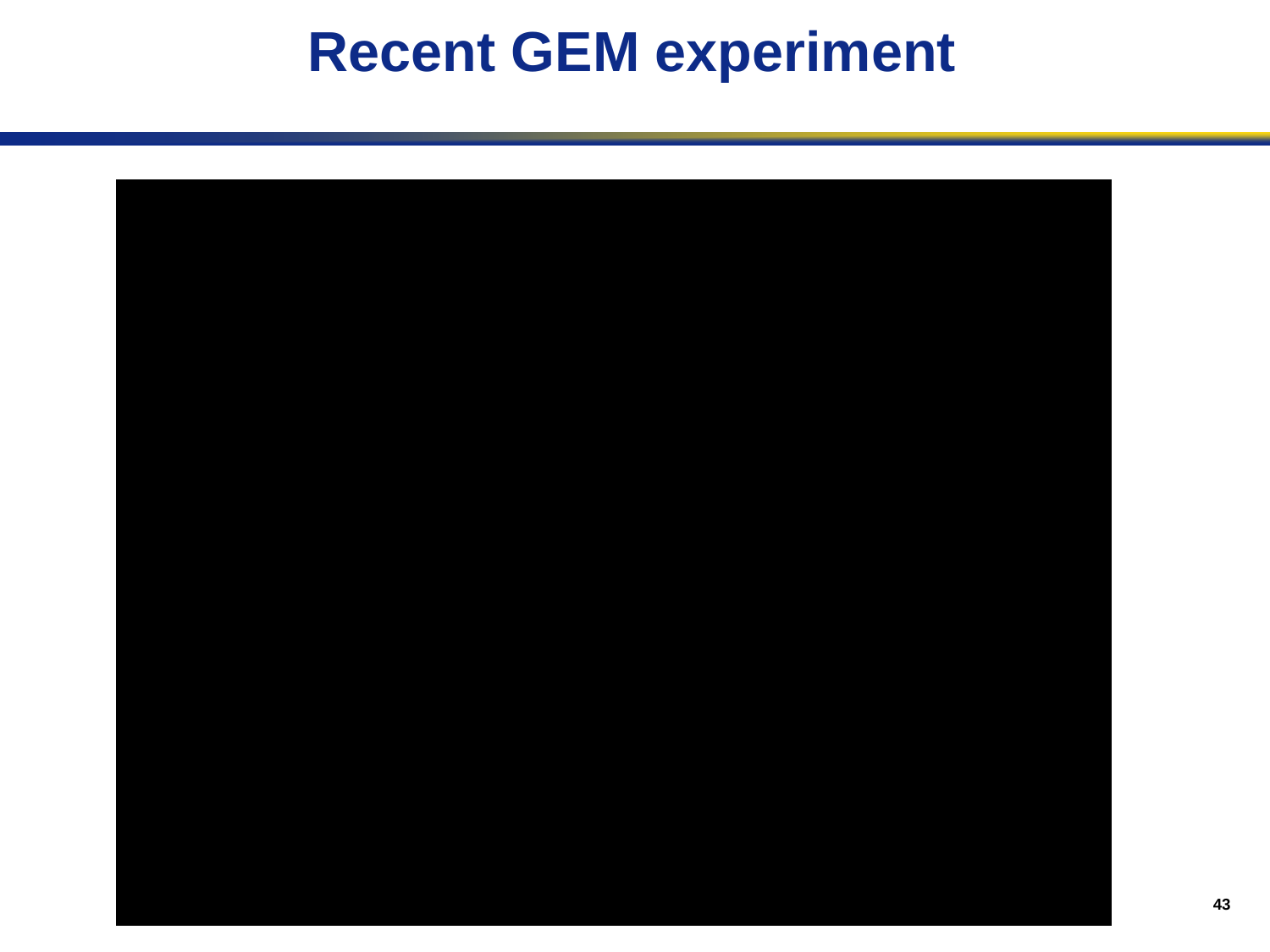• **Working Hypothesis for Brandenburg-Kline effect is that is due to GEM "Vacuum Bernoulli Effect" : local Poynting vector caused by applied power causes destructive interference with ZPF causing gravity and locally weakens it (Brandenburg and Kline 1998)**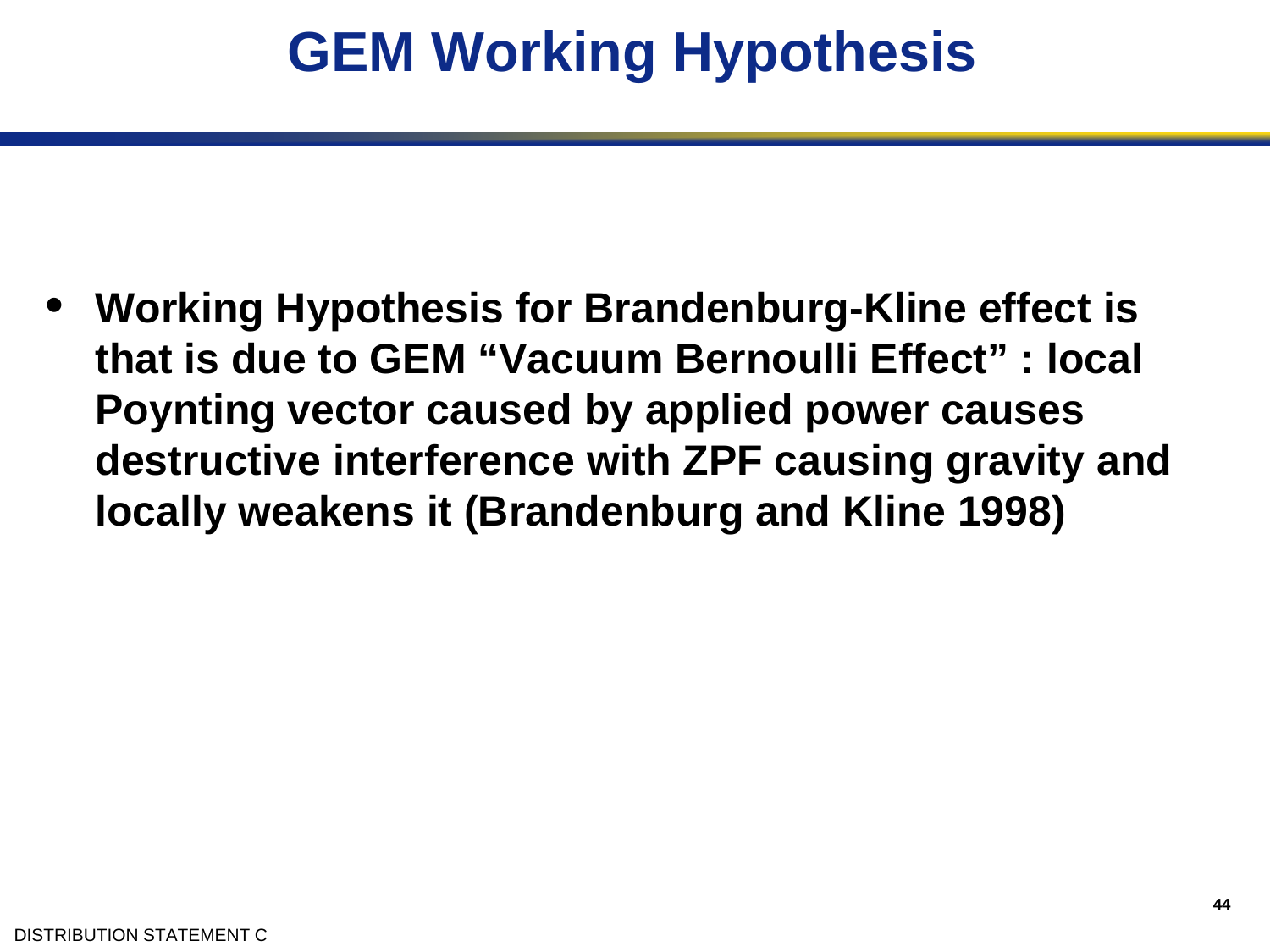### **GEM Interpretation of QV Thruster Results**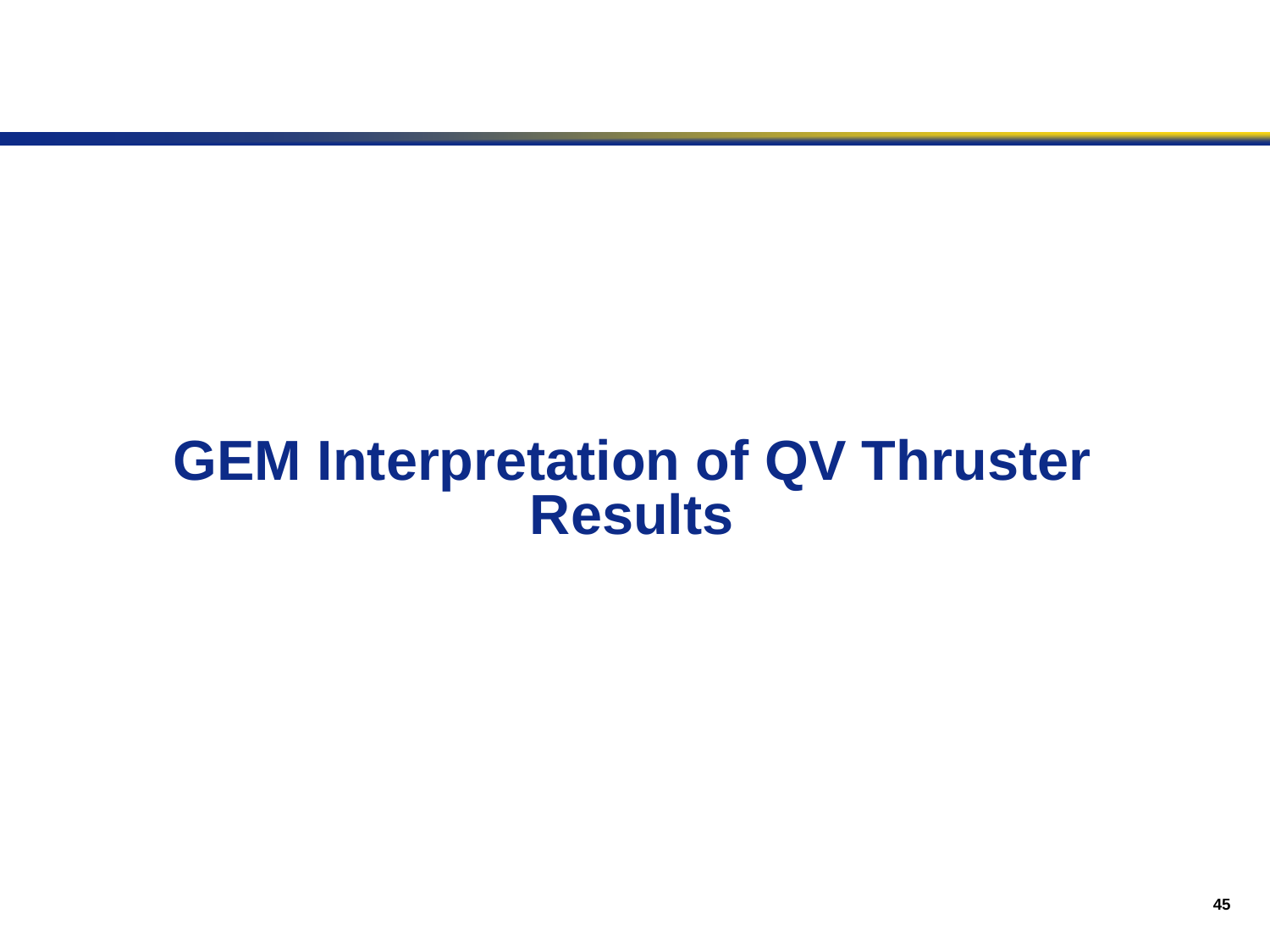### **Shawyer's Microwave Device**



**Taken from Shawyer (2009)**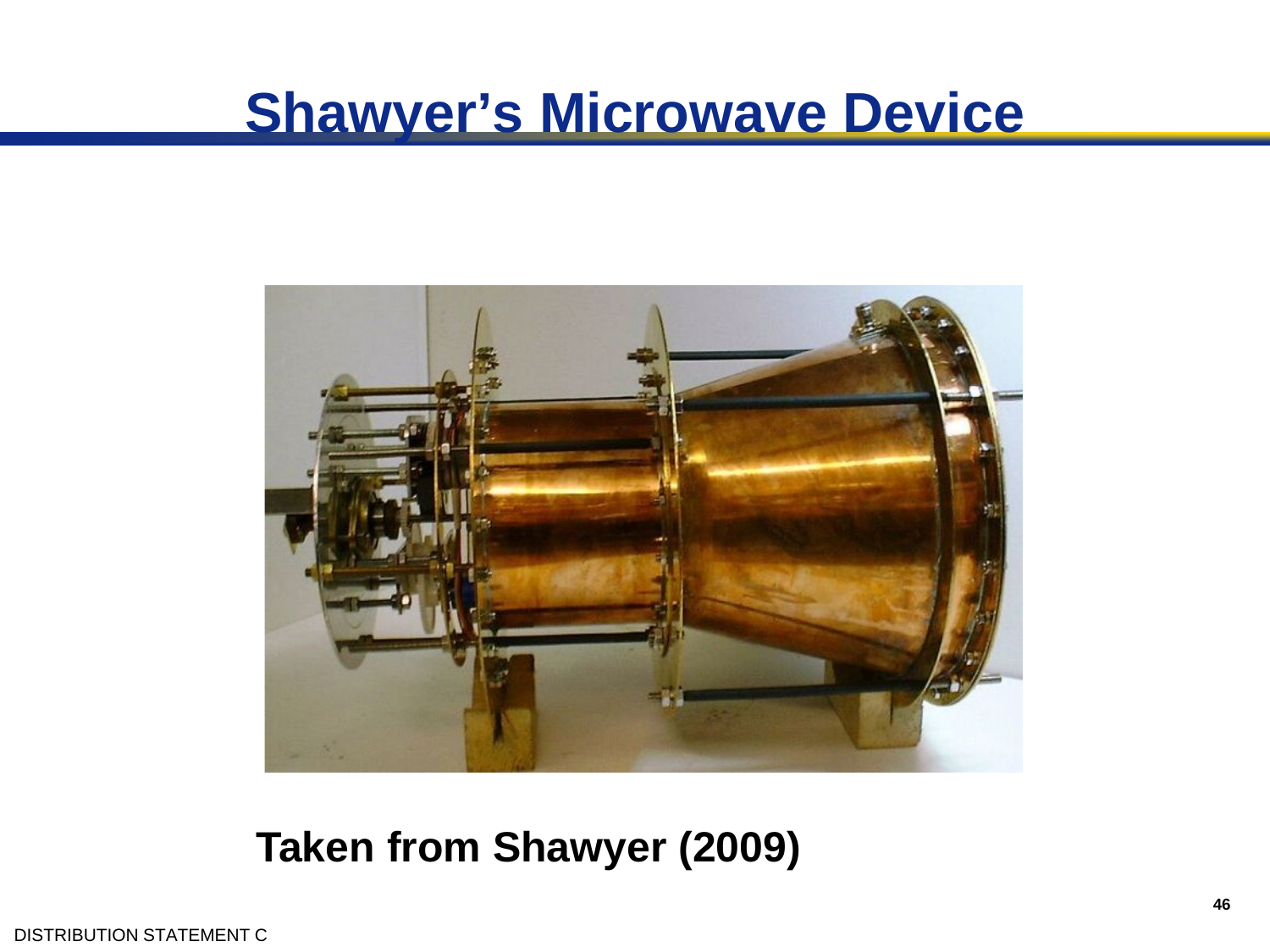### **Shawyer's Device Cont.**

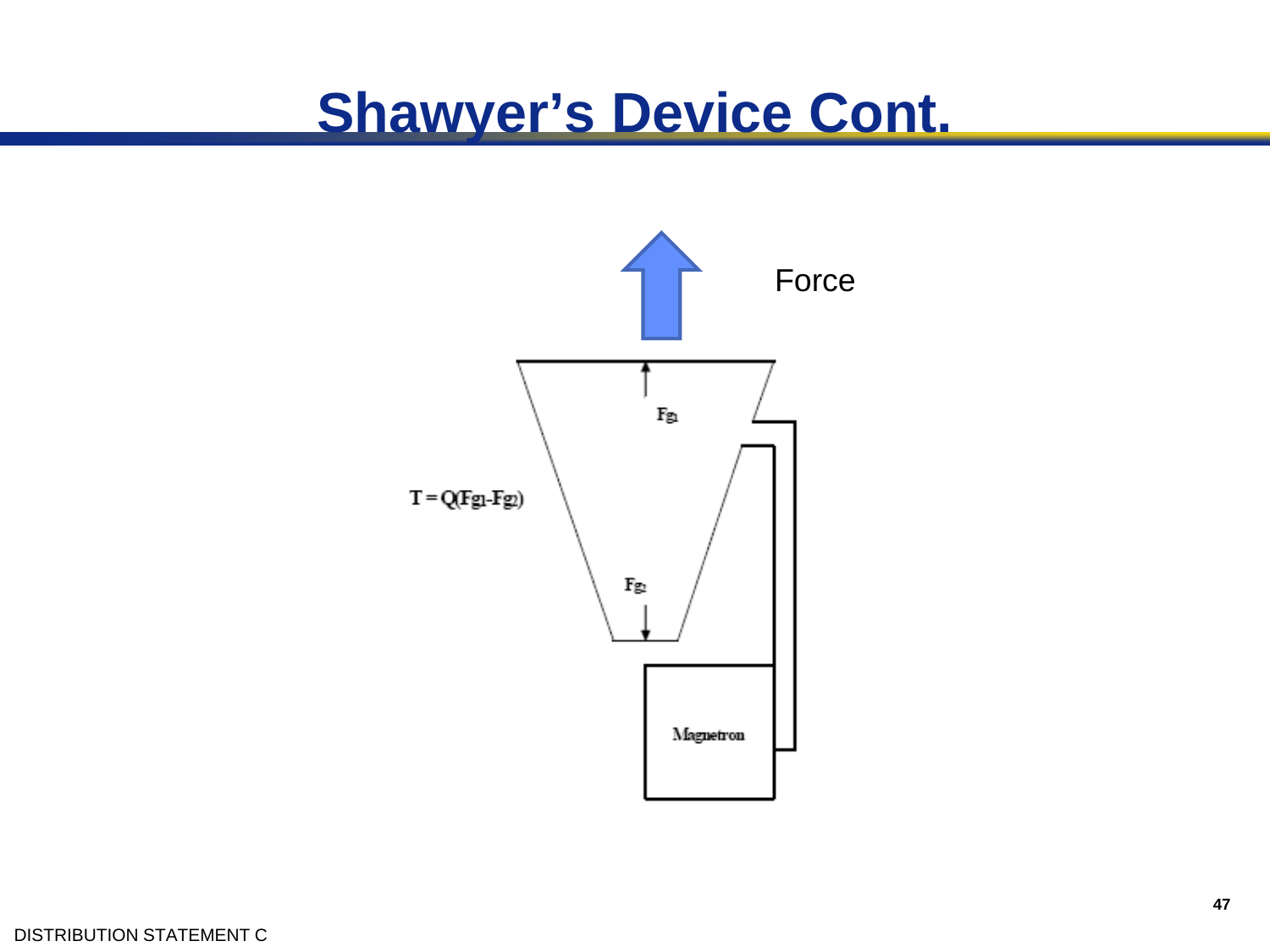# **QVPT Test**



#### **From White (2009)**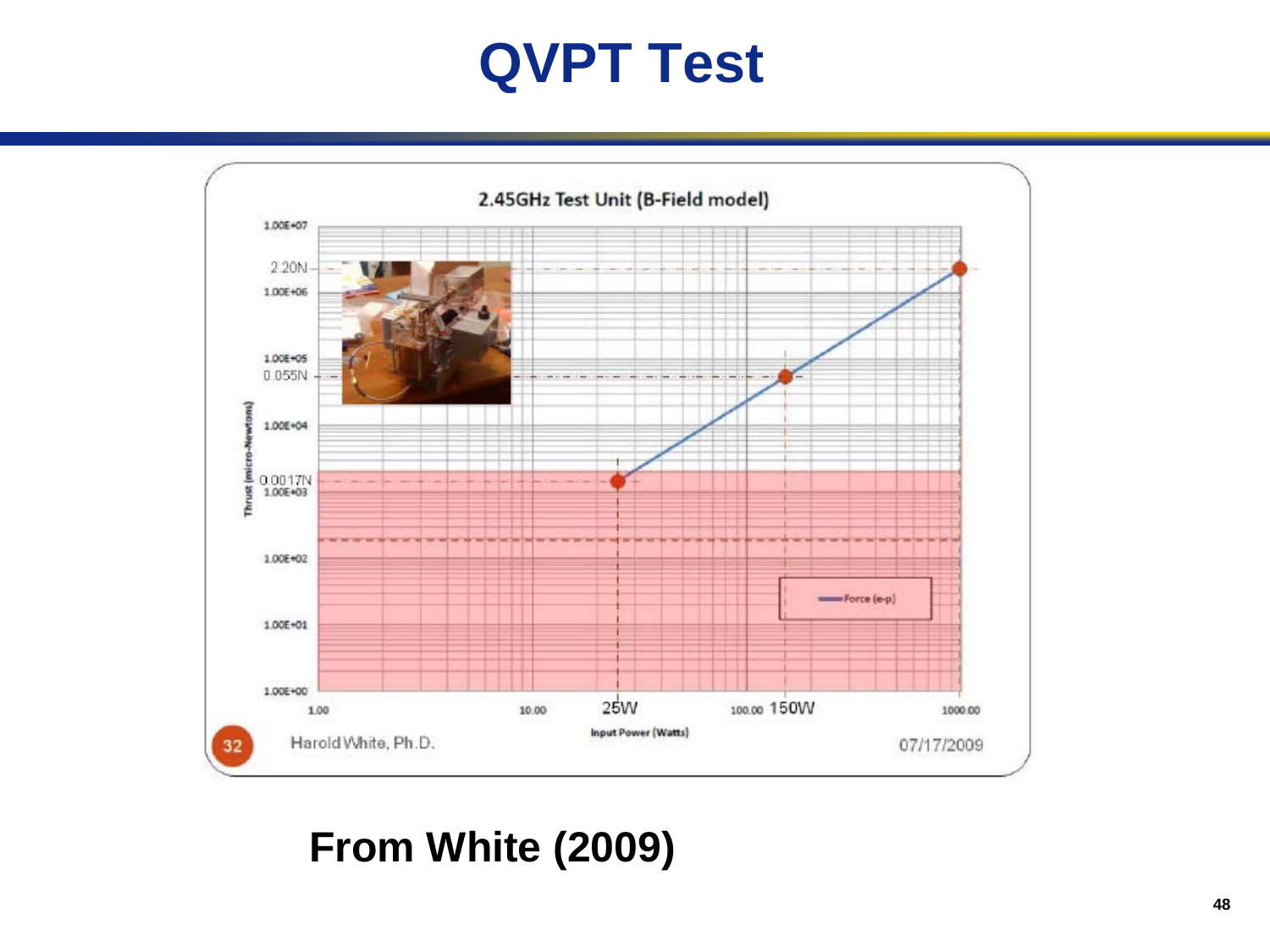# **QV Thruster**

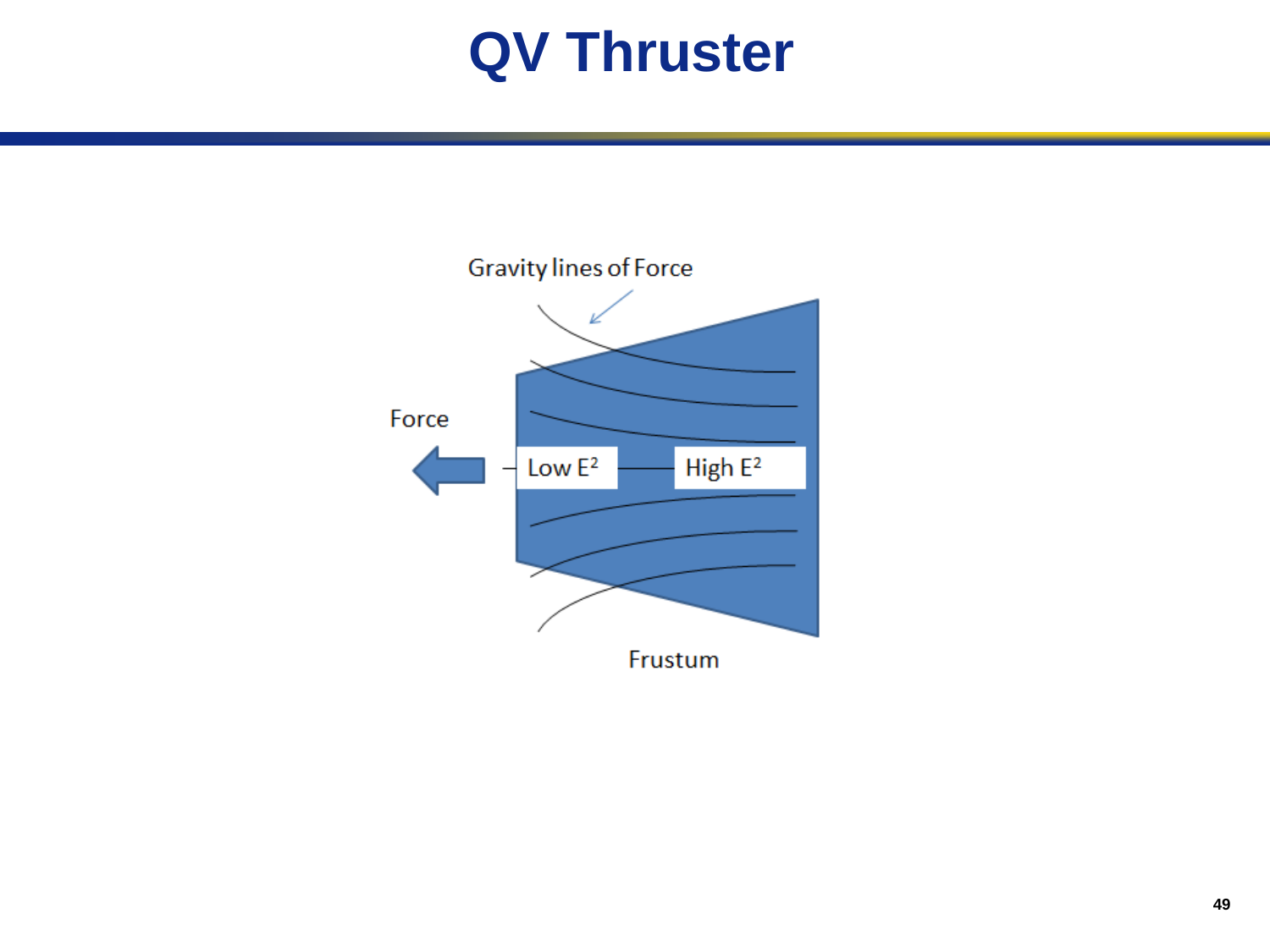# **Power-Thrust Relation (low power)**

## **"linear" limit Thrust** ∝ **Power**

 $S = P_{EM}V_{esc} \cong 6 \times 10^7 W/m^2$ 

$$
F_{QV} \cong m_{QV} g \frac{dS}{S} \cong 1 \times 10^{-5} N = 10 \,\mu\text{N}
$$

$$
\frac{F_{QV}}{W} \approx \frac{m_{QV}g}{AS} \approx 2 \times 10^{-7} N = 0.2 \frac{\mu N}{W}
$$

 $F_{\text{QV}}/W = 0.7 \mu\text{N/W}$  observed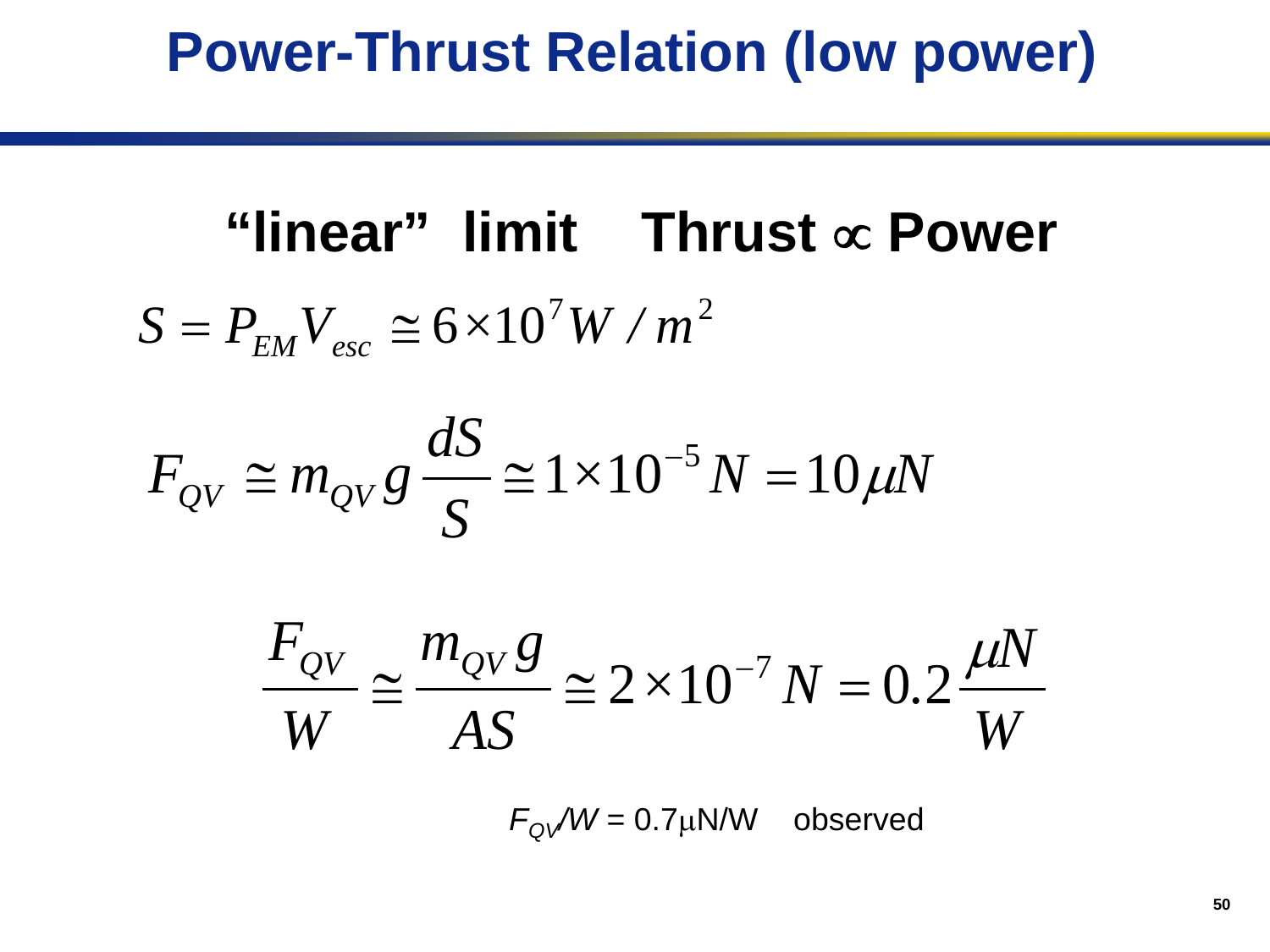# **Power-Thrust Relation (high-power)**

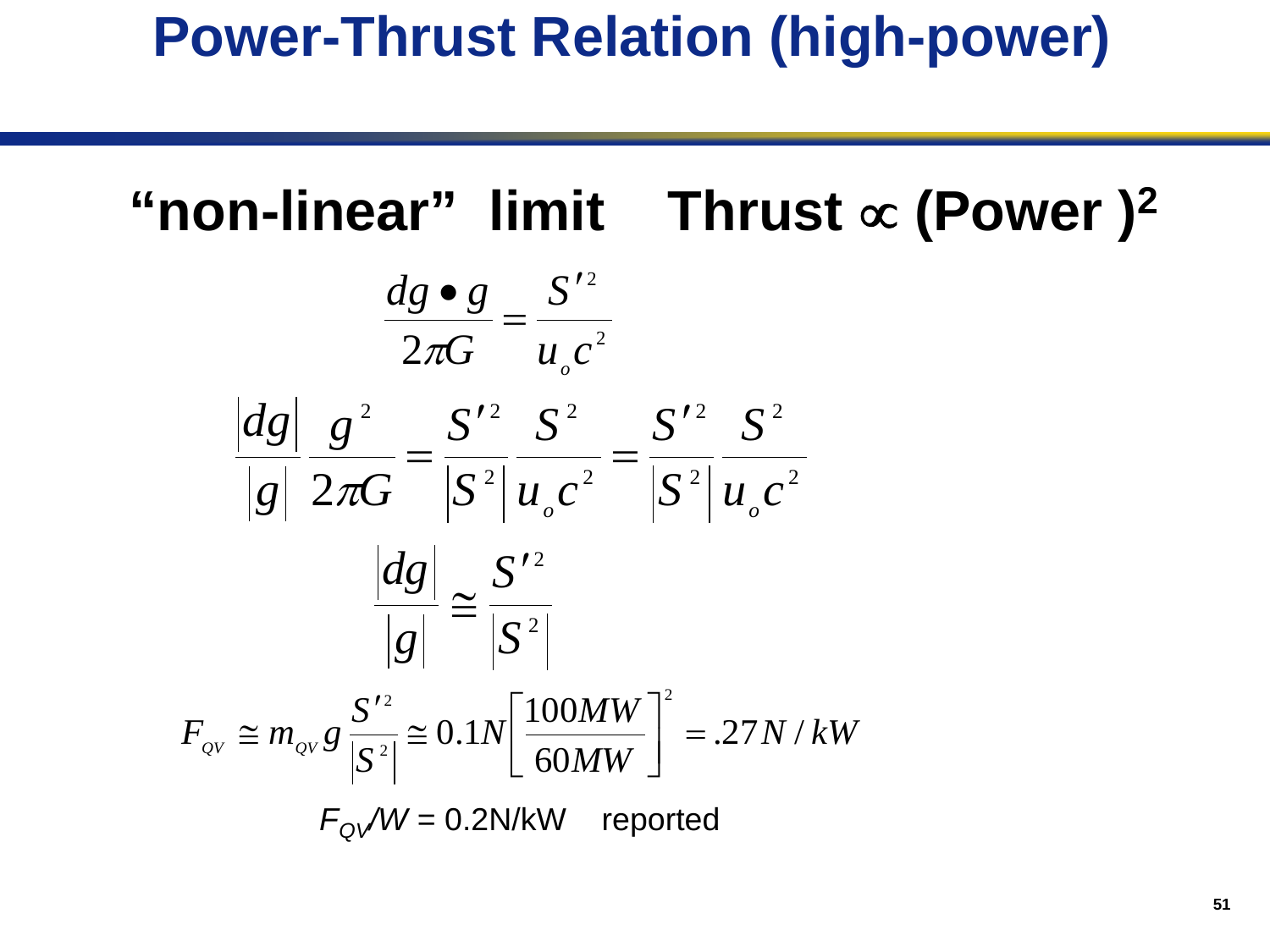### **Extended Gravity field according to GEM**

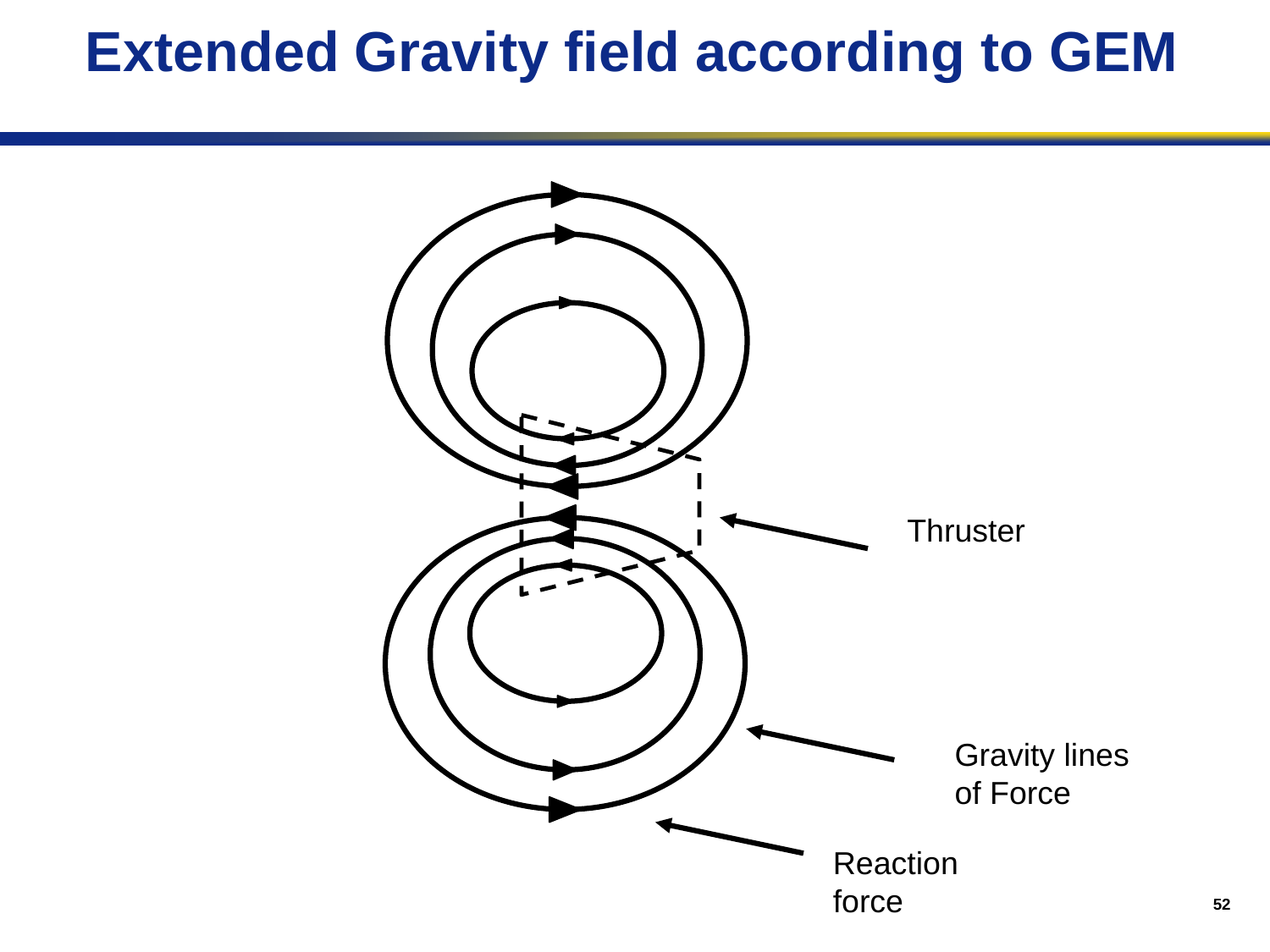# **Working Hypothesis and Predictions**

• **Working Hypothesis:** 

**Eagle-Works thruster is modifying spacetime with EM fields and transfering momentum to nearby masses according to GEM Theory**

**Predictions:** 

**1. Thrust will be proportional to (Power)2 at kW powers**

**2. Opposing forces will be found near Eagle Works Thruster during its operation indicating transfer of momentum to other masses**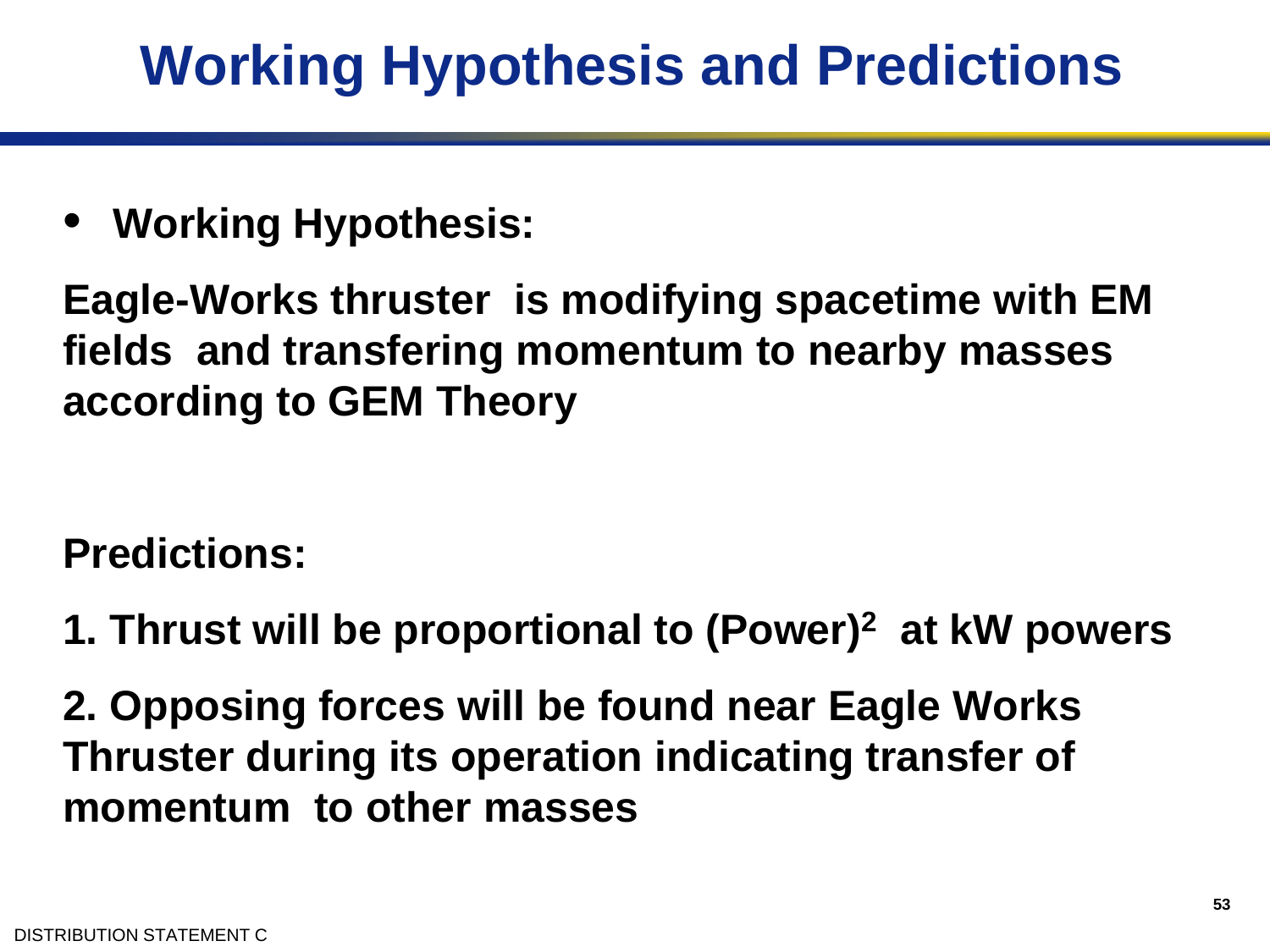# **Summary**

- **Modern Theory of the Vacuum does not preclude "Q thrusters" or EM modification of Spacetime**
- **Small anomalous forces seen in experiments may be signs of "Q-V thruster" or GEM forces**
- **GEM Unification theory can explain forces, magnitudes and phenomenology seen in experiments**
- **GEM predicts non linear limit and reaction forces**
- *Opinion: Breakthroughs, Experimental and Theoretical have occurred*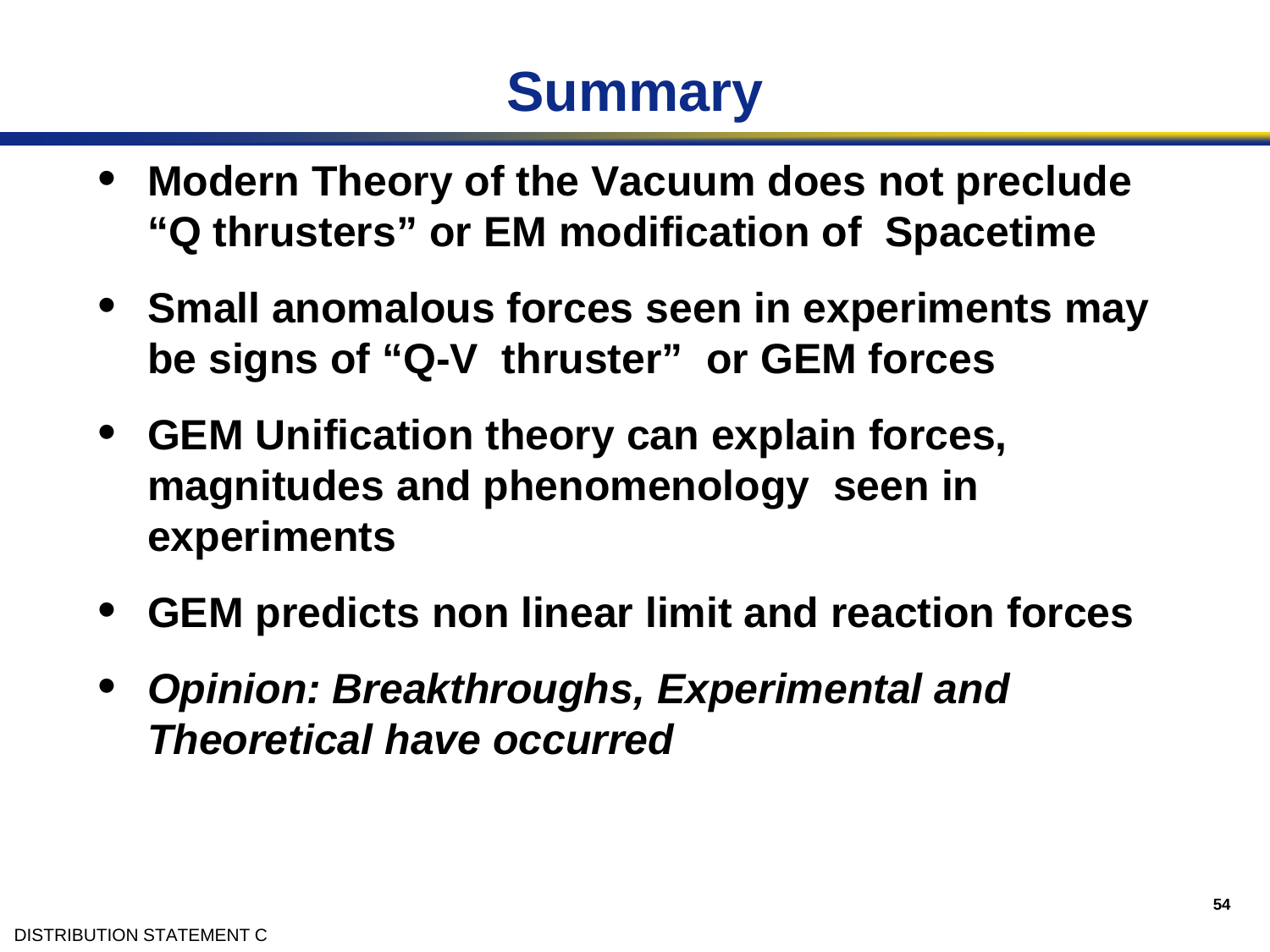### **The Future**



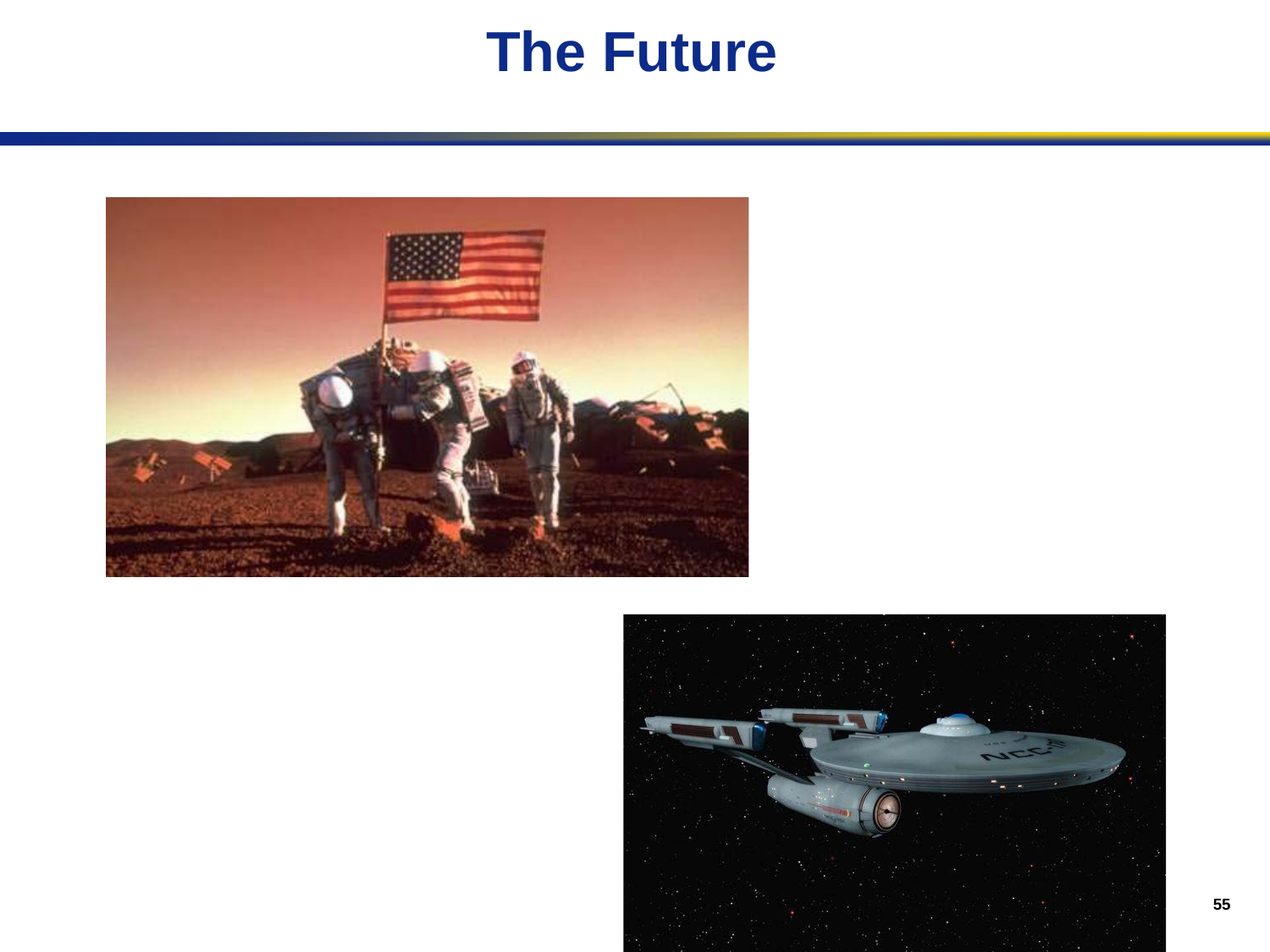### **References**

- **Brandenburg, J.E. (2007) "The Value of the Gravitation Constant and its Relation to Cosmic Electrodynamics," IEEE Transactions On Plasma Science, Plasma Cosmology Issue Vol. 35, No. 4., p845.**
- **Brandenburg, J. E.,(1992) "Unification of Gravity and Electromagnetism in the Plasma Universe", IEEE**  *Transactions in Plasma Science***, 20, 6, 1992, pp. 944**
- **Brandenburg, J. E., (1995) "A Model Cosmology Based on Gravity-Electromagnetism Unification", Astrophysics and Space Science, 227, 1995, pp. 133**
- **Brandenburg J.E. and Kline J. (1998) , Joint Propulsion Conf. AAIA-98-3137,**
- **Brandenburg, J.E. Kline , J.F. , and Sullivan D.F. (2005) "The Microwave Electro-Thermal (MET) Thruster Using Water As Propellant " IEEE Transactions On Plasma Science Vol. 33, No. 2. p776.**
- *Brownstein J.R. and Moffat M.W. (2006).* **["Galaxy Rotation Curves Without Non-Baryonic Dark Matter"](http://www.journals.uchicago.edu/ApJ/journal/issues/ApJ/v636n2/63031/brief/63031.abstract.html).**  *Astrophysical Journal 636: 721.*
- *Goobar, Ariel; Hannestad, Steen; Mortsell, Edvard; Tu, Huitzu (2006). "The neutrino mass bound from WMAP 3 year data, the baryon acoustic peak,"*
- **Hayasaka, Hideo, and Takeuchi, Sakae, Phys. Rev. Letters, 63, 25, 1989, pp. 2701.**
- **Klein, Oskar "Quantum Theory and Five-Dimensional Relativity Zeitschrift fur Physik, 37, 895, (1926).**
- **Kozyrev, N., A., Joint Publications Research Service # 45238, (1968).**
- **Evgeny Podkletnov, [Weak gravitation shielding properties of composite bulk Y Ba2Cu3O7−x superconductor](http://arxiv.org/abs/cond-mat/9701074)  below 70 K under e.m. field, (1997) arXiv:cond-mat/9701074,**
- **Roshchin and Godin (2000) " An Experimental Investigation of Physical Effects in a Dynamic Physical System" Tech. Phys. Lett. , 26, 12, pp. 1105**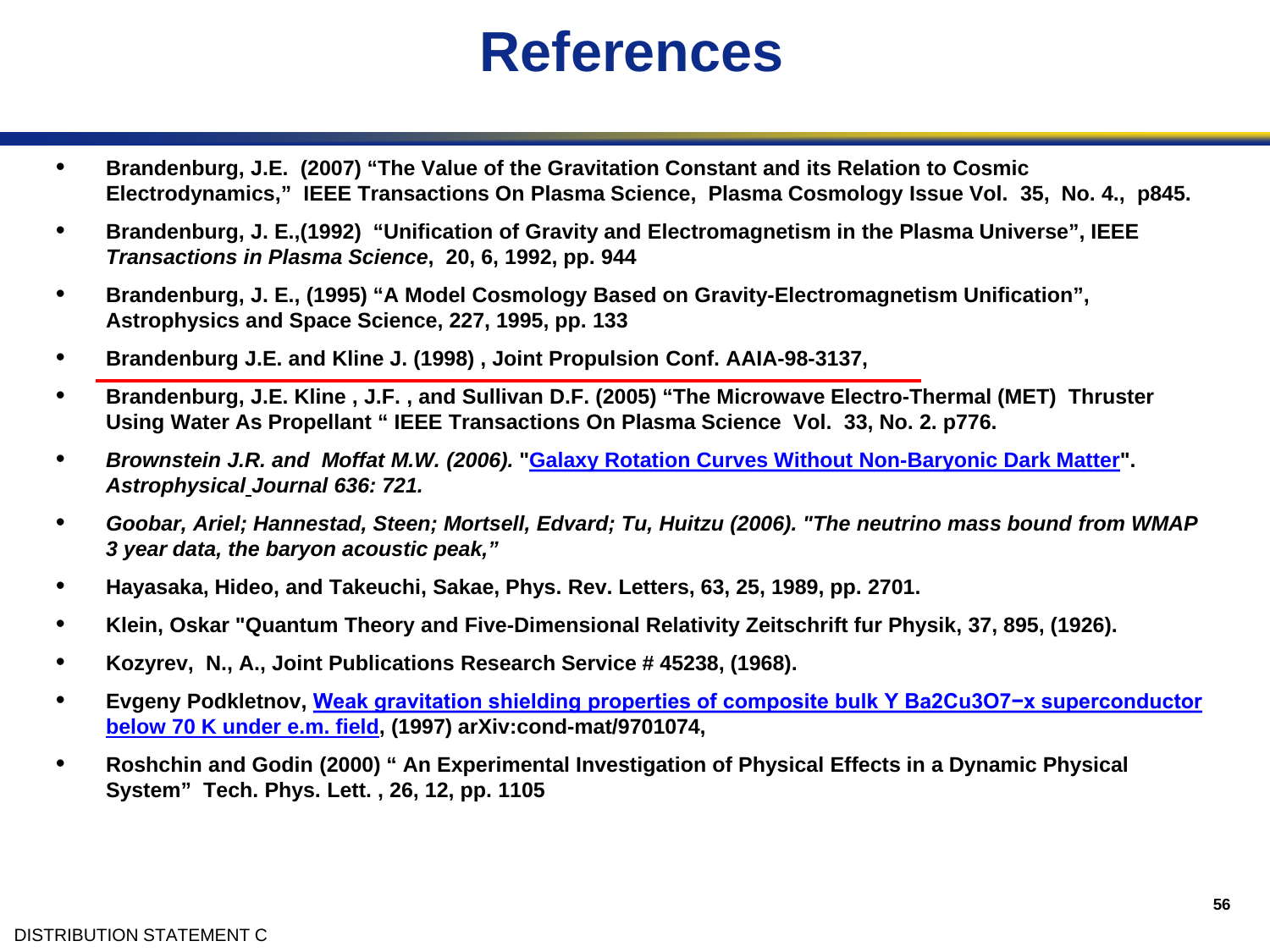# **References Cont.**

- **Shawyer R. (2008) "Microwave Propulsion-Progress in the EM Drive Program" 2008 International Astronautics Conference IAC-08-C4.4.7**
- **Sakharov A.D. "Vacuum quantum fluctuations in curved space and the theory of gravitation" Sov. Phys. Doklady 12,1040-1041, (1968).**
- **Tajmar, M. ; Plesescu, F. ; Seifert, B. ; and Marhold, K. (2006). Measurement of Gravitomagnetic and Acceleration Fields Around Rotating Superconductors. arxiv:gr-qc/0610015v3.**
- **White H. "Revolutionary Propulsion and Power for the Next Century of Space of Space Flight" Von Braun Symposium Oct 2009**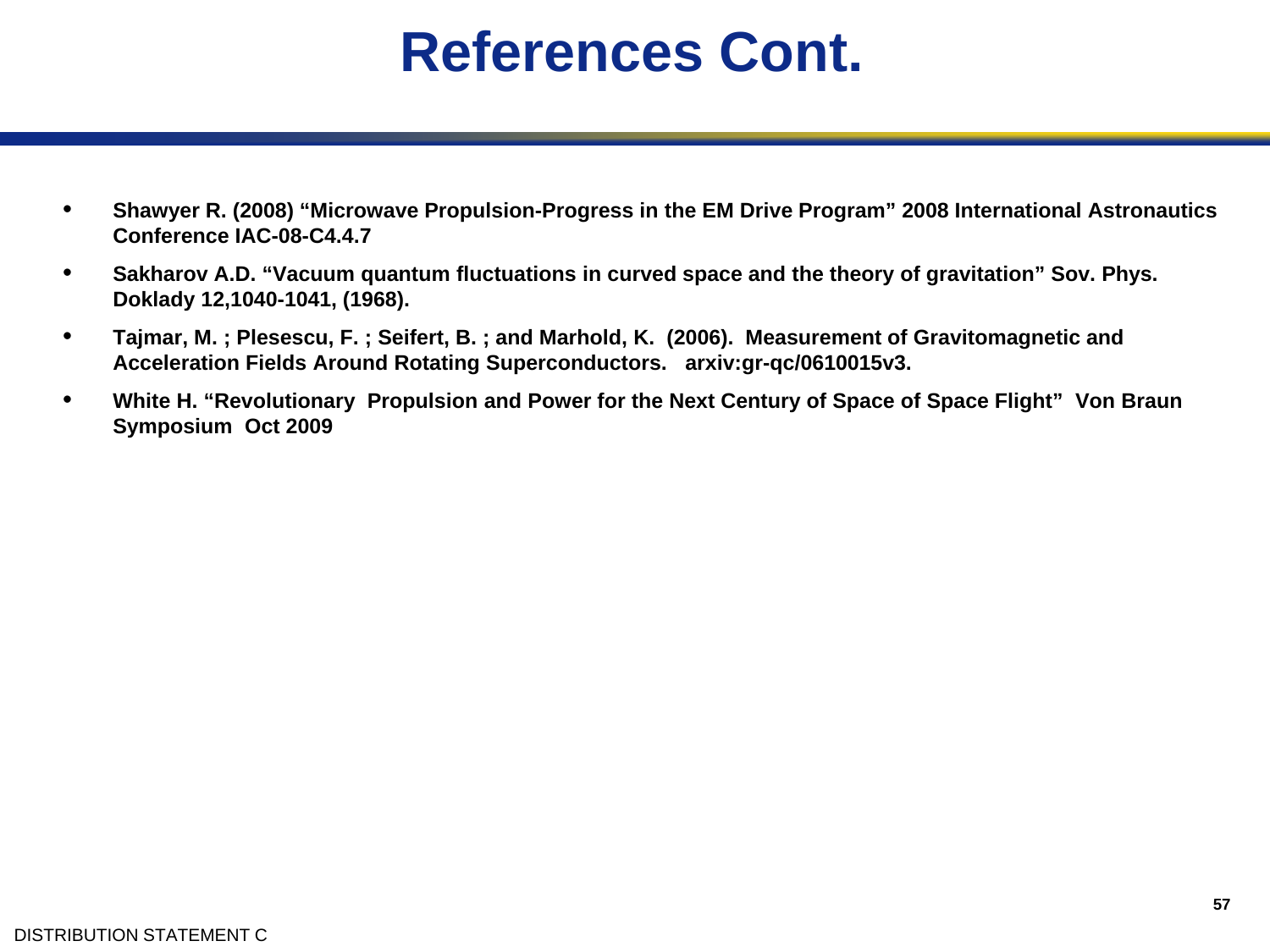# **Supplemental Viewgraphs**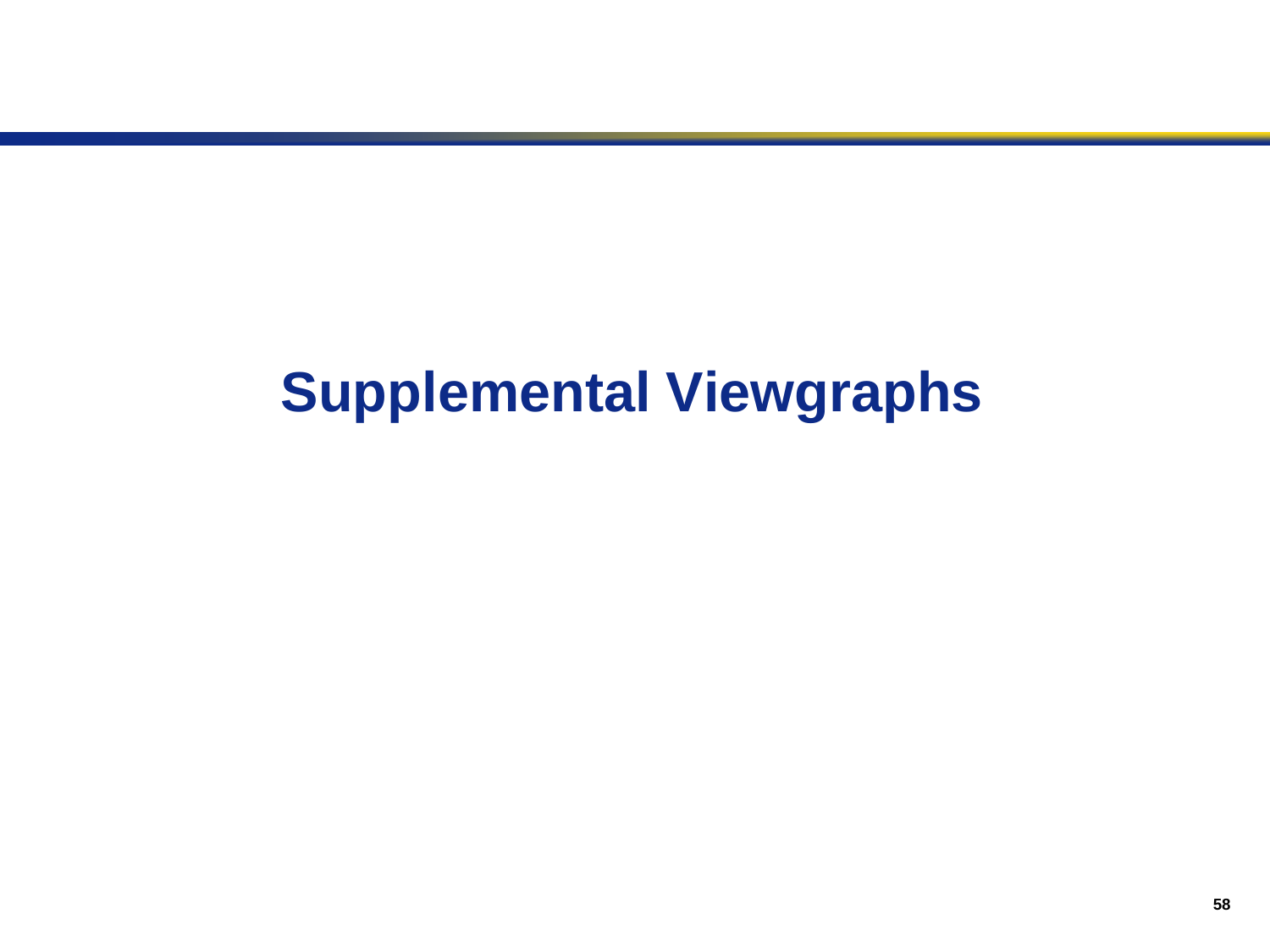### **GEM Correspondence with Electroweak theory**

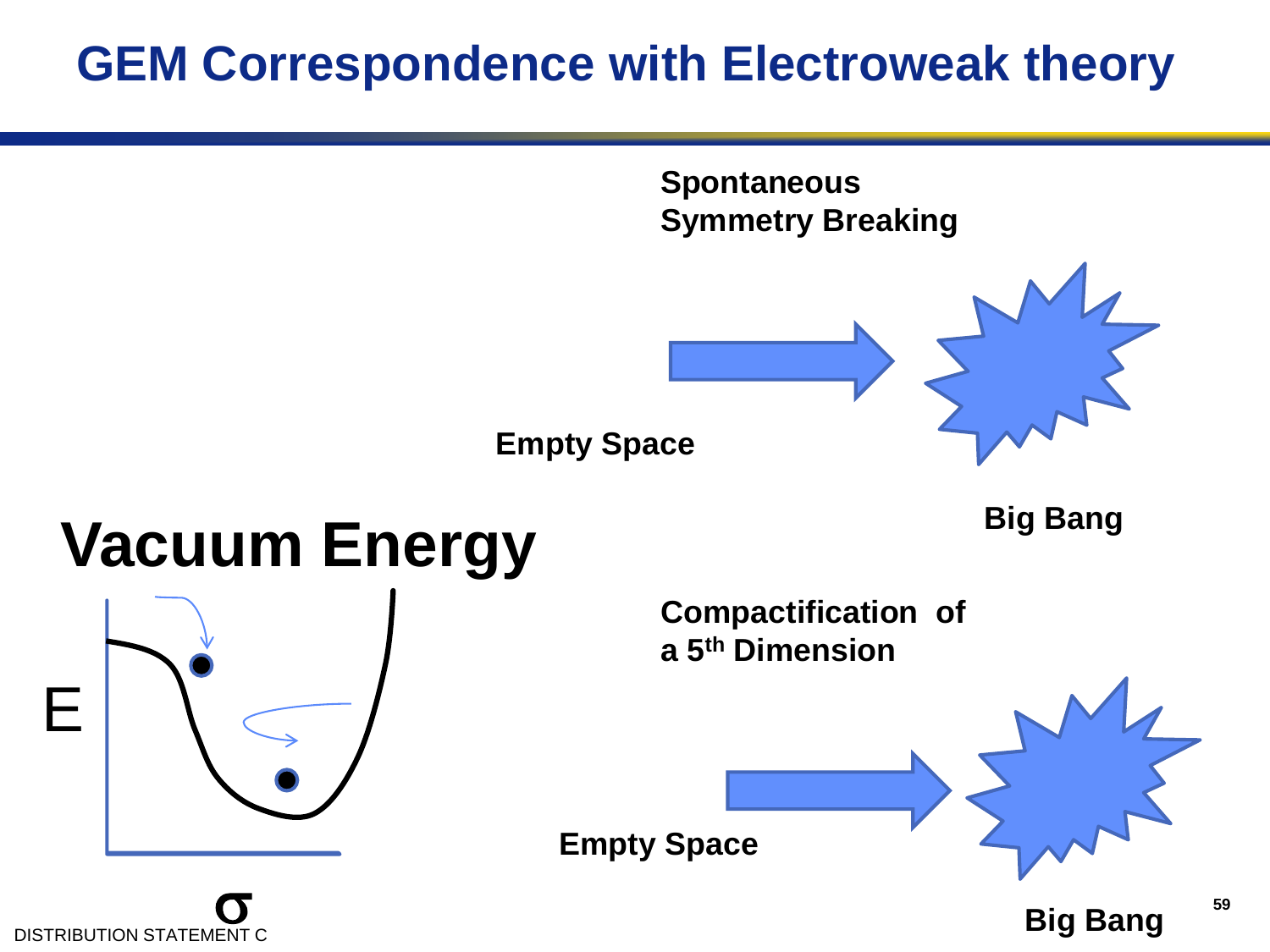